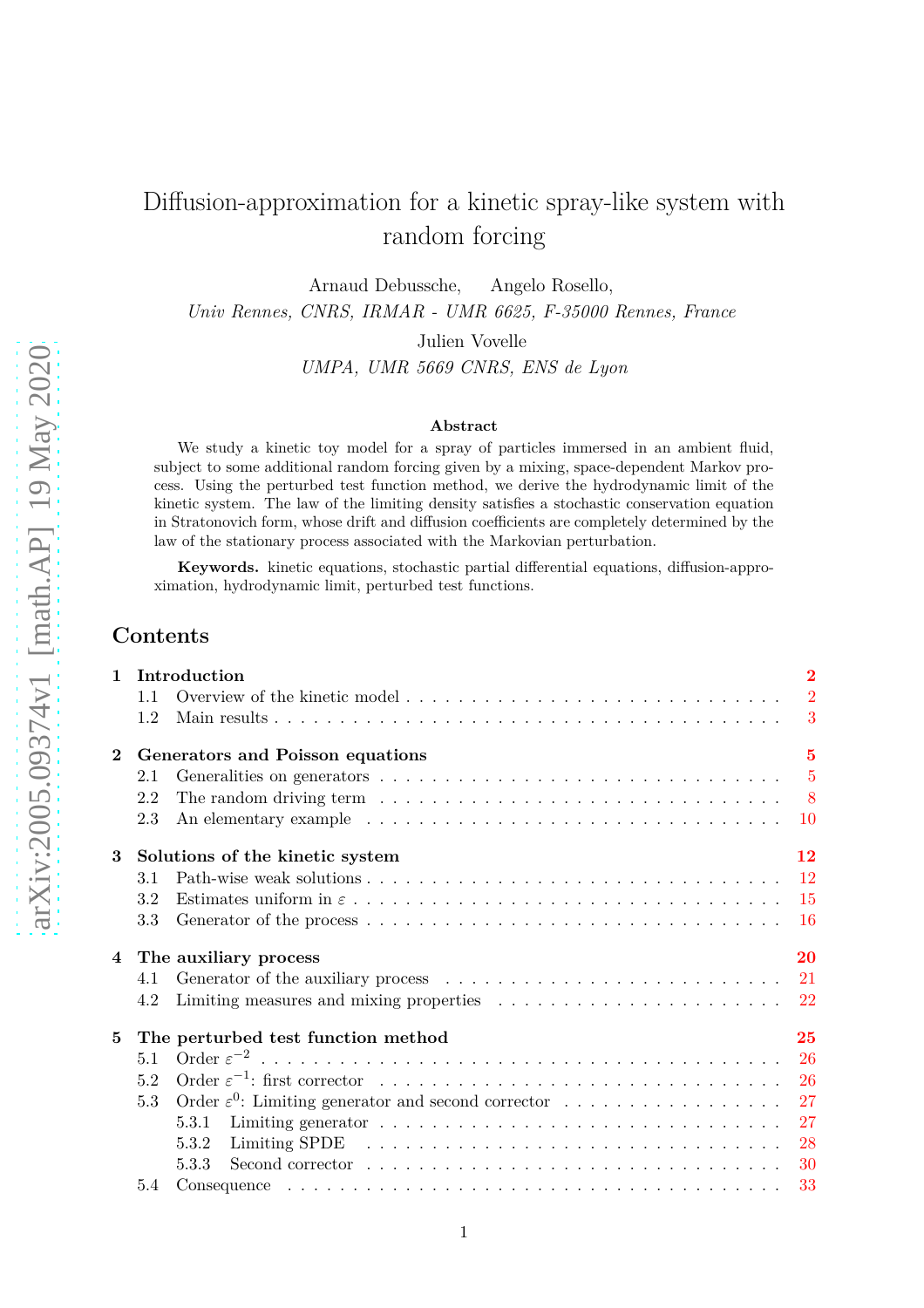| 6 Diffusion-approximation                                                                                                                              | 33  |
|--------------------------------------------------------------------------------------------------------------------------------------------------------|-----|
| 7 Uniqueness for the limiting SPDE                                                                                                                     | 38  |
| 8 Appendix: Well-posedness of the path-wise kinetic system<br>8.1 $L^1$ and $L^2$ estimates for a conservation equation with Lipschitz coefficients 43 | 43. |
|                                                                                                                                                        |     |

## <span id="page-1-1"></span><span id="page-1-0"></span>**1 Introduction**

### **1.1 Overview of the kinetic model**

We consider a toy model for spray-like behavior, describing the motion of some particles immersed in an ambient fluid, given by the following conservation equation

$$
\partial_t f + \varepsilon v \cdot \nabla_x f + \nabla_v \cdot (F(t, x, v)f) = 0. \tag{1.1}
$$

The forcing term

<span id="page-1-3"></span>
$$
F(t, x, v) = (ut(x) - v) + mt(x)
$$

expresses how the speed of a particle tends to align with the local speed  $u(x)$  of the ambient fluid. It is perturbed by some random forcing naturally modeled by a space-dependent, centered Markov process  $(m_t(x))_{t>0}$ . Assuming that the particles have very little impact on the behavior of the ambient fluid,  $u \equiv u_t(x)$  evolves according to

<span id="page-1-2"></span>
$$
\partial_t u - \Delta u = \varepsilon^2 \int_v (v - u) f dv. \tag{1.2}
$$

We could easily add a nonlinear term of Burger's type  $u \cdot \nabla_x u$  in equation [\(1.2\)](#page-1-2). This would not yield any mathematical difficulty but would unnecessarily give heavier proofs.

In order for the system  $(1.1)-(1.2)$  $(1.1)-(1.2)$  to be well-posed and admit a solution  $(f_t(x, v), u_t(x))$ , we need, in fact, to restrict to the one-dimensional case:

$$
x \in \mathbb{T} = \mathbb{R}/\mathbb{Z}, \quad v \in \mathbb{R}.
$$

One can refer to section [8](#page-42-0) below (and in particular Remark [8.2\)](#page-46-1) for details regarding the wellposedness of this system. The rescaled variables

$$
f_t^{\varepsilon}(x,v) := f_{\varepsilon^{-2}t}(x,v), \qquad u_t^{\varepsilon}(x) := \varepsilon^{-1}u_{\varepsilon^{-2}t}(x), \qquad m_t^{\varepsilon}(x) := m_{\varepsilon^{-2}t}(x),
$$

then satisfy

<span id="page-1-4"></span>
$$
\begin{cases}\n\partial_t f^\varepsilon + \varepsilon^{-1} v \partial_x f^\varepsilon + \varepsilon^{-2} \partial_v \left[ (\varepsilon u^\varepsilon(x) - v + m^\varepsilon(x)) f^\varepsilon \right] = 0, \\
\partial_t u^\varepsilon - \partial_x^2 u^\varepsilon = \int (v - \varepsilon u^\varepsilon) f^\varepsilon dv.\n\end{cases}
$$
\n(1.3)

Introducing the integrated quantity

$$
\rho^{\varepsilon}(x) = \int f^{\varepsilon}(x, v) dv,
$$
\n(1.4)

we are interested in the behavior of  $(\rho^{\varepsilon}, u^{\varepsilon})$  as  $\varepsilon$  goes to zero. In essence, we wish to describe how the random forcing *m* added on a "mesoscopic level" translates on a "macroscopic level" in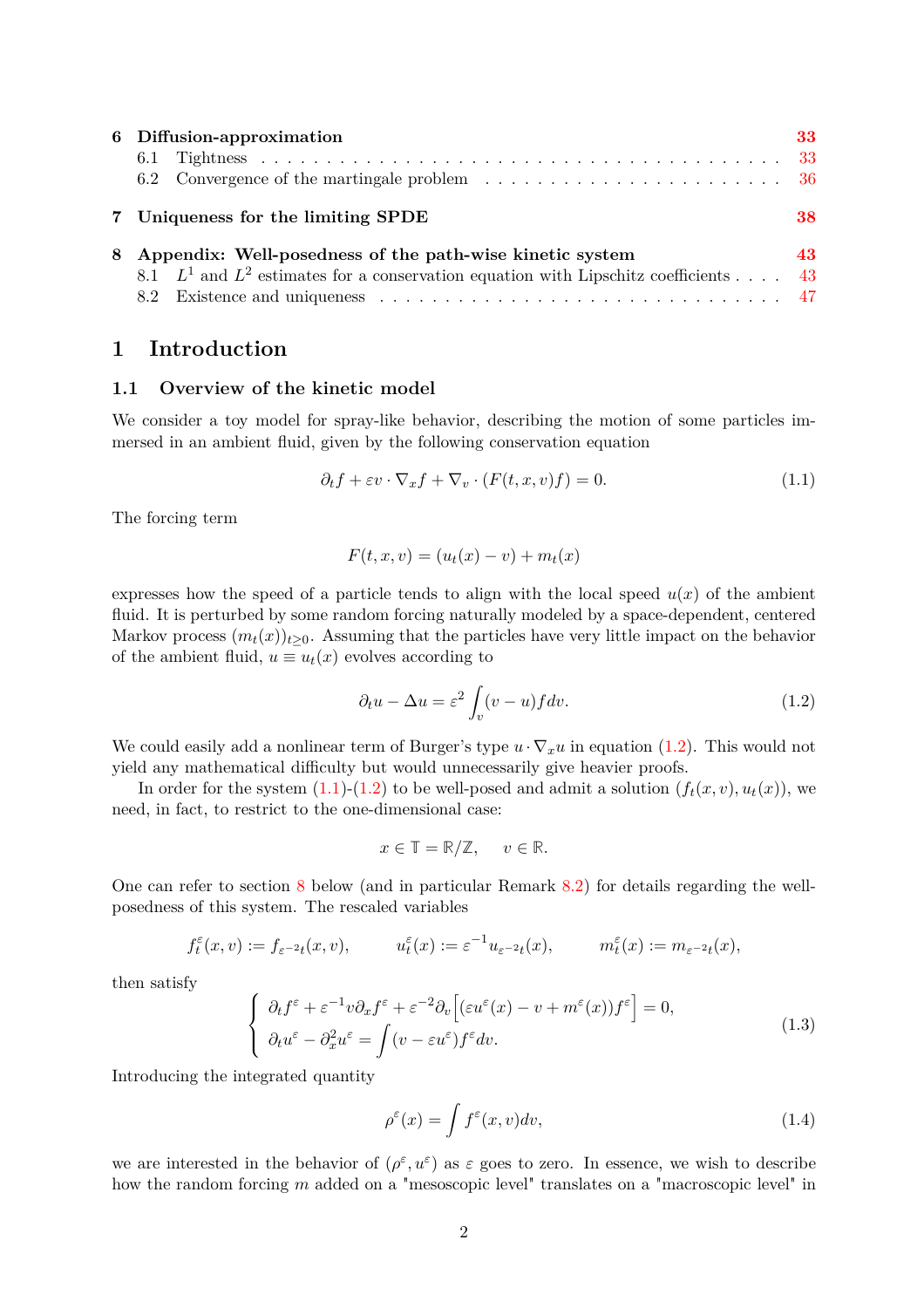the scaling limit. More precisely, we shall determine the stochastic partial differential equation satisfied by the limiting law of  $\rho^{\varepsilon}$  as  $\varepsilon$  goes to 0.

This work is part of a program on stochastic diffusion-approximation in the context of kinetic equation and fluid limits (see  $[5, 6, 7]$  $[5, 6, 7]$  $[5, 6, 7]$  $[5, 6, 7]$ ). In the case considered here, it is to be noted that due to the absence of collision term in the kinetic equation of  $(1.3)$ , the limiting SPDE satisfied by  $\rho^{\varepsilon}$  will be of order one: it is in a fact a stochastic conservation equation when written in Stratonovich form.

This latter stochastic equation is linear but our proof provides a solution which has very low regularity and uniqueness in this context is not trivial. We need to use a duality argument and backward SPDEs to prove uniqueness.

The study of the scaling limit relies essentially on the perturbed test function method, first introduced in [\[10\]](#page-49-3) and developed further in [\[9\]](#page-49-4). In contrast with previous works on the matter, particular attention will be paid to the rigorous construction of the correctors involved in the perturbed test function method. This will be achieved by handling infinitesimal generators and their domains in an overall more cautious way, and by exploiting the mixing assumptions made on the driving Markov process to properly solve Poisson equations associated with these generators.

### <span id="page-2-0"></span>**1.2 Main results**

Throughout our study, we will be led to work with the following spaces:

$$
\begin{aligned} L_{x,v}^p &:= L^p(\mathbb{T}\times\mathbb{R}), \hspace{12pt} L_x^p := L^p(\mathbb{T}),\\ W_x^{s,p} &:= W^{s,p}(\mathbb{T}), \hspace{12pt} H_x^\sigma := W^{2,\sigma}(\mathbb{T}). \end{aligned}
$$

We will denote by  $\mathcal{P}(E)$  the set of probability measures on a metric space E. When it is well defined, we will denote

$$
\langle f, g \rangle = \int f(x, v)g(x, v) dx dv
$$
 or  $\int f(x)g(x) dx$ .

depending on the context. Finally, we shall sometimes use the handy notation  $A(z) \leq B(z)$  to signify that there exists a constant  $C > 0$  such that  $A(z) \leq CB(z)$  for all z.

Let us now state our diffusion-approximation result.

<span id="page-2-2"></span>**Theorem 1.** *Let*  $(\Omega, \mathcal{F}, (\mathcal{F}_t)_{t\geq 0}, \mathbb{P})$  *be a filtered probability space equipped with a Markov process*  $m = (m_t)_{t>0}$  *satisfying Assumptions* [1](#page-7-1) *through* [4,](#page-8-0) described in section [2.2](#page-7-0) below. Let  $T > 0$ . *Assume that the initial data*  $(f_0^{\varepsilon}, u_0^{\varepsilon})_{\varepsilon > 0}$  *satisfy* 

$$
f_0^{\varepsilon} \ge 0 \text{ and } \int \int f_0^{\varepsilon}(x, v) dx dv = 1,
$$
  

$$
\rho_0^{\varepsilon} \to \rho_0 \text{ in } L_x^1, \quad u_0^{\varepsilon} \to u_0 \text{ in } H_x^{\alpha} \text{ for some } \alpha \in (1/2, 3/2]
$$

*and, for all fixed*  $\varepsilon > 0$ *,* 

$$
\int_x \int_v (1+|v|^4)|f_0^{\varepsilon}|^2 dx dv + \int_x \int_v (1+|v|)|\nabla_{x,v} f_0^{\varepsilon}| dx dv < \infty, \quad u_0^{\varepsilon} \in H_x^{\eta} \text{ for } \eta(\varepsilon) > 3/2. \tag{1.5}
$$

*Assume the following uniform bound:*

<span id="page-2-1"></span>
$$
\sup_{\varepsilon>0} \int_x \int_v |v|^3 f_0^{\varepsilon} dx dv < \infty.
$$
\n(1.6)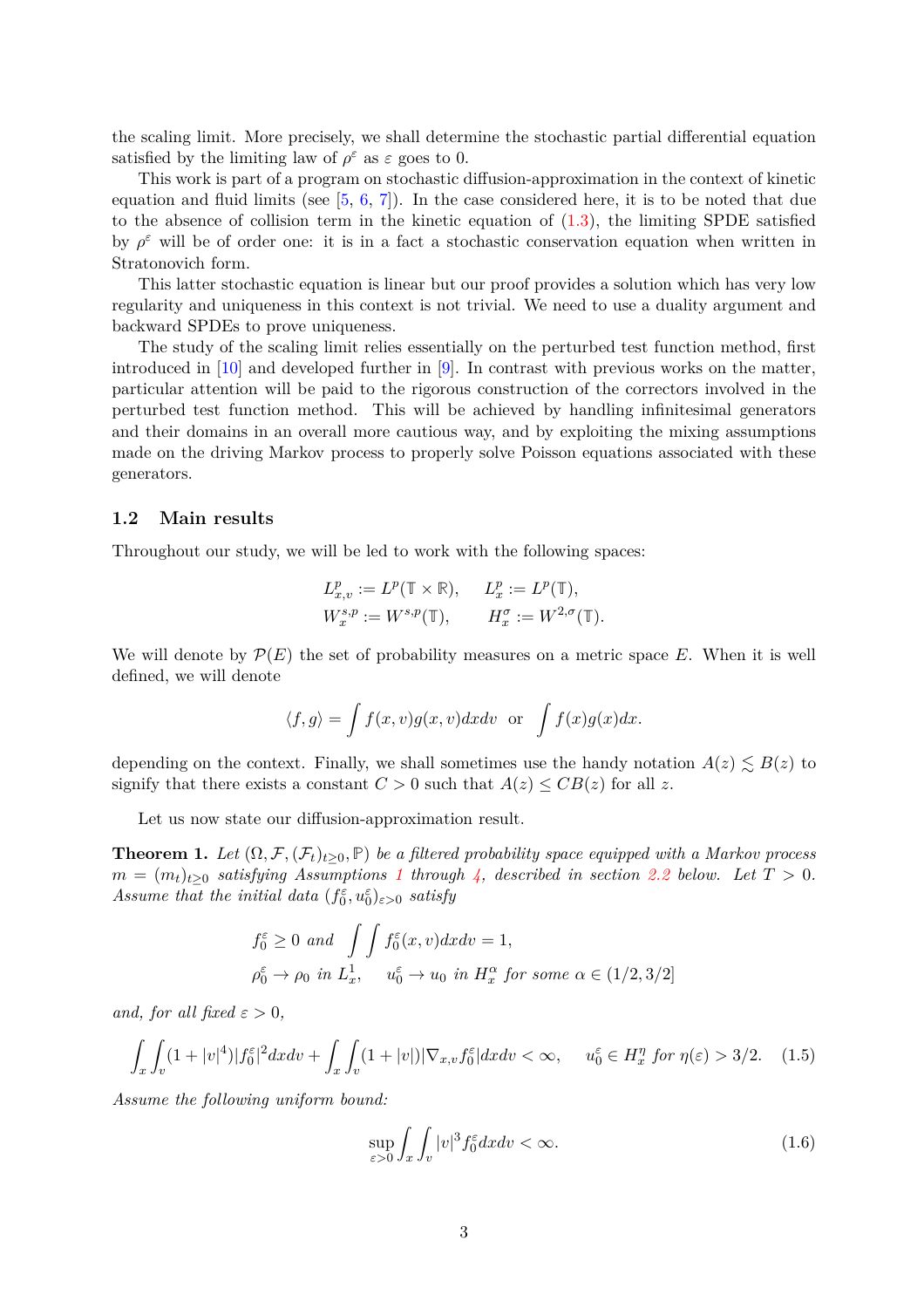Let  $(f^{\varepsilon}, u^{\varepsilon})$  be the unique solution of  $(1.3)$  with initial data  $(f^{\varepsilon}_0, u^{\varepsilon}_0)$  in the sense given in Propo*sition* [3.1](#page-12-0) *below.* Then for all  $\gamma > 1/2$  and  $\beta < \alpha$ , there exists a subsequence  $(\rho^{\varepsilon_k}, u^{\varepsilon_k})_{k \geq 1}$  such *that*

$$
(\rho^{\varepsilon_k}, u^{\varepsilon_k}) \to (\rho, u) \text{ in } law \text{ in } C([0, T]; H_x^{-\gamma} \times H_x^{\beta})
$$

*where u satisfies the heat equation*

<span id="page-3-2"></span><span id="page-3-1"></span><span id="page-3-0"></span>
$$
\partial_t u - \partial_x^2 u = 0, \quad \text{with} \ \ u(0) = u_0,
$$

*and ρ is a martingale solution (see* [\[4\]](#page-49-5)*, Chapter 8, for the definition) of*

$$
d\rho = \partial_x \left[ (a - u)\rho \right] dt + \partial_x \left[ \rho Q^{1/2} \circ dW_t \right], \quad \text{with} \ \rho(0) = \rho_0,\tag{1.7}
$$

 $satisfying \sup_{t \in [0,T]} ||\rho_t||_{L^1_x} \leq 1$  *a.s.* In  $(1.7)$ *,*  $(W_t)_{t \geq 0}$  denotes a cylindrical Wiener process on  $L_x^2$ . The coefficient  $a \equiv a(x)$  and the trace operator Q on  $L_x^2$  are completely determined by the *law of the stationary process*  $(\tilde{m}_t)_{t>0}$  *associated with the random driving term m (see section*) [2.2](#page-7-0) *below for a definition of*  $\tilde{m}$ *)*:

$$
a(x) = \frac{1}{2} \int_0^\infty \mathbb{E} \Big[ \partial_x \widetilde{m}_0(x) \widetilde{m}_t(x) - \widetilde{m}_0(x) \partial_x \widetilde{m}_t(x) \Big] dt + \int_0^\infty e^{-t} \mathbb{E} \Big[ \widetilde{m}_0(x) \partial_x \widetilde{m}_t(x) \Big] dt, \tag{1.8}
$$

$$
Qf(x) = \int_{y} k(x, y) f(y) dy, \quad with \quad k(x, y) = \int_{\mathbb{R}} \mathbb{E} \Big[ \tilde{m}_0(x) \tilde{m}_t(y) \Big] dt. \tag{1.9}
$$

Note that assumption  $(1.5)$  is only necessary to ensure that the system  $(1.3)$  can indeed be uniquely solved for fixed  $\varepsilon > 0$ , as will be stated later on, in Proposition [3.1.](#page-12-0) The result of Theorem [1](#page-2-2) holds when the underlying probability space  $\Omega$  is equipped with the probability  $\mathbb{P}_{\mu}$ − so that  $\mathbb{P}_{\mu}[m_0 \in A] = \mu(A)$  − for any initial law  $\mu \in \mathcal{P}(E)$ . For instance, one may consider the case  $\mu = \delta_n$  where the process  $(m_t)_{t \geq 0}$  starts at some fixed  $n \in E$ ; or one may consider the case where  $\mu = \nu$  is the invariant measure of *m*, so that  $(m_t)_{t \geq 0} := (\widetilde{m}_t)_{t \geq 0}$  is a stationary process (see again section [2.2](#page-7-0) below).

The weak existence result established in Theorem [1](#page-2-2) is completed by the following strong uniqueness result.

<span id="page-3-3"></span>**Theorem 2.** Let  $\rho_0 \in L^1_x$  and  $u_0 \in W_x^{4,\infty}$ . Assume furthermore that the coefficient a and the *kernel k defined in* [\(1.8\)](#page-3-1)*,* [\(1.9\)](#page-3-2) *satisfy*

$$
a \in W_x^{4,\infty}, \qquad \sup_{y \in \mathbb{T}} \|k(\cdot,y)\|_{W_x^{10+\delta,\infty}} < \infty \quad \text{for some } \delta > 0. \tag{1.10}
$$

*Then a solution*  $\rho \in C([0, T]; H_x^{-\gamma})$  *of* [\(1.7\)](#page-3-0) *satisfying the bound* 

<span id="page-3-4"></span>
$$
\sup_{t \in [0,T]} \|\rho_t\|_{L^1_x} \le 1 \ a.s
$$

*is path-wise unique.*

As a consequence of Theorem [2,](#page-3-3) Yamada-Watanabe's Theorem guarantees that uniqueness in law (*i.e.* weak uniqueness in the probabilistic sense) holds for  $(1.7)$  and the whole sequence converges in Theorem [1.](#page-2-2) The regularity properties  $(1.10)$  will be satisfied under some adequate assumptions on the driving process  $(m_t)_{t>0}$  (see the end of section [2.2\)](#page-7-0).

In the limit where  $\varepsilon$  goes to 0, the rather complex random process  $(\rho_t^{\varepsilon})_{t\geq0}$  driven by a general Markov process  $m = (m_t)_{t>0}$  can therefore be approximated by a much simpler diffusion  $(\rho_t)_{t>0}$ whose drift and covariance are explicitely determined by the law of the associated stationary process  $\tilde{m} = (\tilde{m}_t)_{t>0}$ . Let us give a quick overview of the proof of Theorems [1](#page-2-2) and [2.](#page-3-3)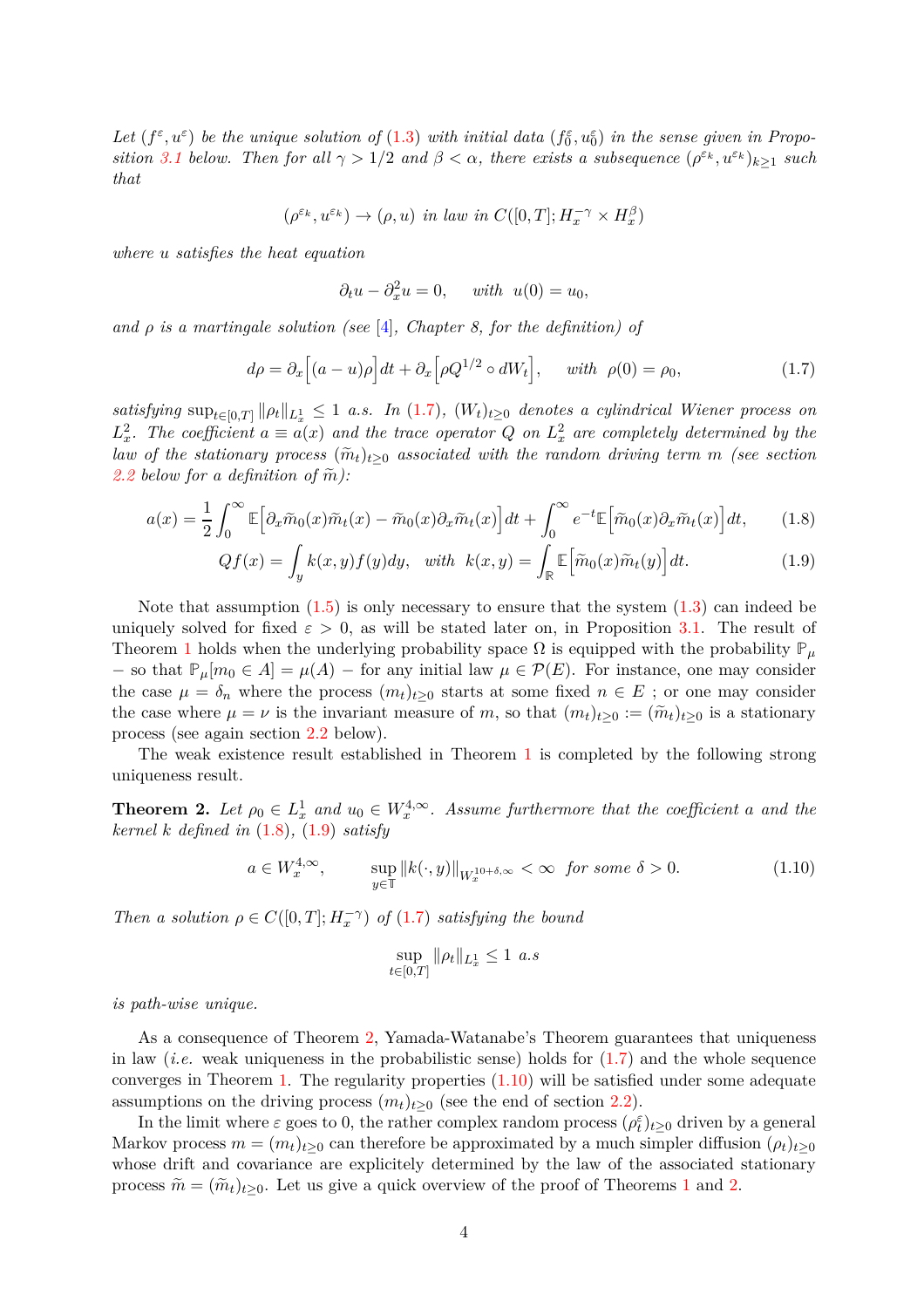In section [2](#page-4-0) we start by introducing a rigorous framework for solving Poisson equations associated with generators of Markov processes, which will be of great use in section [5](#page-24-0) in particular. The tools and results presented here are all very classical, however the authors could not find a reference really suited for the specific setup adopted in the present work. We then describe the assumptions made on the driving process *m* and their consequences in section [2.2.](#page-7-0) In section [3,](#page-11-0) we establish some estimates regarding the solutions of [\(1.3\)](#page-1-4) and rigorously determine the generator of the process  $(f^{\varepsilon}, u^{\varepsilon}, m^{\varepsilon})$ . The essential work is developed in section [5](#page-24-0) where we use the perturbed test function method to determine the limiting equation [\(1.7\)](#page-3-0) and pave the way towards the convergence of the martingale problem. Section [6](#page-32-1) concludes the proof by proving the convergence announced in Theorem [1.](#page-2-2) Finally, the path-wise uniqueness of [\(1.7\)](#page-3-0) stated in Theorem [2](#page-3-3) is looked upon in section [7.](#page-37-0)

## <span id="page-4-1"></span><span id="page-4-0"></span>**2 Generators and Poisson equations**

### **2.1 Generalities on generators**

On a filtered probability space  $(\Omega, \mathcal{F}, (\mathcal{F}_t)_{t>0})$ , let us consider a càdlàg, time-homogeneous Markov process  $X = (X_t)_{t>0}$  taking values in some separable metric space  $\mathcal{X} \equiv (\mathcal{X}, d_{\mathcal{X}})$ . Throughout this paper, we will naturally use the handy notation  $(X_t(x))_{t>0}$  to denote  $(X_t)_{t>0}$ under the probability  $\mathbb{P}_{\delta_x}$  (that is  $X_0(x) = x$  a.s). All the processes we shall encounter in this work satisfy the following assumptions:

• *X* is stochastically continuous:

<span id="page-4-3"></span>
$$
\forall x \in \mathcal{X}, \ \forall t \ge 0, \ \forall \varepsilon > 0, \ \mathbb{P}\Big[d_{\mathcal{X}}(X_s(x), X_t(x)) > \varepsilon\Big] \xrightarrow[s \to t]{} 0. \tag{2.1}
$$

• *X* is locally bounded (in space and time):

$$
\forall r > 0, \forall T > 0, \exists R > 0, \forall x \in B(0, r), \ \mathbb{P}\Big[\forall t \in [0, T], \ X_t(x) \in B(0, R)\Big] = 1. \tag{2.2}
$$

Let us denote by  $(Q_t)_{t>0}$  the semigroup associated to  $(X_t)_{t>0}$ . The local boundedness assumption [\(2.2\)](#page-4-2) allows to define it over locally bounded test functions: let us introduce the spaces

$$
\mathcal{B}^{loc}(\mathcal{X}) = \{ \psi : \mathcal{X} \to \mathbb{R} \text{ measurable}, \psi \text{ maps bounded sets onto bounded sets} \}
$$
 (2.3)

$$
C_b^{loc}(\mathcal{X}) = \{ \psi : \mathcal{X} \to \mathbb{R} \text{ continuous}, \ \psi \text{ maps bounded sets onto bounded sets} \}
$$
 (2.4)

and define the semigroup  $Q_t: \mathcal{B}^{loc}(\mathcal{X}) \to \mathcal{B}^{loc}(\mathcal{X})$  as

<span id="page-4-2"></span>
$$
\forall \psi \in \mathcal{B}^{loc}(\mathcal{X}), \ Q_t \psi(x) = \mathbb{E}[\psi(X_t(x))].
$$

Note that, using assumption [\(2.1\)](#page-4-3), the map  $t \mapsto Q_t \psi(x)$  is continuous whenever  $\psi \in C_b^{loc}(\mathcal{X})$ . The Markov property

$$
\forall \psi \in \mathcal{B}^{loc}(\mathcal{X}), \quad \mathbb{E}[\psi(X_{t+s})|\mathcal{F}_s] = Q_t \psi(X_s) \quad \text{a.s}
$$

yields in particular the semigroup property  $Q_{t+s} = Q_t Q_s$  on  $\mathcal{B}^{loc}(\mathcal{X})$ .

**Definition 2.1** (Infinitesimal generator)**.** *The infinitesimal generator of X is the operator*

$$
A: D(A) \subset \mathcal{B}^{loc}(\mathcal{X}) \to C_b^{loc}(\mathcal{X})
$$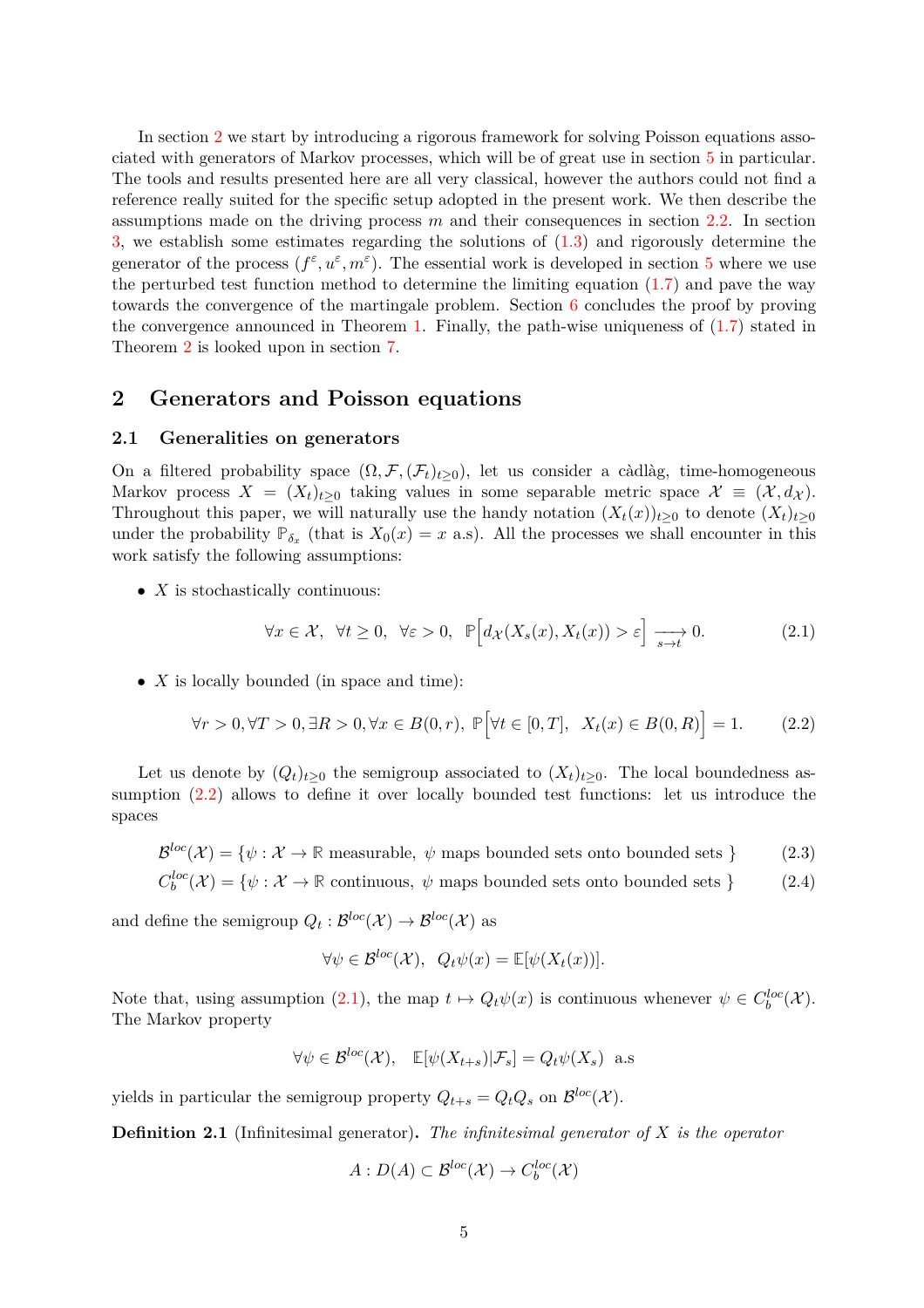*defined as follows: for all*  $\psi \in \mathcal{B}^{loc}(\mathcal{X})$  *and*  $\theta \in C_b^{loc}(\mathcal{X})$ *,* 

$$
\psi \in D(A)
$$
 and  $A\psi = \theta$  if and only if  $\frac{Q_t\psi - \psi}{t} \xrightarrow[t \to 0^+]{} b.p.c$   $\theta \in C_b^{loc}(\mathcal{X})$ 

*where b.p.c denotes the (locally) bounded pointwise convergence:*

$$
\theta_t \xrightarrow{b.p.c} \theta \Longleftrightarrow \left\{ \begin{array}{l} \forall x \in \mathcal{X}, \ \theta_t(x) \to \theta(x) \\ \forall B \subset \mathcal{X} \ \text{bounded}, \ \sup_{t > 0} \sup_{x \in B} |\theta_t(x)| < \infty. \end{array} \right.
$$

We then have the following classical result.

<span id="page-5-0"></span>**Proposition 2.1** (Kolmogorov's equation). For all  $\psi \in D(A)$ , for all  $t \geq 0$ ,

$$
\frac{Q_{t+s}\psi - Q_t\psi}{s} \xrightarrow[s \to 0]{} Q_t A \psi.
$$

*In particular, for all*  $x \in \mathcal{X}$ *,* 

$$
\frac{d}{dt}Q_t\psi(x) = Q_t A \psi(x).
$$

**Remark 2.1.** Provided that  $Q_t A \psi \in C_b^{loc}(\mathcal{X})$ , this states that  $Q_t \psi \in D(A)$  and  $A Q_t \psi = Q_t A \psi$ . *Proof.* For *s >* 0, we may write

$$
\frac{Q_{t+s}\psi - Q_t\psi}{s}(x) = Q_t \Big[\frac{Q_s\psi - \psi}{s}\Big](x) = \mathbb{E}\Big[\frac{Q_s\psi(X_t(x)) - \psi(X_t(x))}{s}\Big].
$$

Making use of [\(2.1\)](#page-4-3) and [\(2.2\)](#page-4-2), we may use dominated convergence as *s* goes to 0 to conclude for the right derivative. As for the left derivative, we simply note that

$$
\frac{Q_t\psi - Q_{t-s}\psi}{s} = Q_{t-s} \left[ \frac{Q_s\psi - \psi}{s} - A\psi \right] + Q_{t-s}A\psi
$$

and conclude in the same way, keeping in mind that  $A\psi \in C_b^{loc}(\mathcal{X})$  so that  $u \mapsto Q_u A \psi(x)$  is continuous. .  $\Box$ 

The following property will be of great interest, and could in fact be an alternative way of defining the generator *A*.

**Proposition 2.2** (Martingale problem). *For all*  $\psi \in D(A)$ *, for all*  $x \in \mathcal{X}$ *,* 

$$
M_{\psi}(t) = \psi(X_t(x)) - \int_0^t A\psi(X_s(x))ds, \quad t \ge 0
$$

*defines an*  $(\mathcal{F}_t)_{t>0}$ *-martingale.* 

*Proof.* Let us write  $X_t := X_t(x)$  for simplicity. We need to check that, for all *h* bounded,  $\mathcal{F}_s$ -measurable,

$$
\mathbb{E}\Big[\Big(\psi(X_t)-\psi(X_s)\Big)h\Big]=\mathbb{E}\Big[\Big(\int_s^t A\psi(X_u)du\Big)h\Big].
$$

Using the Markov property (twice) and Proposition [2.1,](#page-5-0) the right hand side can be written as

$$
\mathbb{E}\Big[\mathbb{E}\Big[\int_{s}^{t} A\psi(X_{u}) du | \mathcal{F}_{s}\Big] h\Big] = \mathbb{E}\Big[\Big(\int_{s}^{t} \Big[\mathbb{E}A\psi(X_{u}) | \mathcal{F}_{s}\Big] du\Big) h\Big] = \mathbb{E}\Big[\Big(\int_{s}^{t} Q_{u-s} A\psi(X_{s}) du\Big) h\Big]
$$
  

$$
= \mathbb{E}\Big[\Big(\int_{0}^{t-s} \frac{d}{du} Q_{u} \psi(X_{s}) du\Big) h\Big] = \mathbb{E}\Big[\Big(Q_{t-s} \psi(X_{s}) du - \psi(X_{s})\Big) h\Big]
$$
  

$$
= \mathbb{E}\Big[\Big(\psi(X_{t}) - \psi(X_{s})\Big) h\Big].
$$

Again, we have used the fact  $u \mapsto Q_u A \psi(x)$  is continuous since  $A\psi$  is continuous.

 $\Box$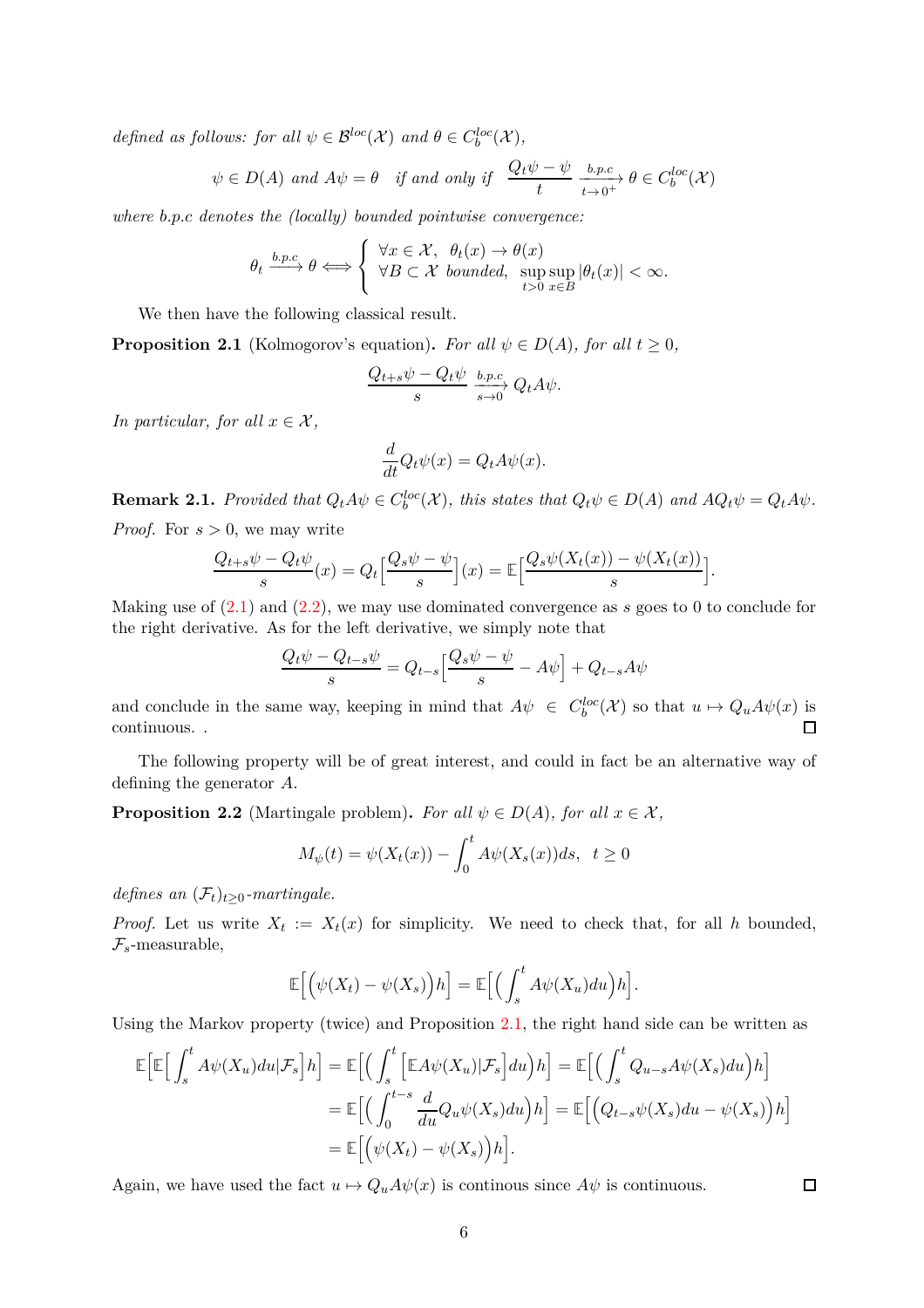Let us now give a natural context in which one can interchange generator and integral.

**Proposition 2.3** (Generator under the integral sign). Let  $(t, x) \in \mathbb{R}^+ \times \mathcal{X} \mapsto \psi_t(x) \in \mathbb{R}$  be a *measurable map, such that*  $\psi_t \in D(A)$  *for all*  $t \geq 0$ *. Assume that, for all*  $B \subset \mathcal{X}$  *bounded,* 

<span id="page-6-0"></span>
$$
\int_{0}^{\infty} \sup_{x \in B} |\psi_t(x)| dt < \infty
$$
\n(2.5)

<span id="page-6-1"></span>
$$
\int_0^\infty \sup_{x \in B} |A\psi_t(x)| dt < \infty \tag{2.6}
$$

*Then*  $\psi =$  $\int_0^\infty$  $\psi_t dt \in D(A)$  and  $A\psi =$  $\int_0^\infty$  $\int_{0}^{t} A\psi_t dt.$ 

*Proof.* Let us not get into the questions of measurability. First,  $\psi$  is well defined, in  $\mathcal{B}^{loc}(X)$ , and we have  $Q_s\psi(x) = \int_0^\infty Q_s\psi_t(x)dt$ . The interversion is justified by Fubini's theorem since, using  $(2.5)$ ,

$$
\mathbb{E}\Big[\int_0^\infty |\psi_t|(X_s(x))dt\Big] \leq \int_0^\infty \sup_{y\in B} |\psi_t(y)|dt < \infty
$$

where  $B \subset \mathcal{X}$  is a bounded set such that  $\forall \sigma \in [0, s]$ ,  $X_{\sigma}(x) \in B$ ,  $\mathbb{P}$  a.s. It follows that

$$
\frac{Q_s\psi(x) - \psi(x)}{s} = \int_0^\infty \frac{Q_s\psi_t(x) - \psi_t(x)}{s} dt.
$$

For  $x \in B(0,r)$  for some  $r > 0$ , for  $s \leq 1$ , we have the bound

$$
\left|\frac{Q_s\psi_t(x) - \psi_t(x)}{s}\right| \le \sup_{\sigma \in [0,s]} \left|\frac{d}{d\sigma}Q_\sigma\psi_t(x)\right| = \sup_{\sigma \in [0,s]} \left|Q_\sigma A\psi_t(x)\right| \le \sup_{y \in B} \left|A\psi_t(y)\right|
$$

where  $B \subset \mathcal{X}$  is bounded and such that  $\forall x \in B(0,r)$ ,  $\forall \sigma \in [0,1]$ ,  $X_{\sigma}(x) \in B$ , **P**-a.s. Dominated convergence then gives the b.p.c of  $\int_0^\infty s^{-1} (Q_s \psi_t(x) - \psi_t(x)) dt$  to  $\int_0^\infty A \psi_t(x) dt$ . Assumption [\(2.6\)](#page-6-1) and the fact that  $A\psi_t \in C_b^{loc}(\mathcal{X})$  for all  $t \geq 0$  guarantee that  $\int_0^\infty A\psi_t dt$  is in  $C_b^{loc}(\mathcal{X})$ , so that we can indeed state  $\psi \in D(A)$ .  $\Box$ 

<span id="page-6-4"></span>**Proposition 2.4** (Resolution of a Poisson equation  $A\psi = \theta$ ). Let  $\theta \in D(A) \cap C_b^{loc}(\mathcal{X})$ . Assume *that, for all*  $B \subset \mathcal{X}$  *bounded,* 

$$
\int_0^\infty \sup_{x \in B} |Q_t \theta(x)| dt < \infty \tag{2.7}
$$

$$
\int_0^\infty \sup_{x \in B} |Q_t A \theta(x)| dt < \infty \tag{2.8}
$$

<span id="page-6-3"></span><span id="page-6-2"></span> $\Box$ 

*Then*  $\psi = \int^{\infty}$  $Q_t \theta dt \in D(A)$  and  $A\psi = \theta$ .

*Proof.* Since  $Q_t A\theta$  is not necessarily continuous, we cannot exactly state that  $\psi_t = Q_t \theta \in D(A)$ . Let us hence be a little more careful: using the same arguments as the previous proof, we can show that

$$
\frac{Q_s\psi(x) - \psi(x)}{s} \xrightarrow{s \to 0} \frac{b.p.c}{s \to 0} - \int_0^\infty Q_t A \theta(x) dt = \lim_{T \to \infty} - \int_0^T \frac{d}{dt} Q_t \theta(x) dt = \theta(x) - \lim_{T \to \infty} Q_T \theta(x).
$$

Hence,  $\lim_{T\to\infty} Q_T \theta(x)$  exists and assumption [\(2.7\)](#page-6-2) implies  $\lim_{T\to\infty} Q_T \theta(x) = 0$ . We have shown

$$
\frac{Q_s\psi-\psi}{s}\xrightarrow[s\to 0]{b.p.c}\\
\theta
$$

and  $\theta$  is in  $C_b^{loc}(\mathcal{X})$  by assumption, so that we have indeed  $\psi \in D(A)$ .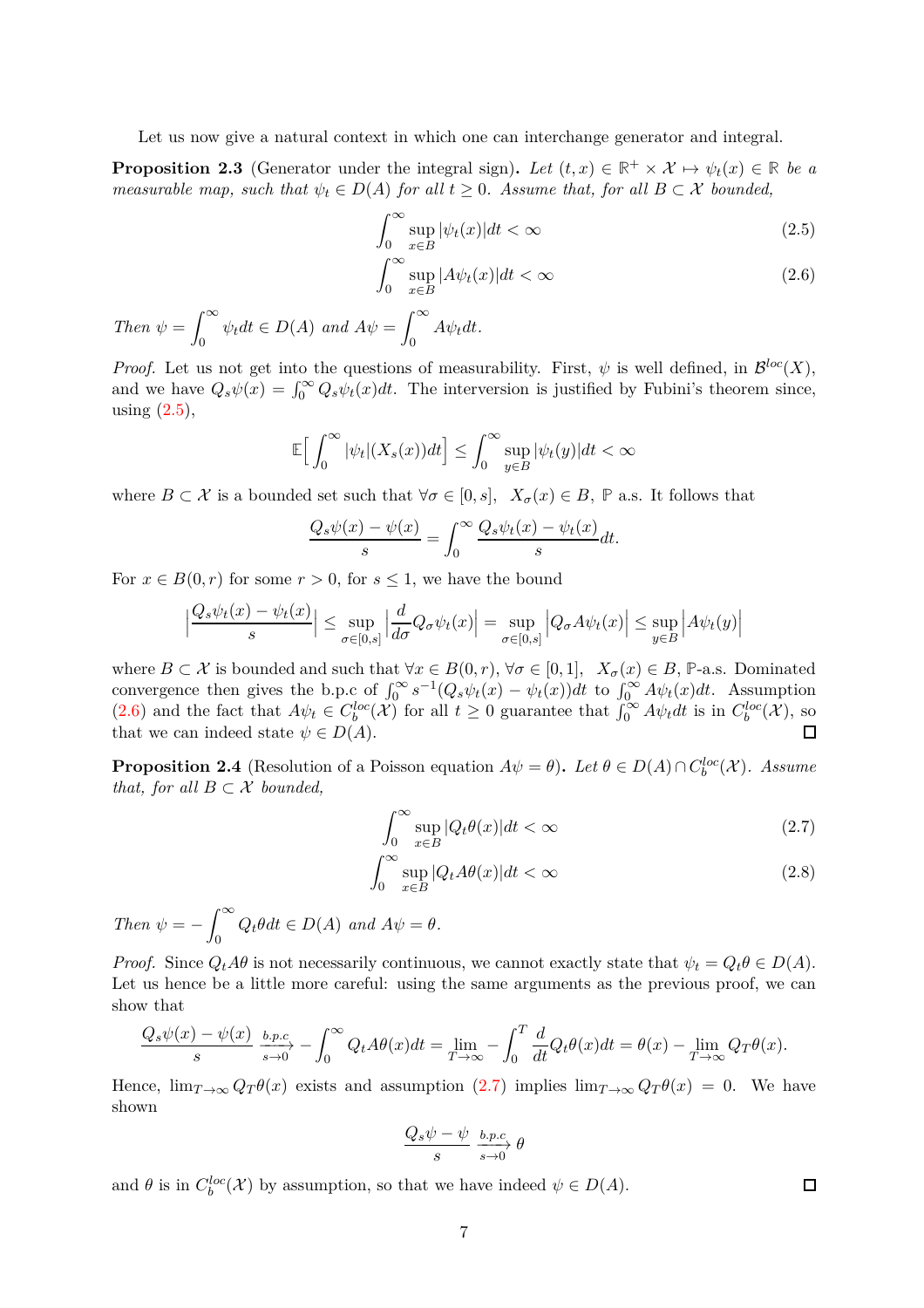<span id="page-7-2"></span>**Remark 2.2.** *Assuming* [\(2.7\)](#page-6-2) *only, one can still define the*  $\mathcal{B}^{loc}(\mathcal{X})$  *function*  $\psi = -\int_0^\infty Q_t \theta dt$ . *If for some reason we know in advance that*  $\psi \in D(A)$ *, then we can conclude immediately that*  $A\psi = \theta$  *without assumption* [\(2.8\)](#page-6-3)*. Indeed,* 

$$
Q_s \psi(x) = -\int_0^\infty Q_{t+s} \theta(x) dt = -\int_s^\infty Q_t \theta(x) dt
$$

*which gives, since*  $t \mapsto Q_t \theta(x)$  *is continuous,* 

$$
\frac{d}{ds^{+}}Q_{s}\psi(x)\Big|_{s=0} = Q_{0}\theta(x) = \theta(x)
$$

*and using Kolmogorov's equation, we know that*

$$
\frac{d}{ds^{+}}Q_{s}\psi(x)\Big|_{s=0} = A\psi(x).
$$

### <span id="page-7-0"></span>**2.2 The random driving term**

We now describe the assumptions made on the process  $m = (m_t)_{t>0}$  driving equation [\(1.3\)](#page-1-4). Let us define its canonical filtration

$$
\mathcal{F}_t = \sigma(m_s, \ 0 \le s \le t), \quad t \ge 0.
$$

We assume that  $m = (m_t)_{t \geq 0}$  is a càdlàg, stochastically continuous Markov process taking values in some separable, complete normed space  $(E, \|\cdot\|_E)$ , satisfying the continuous embedding

$$
m_t \in E \subset W_x^{2,\infty}, \quad \text{with} \quad \|\cdot\|_{W_x^{2,\infty}} \lesssim \|\cdot\|_E. \tag{2.9}
$$

This enables us to consider linear test functions of the form

$$
\psi_h : n \in E \mapsto \langle h, n \rangle, \quad h \in (W_x^{2,\infty})'.
$$

<span id="page-7-1"></span>**Assumption 1** (Bounded state space). For some  $C^* > 0$ ,

$$
||n||_E \le C^* \quad \text{for all } n \in E. \tag{2.10}
$$

We denote by  $(P_t)_{t>0}$  the semigroup associated to *m* and by  $(M, D(M))$  its infinitesimal generator, in the sense of the b.p.c convergence introduced in section [2.1.](#page-4-1)

<span id="page-7-3"></span>**Assumption 2** (Stationary measure). *There exists some measure*  $\nu \in \mathcal{P}(E)$  *satisfying:* 

$$
\forall t \ge 0, \ \forall \psi \in \mathcal{B}(E), \quad \int_{E} P_t \psi(n) d\nu(n) = \int_{E} \psi(n) d\nu(n)
$$
 (Stationary)

$$
\forall h \in (W_x^{2,\infty})', \quad \int \psi_h(n) d\nu(n) = 0.
$$
\n(Centered)

*We shall denote by*  $(\widetilde{m}_t)_{t>0}$  *the process with initial law*  $\nu$ *.* 

Note that it is possible to build a càdlàg stationary process  $(\hat{m}_t)_{t \in \mathbb{R}}$  indexed by  $t \in \mathbb{R}$ : one may indeed use the Kolmogorov extension theorem with the finite dimensional distributions

$$
\mathbb{P}\Big[\widehat{m}_s \in A_0, \ \widehat{m}_{s+t_1} \in A_1, \ \ldots \ \widehat{m}_{s+t_n} \in A_n\Big] = \mathbb{P}\Big[\widetilde{m}_0 \in A_0, \ \widetilde{m}_{t_1} \in A_1, \ \ldots \ \widetilde{m}_{t_n} \in A_n\Big]
$$

for  $s \in \mathbb{R}$  and  $t_1, \ldots, t_n \geq 0$ . This extended stationary process will still be denoted by  $(\widetilde{m}_t)_{t \in \mathbb{R}}$ .

Furthermore, we require that *m* satisfies the following mixing property.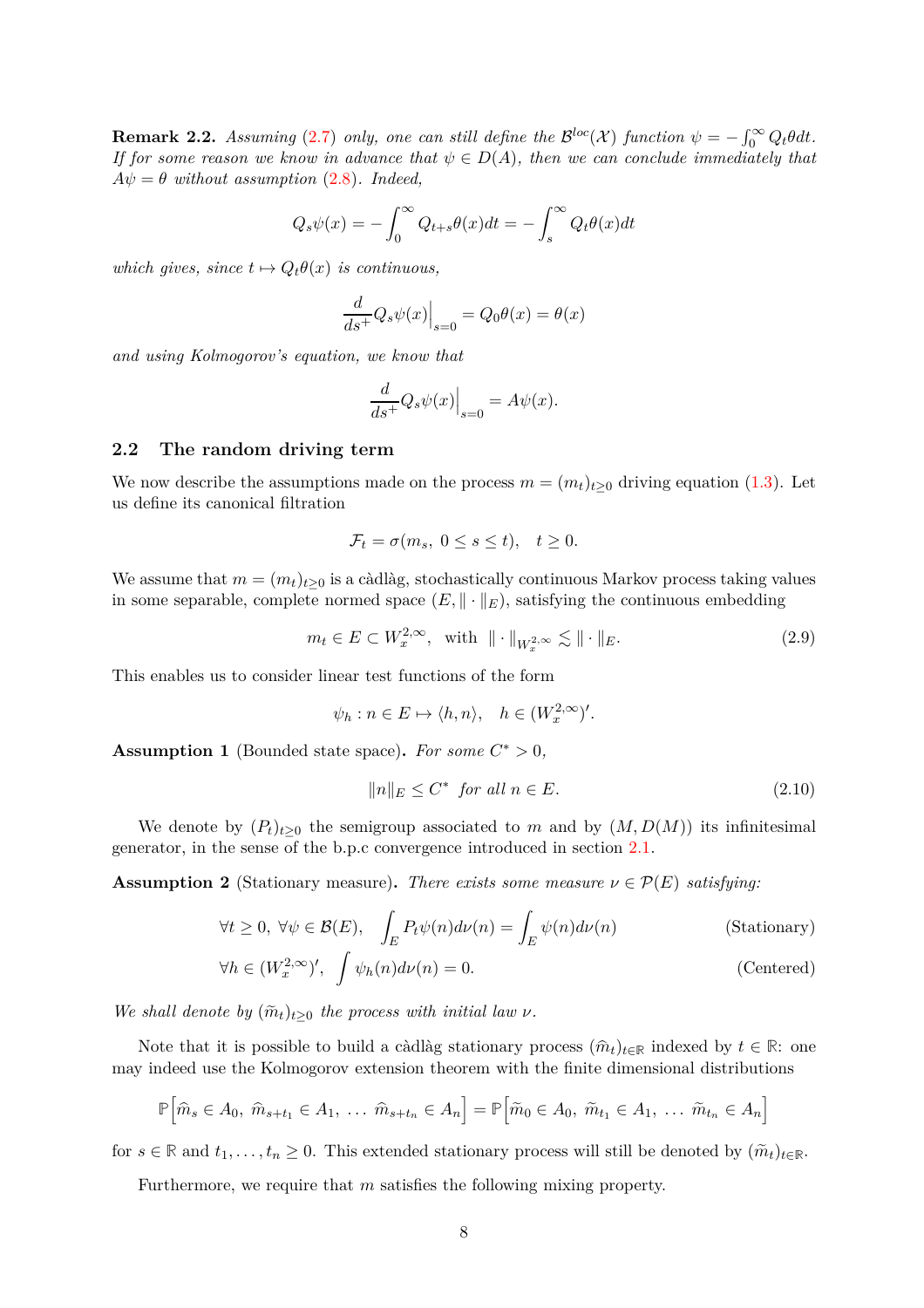<span id="page-8-4"></span>**Assumption 3** (Mixing). There exists a non-increasing, integrable function  $\gamma_{mix} \in L^1(\mathbb{R}^+)$  such *that, for any initial state*  $n \in E$ *, there exists a càdlàg coupling*  $(m_t^*(n), \tilde{m}_t^*)_{t \geq 0}$ *, whose marginal laws are respectively those of*  $(m_t(n))_{t>0}$  *and*  $(\widetilde{m}_t)_{t>0}$ *, satisfying* 

<span id="page-8-3"></span>
$$
\mathbb{E} \|m_t^*(n) - \tilde{m}_t^*\|_E \le \gamma_{mix}(t), \quad t \ge 0. \tag{2.11}
$$

An immediate consequence is the following: for any Lipschitz-continuous function  $\psi : E \to \mathbb{R}$ such that  $\int_E \psi(n) d\nu(n) = 0$ ,

<span id="page-8-1"></span>
$$
\left| P_t \psi(n) \right| = \left| \mathbb{E}[\psi(m_t^*(n)) - \psi(\tilde{m}_t^*)] \right| \leq \|\psi\|_{Lip} \gamma_{mix}(t) \in L_t^1(\mathbb{R}^+). \tag{2.12}
$$

As a result, the coefficient  $a(x)$  and the kernel  $k(x, y)$  introduced in [\(1.8\)](#page-3-1), [\(1.9\)](#page-3-2) are well-defined: for  $k(x, y)$  we may for instance write (using the stationarity of  $\tilde{m}$ )

$$
\int_{\mathbb{R}} \left| \mathbb{E} \left[ \tilde{m}_0(x) \tilde{m}_t(y) \right] \right| dt = \int_0^{\infty} \left| \mathbb{E} \left[ \tilde{m}_0(x) \tilde{m}_t(y) \right] \right| dt + \int_0^{\infty} \left| \mathbb{E} \left[ \tilde{m}_0(y) \tilde{m}_t(x) \right] \right| dt
$$

and note that, using the Markov property,

$$
\int_0^\infty \left| \mathbb{E} \left[ \tilde{m}_0(x) \tilde{m}_t(y) \right] \right| dt = \int_0^\infty \left| \int_E n(x) \mathbb{E} \left[ m_t(n)(y) \right] d\nu(n) \right| dt \le C^* \int_0^\infty \gamma_{mix}(t) dt < \infty.
$$

As discussed in section [2.1,](#page-4-1) the property  $(2.12)$  allows to solve a number of Poisson equations. We may indeed define, for  $h \in (W_x^{2,\infty})'$ ,

$$
M^{-1}\psi_h(n) = -\int_0^\infty P_t \psi_h(n) dt = -\int_0^\infty \mathbb{E}\Big\langle h, m_t(n)\Big\rangle dt.
$$

It is then natural to introduce the function  $n \in E \mapsto M^{-1}I(n)$  defined by

$$
\forall h \in (W_x^{2,\infty})', \ \left\langle M^{-1}I(n), h \right\rangle = M^{-1}\psi_h(n).
$$

In other words,

<span id="page-8-5"></span>
$$
M^{-1}I(n) = -\int_0^\infty \mathbb{E}[m_t(n)]dt \in W_x^{2,\infty}.
$$
 (2.13)

Note that the function  $M^{-1}I$  is bounded: since  $\mathbb{E}[\tilde{m}_t] = \int_E n d\nu(n) = 0$  in  $W_x^{2,\infty}$ , we have

$$
||M^{-1}I(n)||_{W_x^{2,\infty}} \le \int_0^{\infty} ||\mathbb{E}[m_t(n)]||_{W_x^{2,\infty}} dt = \int_0^{\infty} ||\mathbb{E}[m_t^*(n) - \tilde{m}_t^*||_{W_x^{2,\infty}} dt
$$
  

$$
\le \int_0^{\infty} \mathbb{E}[m_t^*(n) - \tilde{m}_t^*||_{Ed} dt \le \int_0^{\infty} \gamma_{mix}(t) dt < \infty.
$$

<span id="page-8-0"></span>**Assumption 4** (Generator). For all  $h \in (W_x^{2,\infty})'$ ,  $M^{-1}\psi_h \in D(M)$  and  $M^{-1}I$  satisfies

$$
||M^{-1}I(n) - M^{-1}I(n')||_{W_x^{2,\infty}} \lesssim ||n - n'||_E.
$$
\n(2.14)

*Furthermore, for all*  $h \in L_x^1$ ,

$$
|M^{-1}\psi_h|^2 \in D(M) \quad \text{and} \quad \left| M|M^{-1}\psi_h|^2(n) \right| \lesssim \|h\|_{L_x^1}^2. \tag{2.15}
$$

Note that, as stated in Remark [2.2,](#page-7-2) the assumption  $M^{-1}\psi_h \in D(M)$  guarantees that

<span id="page-8-6"></span><span id="page-8-2"></span>
$$
M\left\langle M^{-1}I(n),h\right\rangle = \langle n,h\rangle.
$$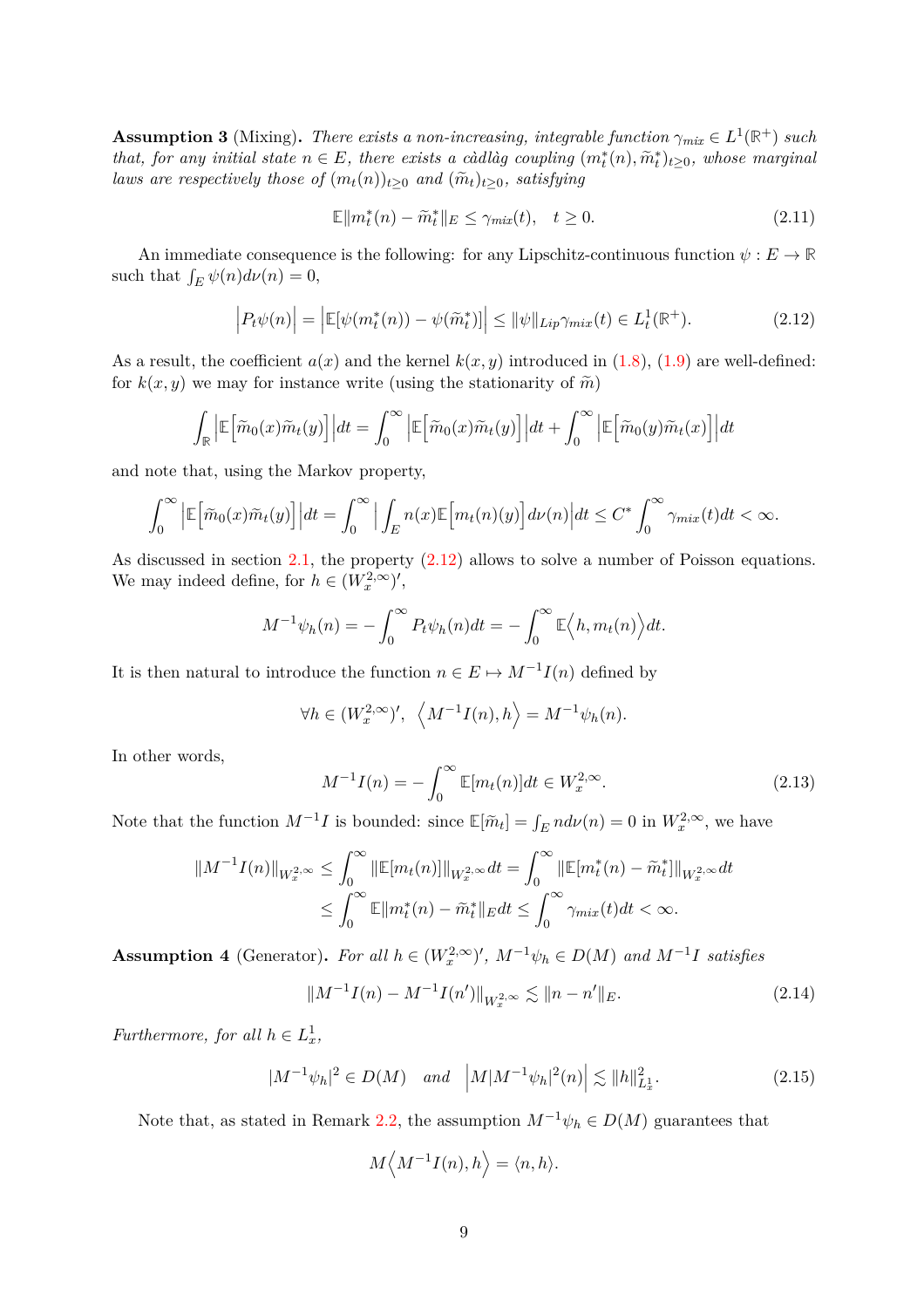It is typically obtained under the assumptions of Proposition [2.4.](#page-6-4) Combining [\(2.14\)](#page-8-2) with the mixing property [\(2.11\)](#page-8-3) essentially allows to define *M*−<sup>2</sup> *I*, which shall prove necessary in the calculations developed later on.

Let us conclude by discussing the additional assumption  $(1.10)$  made in Theorem [2.](#page-3-3) This requires of course some more regularity for the stationary process  $\tilde{m}$ . A natural setup would be the following: assume that the stationary measure  $\nu$  is reversible (that is  $(\tilde{m}_{-t})_{t\geq 0} = (\tilde{m}_t)_{t\geq 0}$  in law) and supported in  $W_x^{10+\delta,\infty}$ , with

$$
\mathbb{E} \|\tilde{m}_t\|_{W_x^{10+\delta,\infty}}^2 = \int_E \|n\|_{W_x^{10+\delta,\infty}}^2 d\nu(n) < \infty.
$$

Making use of the time-reversibility  $(1.8)$  and  $(1.9)$  become

$$
a(x) = \int_0^\infty e^{-t} \mathbb{E} \left[ \tilde{m}_0(x) \partial_x \tilde{m}_t(x) \right] dt, \qquad k(x, y) = 2 \int_0^\infty \mathbb{E} \left[ \tilde{m}_0(x) \tilde{m}_t(y) \right] dt \tag{2.16}
$$

and it follows that

$$
\|a\|_{W_x^{4,\infty}} \lesssim \Big(\int_0^\infty e^{-t}dt\Big) \Big(\int_E \|n\|_{W_x^{5,\infty}}^2 d\nu(n)\Big) < \infty,
$$

and

$$
||k(\cdot,y)||_{W_x^{10+\delta,\infty}} \leq 2 \int_0^\infty \Big\| \int_E n \mathbb{E} \Big[ m_t(n)(y) \Big] d\nu(n) \Big\|_{W_x^{10+\delta,\infty}} dt
$$
  

$$
\leq 2 \Big( \int_0^\infty \gamma_{mix}(t) dt \Big) \Big( \int_E ||n||_{W_x^{10+\delta,\infty}} d\nu(n) \Big) < \infty.
$$

Alternatively, one could drop the reversibility assumption on  $\nu$  and assume that the whole process  $(m_t)_{t\geq 0}$  takes values in  $E \subset W_x^{10+\delta,\infty}$  with  $\|\cdot\|_{W_x^{10+\delta,\infty}} \lesssim \|\cdot\|_E$ .

### <span id="page-9-0"></span>**2.3 An elementary example**

Let us give a simple example of a Markov process  $m = (m_t)_{t>0}$  satisfying the assumptions detailed above, in the form of a jump process. Consider a discrete-time Markov chain  $(M_i)_{i\in\mathbb{N}}$ whose (bounded) countable state space *E* consists of sufficiently smooth functions:

$$
E = \{n^j, j \in \mathbb{N}^*\} \subset C^k(\mathbb{T}_x), \quad || \cdot ||_E := || \cdot ||_{C_x^k},
$$

for some *k* large enough, say  $k > 10$ . Let us denote by  $P = (P(n, n'))_{n,n' \in E}$  its transition matrix. Let us consider a probability space  $(\Omega, \mathcal{F}, \mathbb{P})$  where an i.i.d sequence  $(U_i)_{i \in \mathbb{N}^*}$  of random variables uniformly distributed in  $[0, 1)$  is given. The trajectory of  $(M<sub>i</sub>(n))$  for any initial data  $n \in E$  can then classically be simulated in the following manner:  $M_0(n) = n$  and, for all  $i \in \mathbb{N}$ ,

$$
M_{i+1}(n) = T(M_i(n); U_{i+1}),
$$

where the jump function is given by

$$
T(M;U) = n^j
$$
 when  $\sum_{\ell=1}^{j-1} P(M,n^{\ell}) \le U < \sum_{\ell=1}^{j} P(M,n^{\ell}).$ 

We may define the time-continuous, constant-rate jump process associated with the discrete Markov chain  $(M_i)$ : considering a Poisson process  $(N(t))_{t>0}$  of rate 1 with  $N(0) = 0$ , independent of  $(U_i)$ , we simply define

$$
m_t(n) = M_{N(t)}(n), \quad t \ge 0.
$$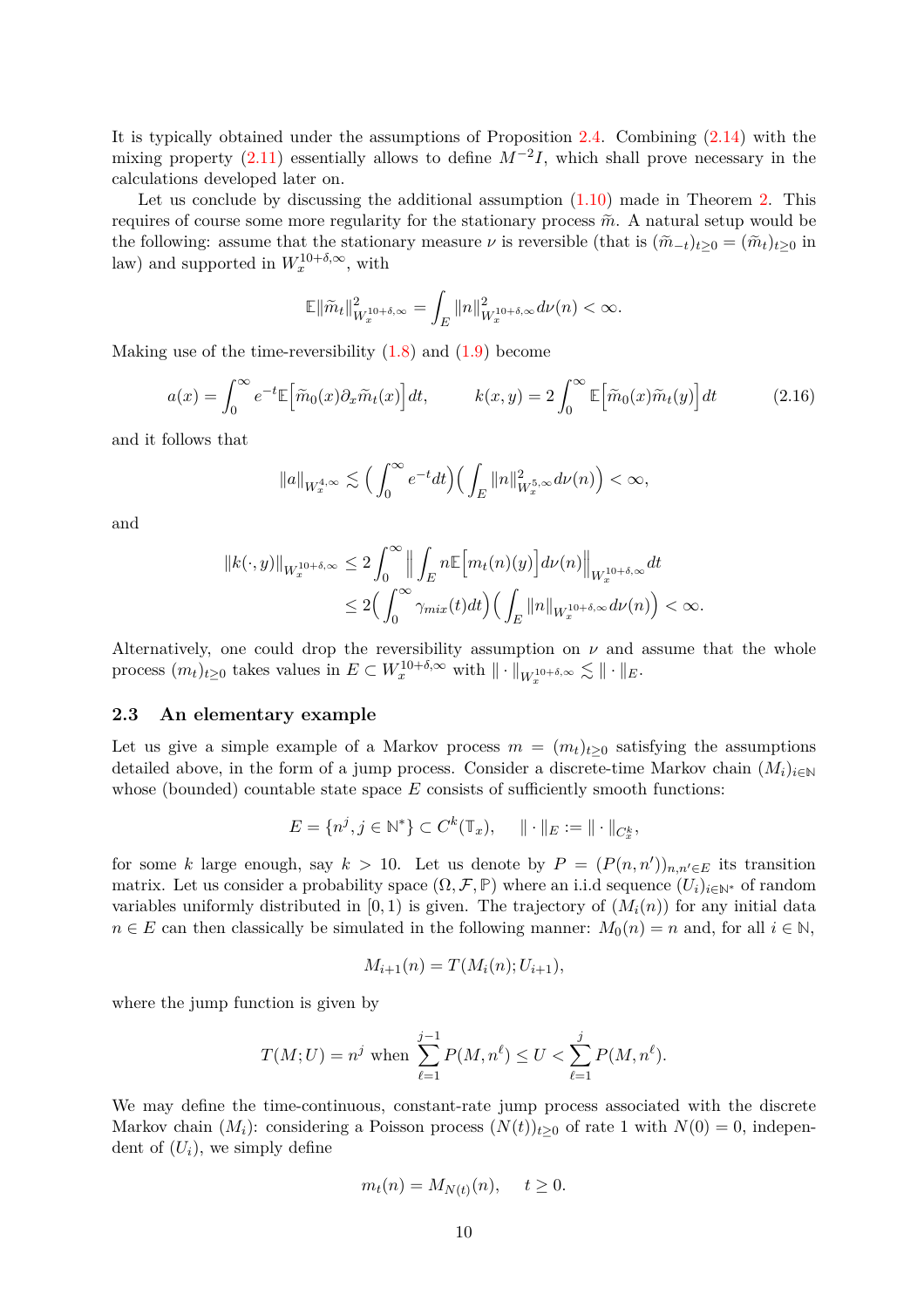Let us assume that the transition matrix  $P = (P(n, n'))$  is irreducible, aperiodic and positive recurrent. As a result, let us introduce the unique invariant law  $\nu \in \mathcal{P}(E)$  of the chain  $(N_i)_{i\in\mathbb{N}}$ (which we may assumed to be centered, in accordance with Assumption [2\)](#page-7-3).

Let us prove that the mixing property given in Assumption [3](#page-8-4) is satisfied. To this intent, we introduce a coupling similar to the one developed in the classical proof of the ergodic theorem for Markov chains. Let us consider a random variable  $\tilde{n} \in E$  of distribution  $\nu$  and an i.i.d sequence  $(U_i)_{i\in\mathbb{N}^*}$  of uniform random variables, mutually independent and independent of  $(U_i)_{i\in\mathbb{N}^*}$ . One can then introduce the Markov chain  $(M_i(\tilde{n}))_{i\in\mathbb{N}^*}$  defined by  $M_0(\tilde{n}) = \tilde{n}$  and, for all  $i \in \mathbb{N}$ ,

$$
M_{i+1}(\widetilde{n}) = T(M_i(n); U_{i+1}).
$$

As a result,  $(M_i(\tilde{n}))$  defines a stationary Markov chain of transition matrix *P*, independent of  $(M_i(n))$ . For fixed  $n \in E$ , we then define the stopping time

$$
\tau=\inf\left\{i\geq 0,\;\;M_i(n)=\widetilde{M}_i(\widetilde{n})\right\}
$$

and the process

$$
M_i^*(n) = \begin{cases} M_i(n) & \text{if } i \le \tau, \\ \widetilde{M}_i(\widetilde{n}) & \text{if } i > \tau. \end{cases}
$$

One can easily see that  $(M_i^*(n))$  defines a Markov chain of transition matrix  $P$ , so that

$$
(M_i^*(n), i \ge 0) \sim (M_i(n), i \ge 0) \text{ in law.}
$$

Moreover,  $(C_i)_{i\in\mathbb{N}} = (M_i(n), \widetilde{M}_i(\widetilde{n}))_{i\mathbb{N}}$  defines a Markov chain on  $E \times E$ , of transition matrix  $P \otimes P$ . The assumptions made on *P* guarantee that  $P \otimes P$  is irreducible, and since  $\nu \otimes \nu$  is an invariant probability, it is also positive recurrent. As a result, since  $\tau$  is the first hitting time of the diagonal  $D = \{(n, n), n \in E\}$  by  $(C_i)$ , we deduce that  $\mathbb{E}[\tau] < \infty$ . Now, defining the continuous-time processes

$$
m_t^*(n) = M_{N(t)}^*(n), \quad \tilde{m}_t^* = \widetilde{M}_{N(t)}(\tilde{n}), \quad t \ge 0,
$$

the coupling  $(m_t^*(n), \tilde{m}_t^*)_{t \geq 0}$  has the expected marginal laws and

$$
\mathbb{P}\Big[m_t^*(n) \neq \widetilde{m}_t^*\Big] = \mathbb{P}\Big[N(t) < \tau\Big] = \mathbb{E}\Big[e^{-t}\sum_{k=0}^{\tau-1} \frac{t^k}{k!}\Big].
$$

This tends to zero as *t* goes to infinity by dominated convergence. Regarding the integrability in time, simple calculations give

$$
\int_0^\infty \mathbb{P}\Big[m_t^*(n) \neq \widetilde{m}_t^*\Big]dt = \sum_{k=0}^\infty (k+1)\mathbb{P}(\tau > k) = \frac{1}{2}\mathbb{E}[\tau(\tau+1)].
$$

The mixing Assumption [3](#page-8-4) is therefore satisfied as soon as the hitting time *τ* admits a second moment. This holds for instance if the state space *E* is finite: it is indeed a well-known fact that hitting times of Markov chains with finite state space have exponential tails (see e.g [\[12\]](#page-49-6), Lemma 3.25). Another possible setup is the one where the transition matrix is given by  $P(n, n') = \nu(n')$ , that is when  $M_{i+1}$  is drawn on *E* according to the law  $\nu$ , independently of  $M_i$ . In the general case, the generator of  $(m_t)_{t>0}$  is given by

$$
M\psi(n) = \sum_{n' \in E} P(n, n')\psi(n') - \psi(n)
$$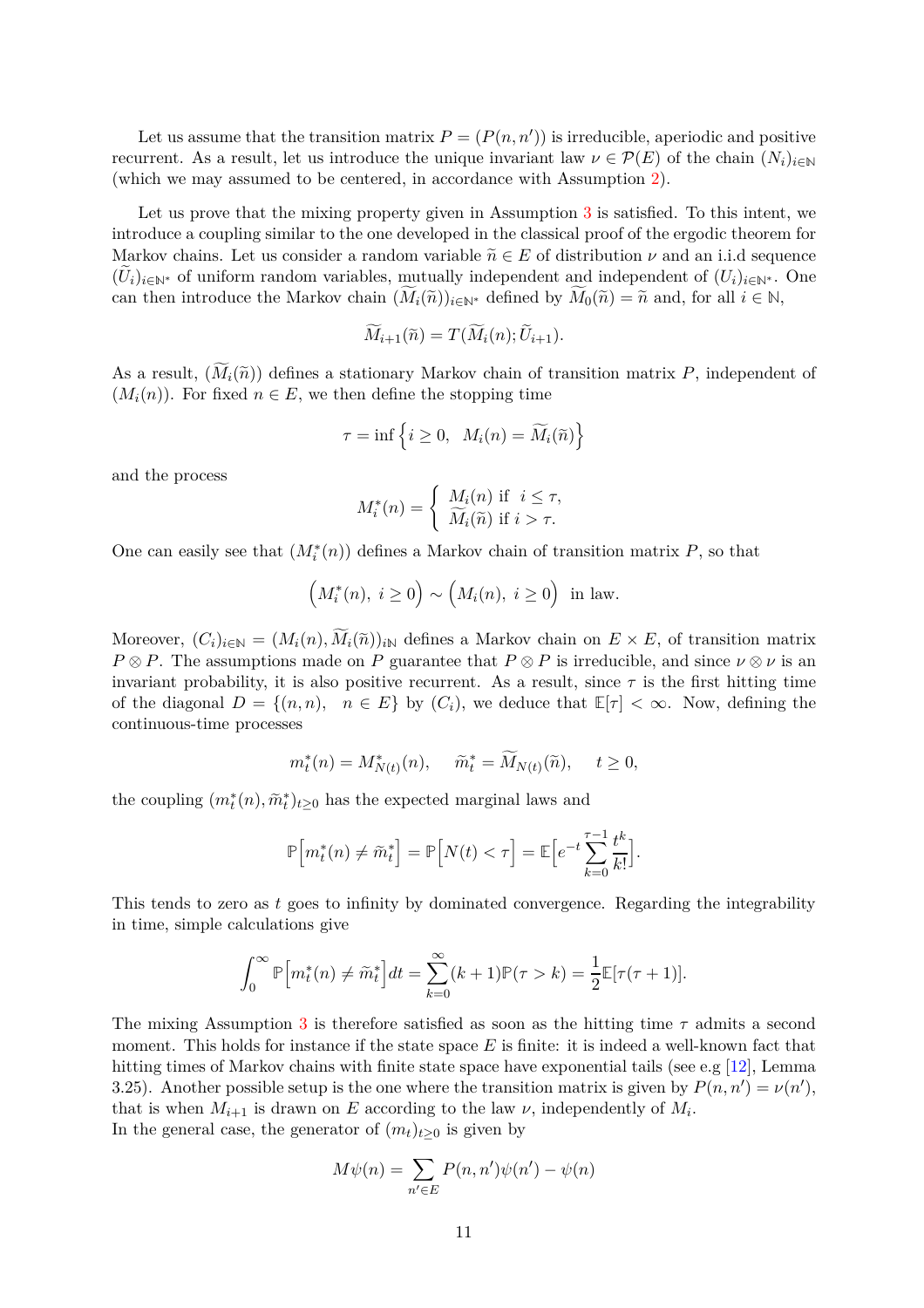and we derive that  $M^{-1}I = (M^{-1}I(n))_{n \in E}$  satisfies the linear system

$$
\forall n \in E, \quad \sum_{n' \in E} P(n, n')M^{-1}I(n') - M^{-1}I(n) = n.
$$

When the state space  $E$  is finite, it is clear that  $M^{-1}I$  satisfies the Assumption [4.](#page-8-0) In the case where  $P(n, n') = \nu(n')$ , since  $\nu$  is centered, we get simply

$$
M^{-1}I(n) = -n.
$$

## <span id="page-11-0"></span>**3 Solutions of the kinetic system**

For  $k \geq 0$ , let us introduce the Banach space  $(G^k, \|\cdot\|_{G^k})$  defined by

$$
G^k := \left\{ f \in L^1_{x,v}, \ \|f\|_{G^k} := \int \int (1+|v|^k) |f(x,v)| dx dv < \infty \right\}.
$$
 (3.1)

When  $f \in G_2$ , we shall denote

$$
\rho(f)(x) = \int f(x)dv, \qquad J(f)(x) = \int vf(x)dv, \qquad K(f) = \int v^2 f(x)dv.
$$

Since solutions  $f^{\varepsilon}$  of [\(1.3\)](#page-1-4) are of course expected to be probability densities, we also introduce the complete normed space  $(G_0^k, \|\cdot\|_{G^k})$  defined by

$$
G_0^k := G^k \cap \left\{ f \ge 0, \int \int f(x, v) dx dv = 1 \right\}.
$$
 (3.2)

### <span id="page-11-1"></span>**3.1 Path-wise weak solutions**

Let us start by stating the well-posedness of the PDE system  $(1.3)$ . Taking  $\varepsilon = 1$  for simplicity, it may be written as

<span id="page-11-5"></span><span id="page-11-2"></span>
$$
\begin{cases}\n\partial_t f + v \partial_x f + \partial_v [(m+u-v)f] = 0, \\
\partial_t u - \partial_x^2 u = J(f) - \rho u.\n\end{cases}
$$
\n(3.3)

We consider a fixed  $\omega \in \Omega$ , so that a trajectory  $m \equiv m(\omega)$  belongs to  $D([0,T]; E)$ , space of càdlàg functions taking values in the separable complete space *E*.

Whenever  $w \in D([0, T]; E)$  is given, the solution  $f[w]$  to the linear conservation equation

$$
\begin{cases} \partial_t f + v \partial_x f + \partial_v [(w - v) f] = 0, \\ f_0 \in L^1_{x,v}, \end{cases}
$$

is naturally expressed as

<span id="page-11-3"></span>
$$
f_t[w](x,v) = e^t f_0 \circ \Phi_0^t(x,v), \qquad (3.4)
$$

where  $\Phi_s^t(x, v) = (X_s^t(x, v), V_s^t(x, v))$  is the flow associated to the characteristics:

<span id="page-11-4"></span>
$$
\begin{cases}\n\frac{d}{ds}X_s^t = V_s^t, & X_t^t(x,v) = x, \\
\frac{d}{ds}V_s^t = w_s(X_s^t) - V_s^t, & V_t^t(x,v) = v,\n\end{cases}
$$
\n(3.5)

which is clearly well defined since *w* is globally Lipschitz-continuous in the space variable. Note that the fact that *w* is only càdlàg in time causes no issue since this differential problem should be thought of in integral form. It is in fact easy to check that, for  $x \in D([0, T]; \mathbb{R})$ ,

$$
\forall t \in [0, T], y_t = \int_0^t x_s ds \quad \text{if and only if} \quad \forall t \in [0, T], \frac{dy}{dt^+} = x_t, \frac{dy}{dt^-} = x_{t^-}.
$$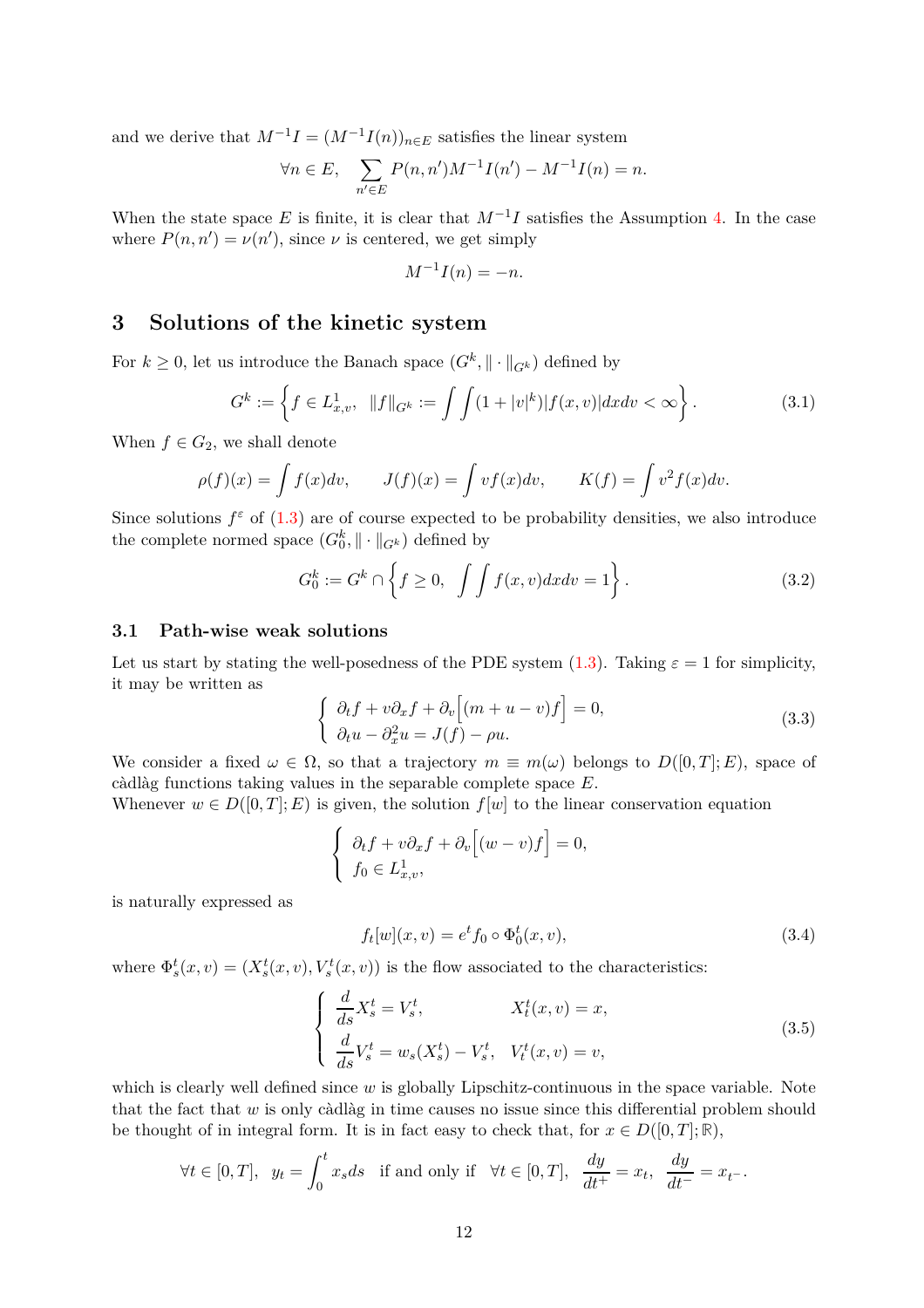In the following, we will sometimes write "full" derivatives  $\frac{d}{dt}$  for simplicity, but rigorously speaking one should rather consider left and right derivatives. We may now state our wellposedness result.

<span id="page-12-0"></span>**Proposition 3.1.** *Assume that*

$$
\int_{x} \int_{v} (1+|v|^4) |f_0|^2 dx dv + \int_{x} \int_{v} (1+|v|) |\nabla_{x,v} f_0| dx dv < \infty, \quad u_0 \in H_x^{\eta} \text{ for } \eta \in (3/2, 2). \quad (3.6)
$$

*Then, for all*  $\beta \in (3/2, \eta)$ *, there exists a unique couple*  $(f, u)$  *with*  $u \in C([0, T]; H_x^{\beta})$  *solution of the system* [\(3.3\)](#page-11-2) *in the sense that*

<span id="page-12-4"></span><span id="page-12-1"></span>
$$
\begin{cases}\nf_t = f_t[m+u] \quad \text{as defined in (3.4)},\\ \nu_t = S(t)u_0 + \int_0^t S(t-s) \Big[ J(f_s) - \rho_s u_s \Big] ds,\n\end{cases} \tag{3.7}
$$

*where*  $S(t) = e^{t\partial_x^2}$  *denotes the semigroup associated to the heat equation. For any*  $k \geq 0$ , assuming  $f_0 \in G_0^k$ , we have additionally  $f \in C([0, T]; G_0^k)$ .

The proof of Proposition [3.1](#page-12-0) is based on a rather classical fixed point argument. Since it is not a central aspect of the present work, it is postponed to section [8.](#page-42-0)

<span id="page-12-3"></span>**Remark 3.1.** *The uniqueness of the solutions via an explicit iterative construction method* classically guarantees that  $\omega \mapsto (f_t(\omega), u_t(\omega)) \in G_0^k \times H_x^\beta$  is  $\mathcal{F}_t = \sigma(m_s, 0 \le s \le t)$ -measurable. *It is of course to be expected that*  $(f_t, u_t, m_t)_{t \geq 0}$  *defines a Markov process. We will not however attempt to rigorously prove it, since it is in fact not necessary for the purpose of this work.*

Let us simply justify here that the unique solution  $(f, u)$  in the sense of  $(3.7)$  satisfies some weak formulation of [\(3.3\)](#page-11-2). In particular, we derive some estimates that will be useful to rigorously determine the generator of the process  $(f_t, u_t, m_t)_{t \geq 0}$  later on.

In order to properly express the weak formulation of the equation satisfied by  $f_t \in G^k$ , we now introduce the space  $\mathcal{C}_k$  which should be thought of as the natural dual of  $G^k$  "along" equation [\(3.3\)](#page-11-2).

<span id="page-12-2"></span>**Definition 3.1.** *For*  $k \geq 0$  *and*  $\xi \in C^1(\mathbb{T} \times \mathbb{R})$  *let us introduce the norm* 

$$
N_k(\xi) = \left\| \frac{\xi}{1 + |v|^k} \right\|_{L^{\infty}_{x,v}} + \left\| \frac{(1 + |v|) \nabla_{x,v} \xi}{1 + |v|^k} \right\|_{L^{\infty}_{x,v}} \tag{3.8}
$$

*and the associated normed space, given by the closure*

$$
\mathcal{C}_k = \overline{\{\xi \in C^1(\mathbb{T}^d \times \mathbb{R}^d), N_k(\xi) < \infty\}}.
$$

<span id="page-12-5"></span>**Proposition 3.2.** *Let*  $k \geq 0$  *and assume that*  $f_0 \in G^k$ *. Then for all*  $\xi \in \mathcal{C}_k$ *,* 

$$
\langle f_t, \xi \rangle - \langle f_0, \xi \rangle = \int_0^t \langle f_s, v \partial_x \xi + (u_s + m_s - v) \partial_v \xi \rangle ds
$$

*and the following estimate holds: for all*  $t, s \in [0, T]$ ,

$$
\left| \frac{(f_{t+s}, \xi) - (f_t, \xi)}{s} \right| \le C(k, C^*, \|u\|_{L^{\infty}_{t,x}}, T) N_k(\xi) \|f_0\|_{G^k}.
$$
 (3.9)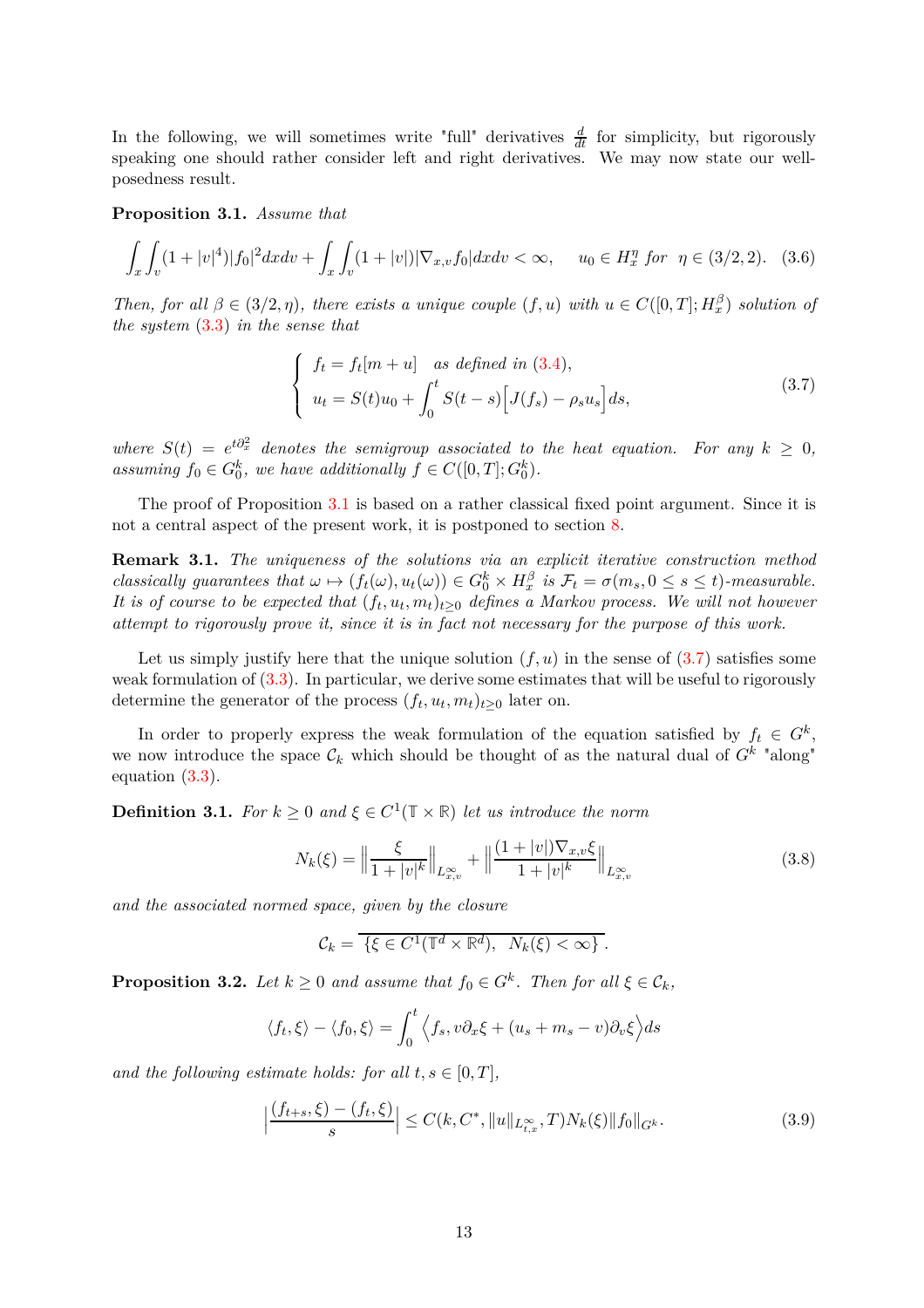*Proof.* Let us denote  $\Phi_t := \Phi_t^0$  for simplicity. Since

$$
\frac{\langle f_{t+s}, \xi \rangle - \langle f_t, \xi \rangle}{s} = \int \int f_0(x, v) \frac{\xi \circ \Phi_{t+s}(x, v) - \xi \circ \Phi_t(x, v)}{s} dx dv,
$$

we want to dominate the integrand uniformly for  $t, t + s \in [0, T]$ . For all  $t \geq 0$ ,

$$
\frac{\xi \circ \Phi_{t+s}(x,v) - \xi \circ \Phi_t(x,v)}{s} = \frac{1}{s} \int_t^{t+s} \frac{d}{d\sigma} \xi(\Phi_\sigma(x,v)) d\sigma.
$$

with

$$
\frac{d}{dt}\xi(\Phi_t(x,v)) = V_t(x,v)\partial_x\xi \circ \Phi_t(x,v) + ((u_t + m_t)(X_t(x,v)) - V_t(x,v))\partial_v\xi \circ \Phi_t(x,v)
$$

which, by design, can be bounded by

$$
(1 + C^* + ||u||_{L^{\infty}_{t,x}})N_k(\xi)(1 + |V_t(x,v)|^k).
$$

From the sub-linearity of the equation of characteristics  $(3.5)$ , we easily derive

$$
\forall t \in [0, T], \ |V_t(x, v)|^k \le C(C^*, \|u\|_{L_{t,x}^{\infty}}, T)(1+|v|^k).
$$

Combining these bounds, we have dominated

$$
\left| f(x,v) \frac{\xi \circ \Phi_{t+s}(x,v) - \xi \circ \Phi_t(x,v)}{s} \right|
$$

uniformly for  $t, t + s \in [0, T]$  by an expression of the form

$$
C(k, C^*, \|u\|_{L^\infty_{t,x}}, T)|f_0(x,v)|(1+|v|^k).
$$

This is exactly the expected estimate, and the dominated convergence theorem leads to

$$
\frac{d}{dt}\langle f_t, \xi \rangle = \int_{x,v} f(x,v) \frac{d}{dt} \xi \circ \Phi_t(x,v) dx dv = \Big\langle f_t, v \partial_x \xi + (u_t + m_t - v) \partial_v \xi \Big\rangle.
$$

Similarly, *u* is a weak solution of the corresponding equation:

<span id="page-13-0"></span>**Proposition 3.3.** *For all*  $\xi \in C^2(\mathbb{T})$ *,* 

$$
\langle u_t, \xi \rangle - \langle u_0, \xi \rangle = \int_0^t \langle u_s, \partial_x^2 \xi \rangle + \langle J(f_s) - \rho_s u_s, \xi \rangle ds.
$$

*We deduce the estimate: for all*  $t, s \in [0, T]$ *,* 

$$
\left|\frac{\langle u_{t+s},\xi\rangle-\langle u_t,\xi\rangle}{s}\right| \le C(\|u\|_{L^{\infty}_{t,x}},\|f_0\|_{G_1},T)\Big(\|\xi\|_{\infty}+\|\partial_x^2\xi\|_{\infty}\Big). \tag{3.10}
$$

 $\Box$ 

*Proof.* The weak formulation is classically derived from the mild form  $(3.7)$  (*cf.* [\[1\]](#page-49-7) for example). The estimate is easily deduced.  $\Box$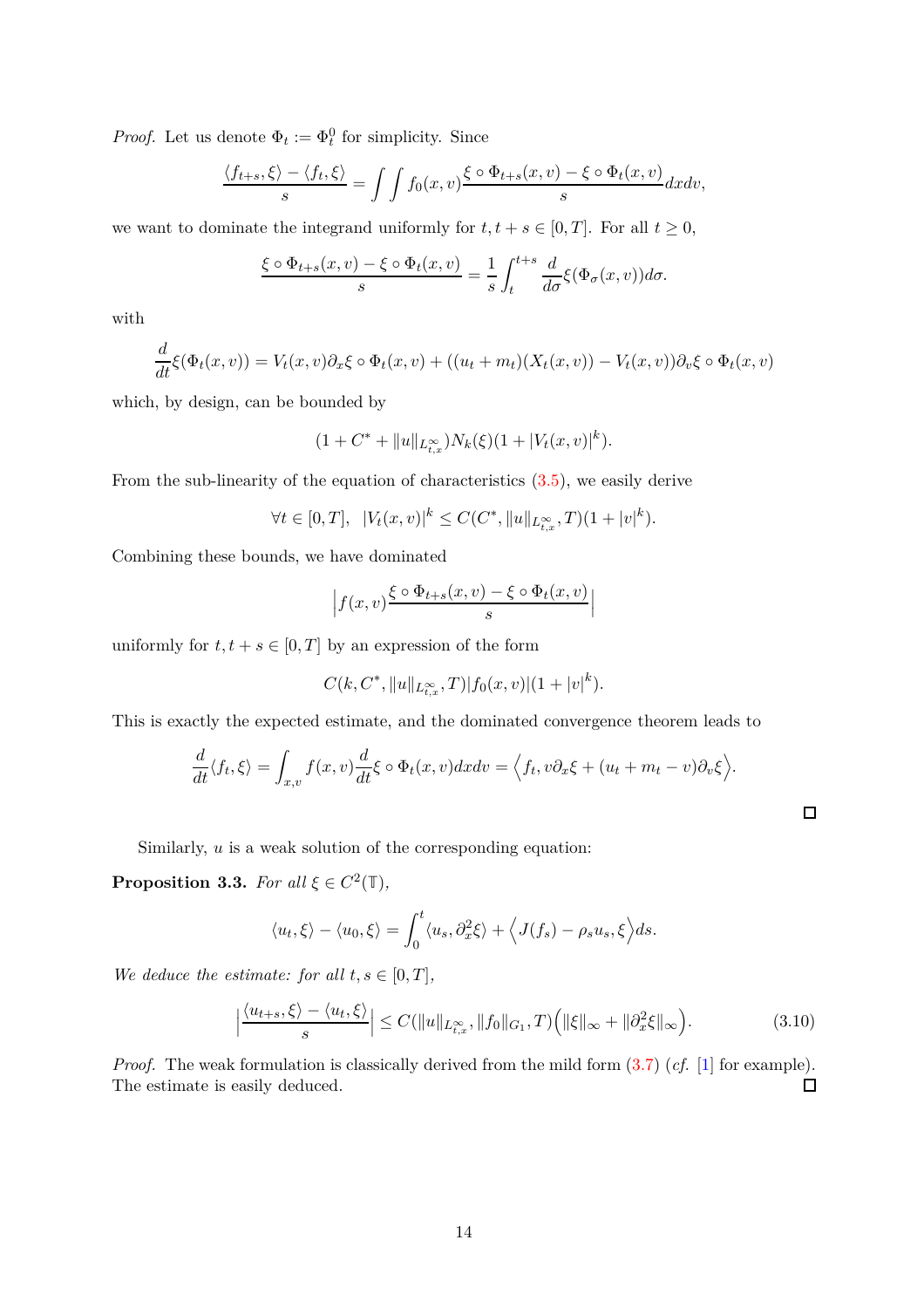### <span id="page-14-0"></span>**3.2 Estimates uniform in** *ε*

We now establish some uniform bounds for the solution  $(f^{\varepsilon}, u^{\varepsilon})$  of  $(1.3)$ .

<span id="page-14-2"></span>**Proposition 3.4.** *For all*  $\varepsilon \in (0,1)$ *, we have (almost surely)* 

$$
\forall t \in [0,T], \;\; \|f^\varepsilon_t\|_{L^1_{x,v}} = \|f^\varepsilon_0\|_{L^1_{x,v}} = 1
$$

*and*

$$
\sup_{t\in[0,T]}\|f_t^\varepsilon\|_{G_1}\leq C(T,C^*,\|u_0^\varepsilon\|_{L^\infty_x},\|f_0^\varepsilon\|_{G_1}),
$$
  
\n
$$
\sup_{t\in[0,T]}\|u_t^\varepsilon\|_{L^\infty_x}\leq C(T,C^*,\|u_0^\varepsilon\|_{L^\infty_x},\|f_0^\varepsilon\|_{G_1}).
$$

*Proof.* The conservation of the  $L^1$  norm of  $f^{\varepsilon}$  is clear from the transport form [\(3.7\)](#page-12-1). Assuming  $f_0^{\varepsilon} \geq 0$ ,  $f_0^{\varepsilon} \in C_c^{\infty}$  (we conclude in the general case by density), we get

$$
\frac{d}{dt} \int_x \int_v |v| f_t^{\varepsilon}(x, v) dx dv = -\varepsilon^{-2} \int_x \int_v |v| \partial_v \Big[ (m_t^{\varepsilon} + \varepsilon u_t^{\varepsilon} - v) f_t^{\varepsilon} \Big] dx dv
$$

hence denoting  $\bar{J}(f) = \int_x \int_v |v| f dx dv$ , (so that  $||f||_{G_1} = ||f||_{L^1_{x,v}} + \bar{J}(f)$ ) we get

$$
\frac{d}{dt}\bar{J}(f_t^{\varepsilon}) \leq \varepsilon^{-2}(\|m_t^{\varepsilon}\|_{L_x^{\infty}} + \varepsilon\|u_t^{\varepsilon}\|_{L_x^{\infty}}) - \varepsilon^{-2}\bar{J}(f_t^{\varepsilon})
$$

and Grönwall's lemma gives

$$
\bar{J}(f_t^{\varepsilon}) \le e^{-\varepsilon^{-2}t} \bar{J}(f_0^{\varepsilon}) + \int_0^t \varepsilon^{-2} e^{-\varepsilon^{-2}(t-s)} (\|m_s^{\varepsilon}\|_{L_x^{\infty}} + \varepsilon \|u_s^{\varepsilon}\|_{L_x^{\infty}}) ds.
$$

We may note that  $\int_0^t \varepsilon^{-2} e^{-\varepsilon^{-2}s} ds = 1 - e^{-\varepsilon^{-2}t} \leq 1$  so that we get

$$
\bar{J}(f_t^{\varepsilon}) \le \bar{J}(f_0^{\varepsilon}) + (C^* + \varepsilon \sup_{s \in [0,t]} ||u_s^{\varepsilon}||_{L_x^{\infty}}). \tag{3.11}
$$

On the other hand, using the mild form  $(3.7)$  for  $u^{\varepsilon}$ , usual heat-semigroup estimates, and making use of the embedding  $H_x^{1/2+\delta} \subset L_x^{\infty}$  for any  $\delta > 0$ , we have

$$
\|u_t^{\varepsilon}\|_{L_x^{\infty}} \le \|u_0^{\varepsilon}\|_{L_x^{\infty}} + C \int_0^t |t - s|^{-1/2-\delta} \|J(f_s^{\varepsilon}) - \varepsilon \rho_s^{\varepsilon} u_s^{\varepsilon}\|_{L_x^1} ds
$$
  
\n
$$
\le \|u_0^{\varepsilon}\|_{L_x^{\infty}} + C \int_0^t |t - s|^{-1/2-\delta} \|J(f_s^{\varepsilon})\|_{L_x^1} + C\varepsilon \int_0^t |t - s|^{-1/2-\delta} \|u_s^{\varepsilon}\|_{L_x^{\infty}} ds
$$
  
\n
$$
\le \|u_0^{\varepsilon}\|_{L_x^{\infty}} + C (\|J(f_0^{\varepsilon})\|_{L_x^1} + C^*) + C\varepsilon \int_0^t |t - s|^{-1/2-\delta} \sup_{\sigma \in [0, s]} \|u_\sigma^{\varepsilon}\|_{L_x^{\infty}} ds,
$$

using [\(3.11\)](#page-14-1). We finally get an estimate of the form

$$
\sup_{s\in[0,t]}\|u^\varepsilon\|_{L^\infty_x}\leq C(\|u_0^\varepsilon\|_{L^\infty_x},\|f_0^\varepsilon\|_{G_1},C^*)\Big(1+\varepsilon\int_0^t|t-s|^{-1/2-\delta}\sup_{\sigma\in[0,s]}\|u^\varepsilon_\sigma\|_{L^\infty_x}ds\Big)
$$

and deduce the desired estimates using a singular Grönwall inequality.

The higher *v*-moments for *f* are obtained by induction using the same arguments. For the sake of brevity, we omit the proof.

<span id="page-14-1"></span> $\Box$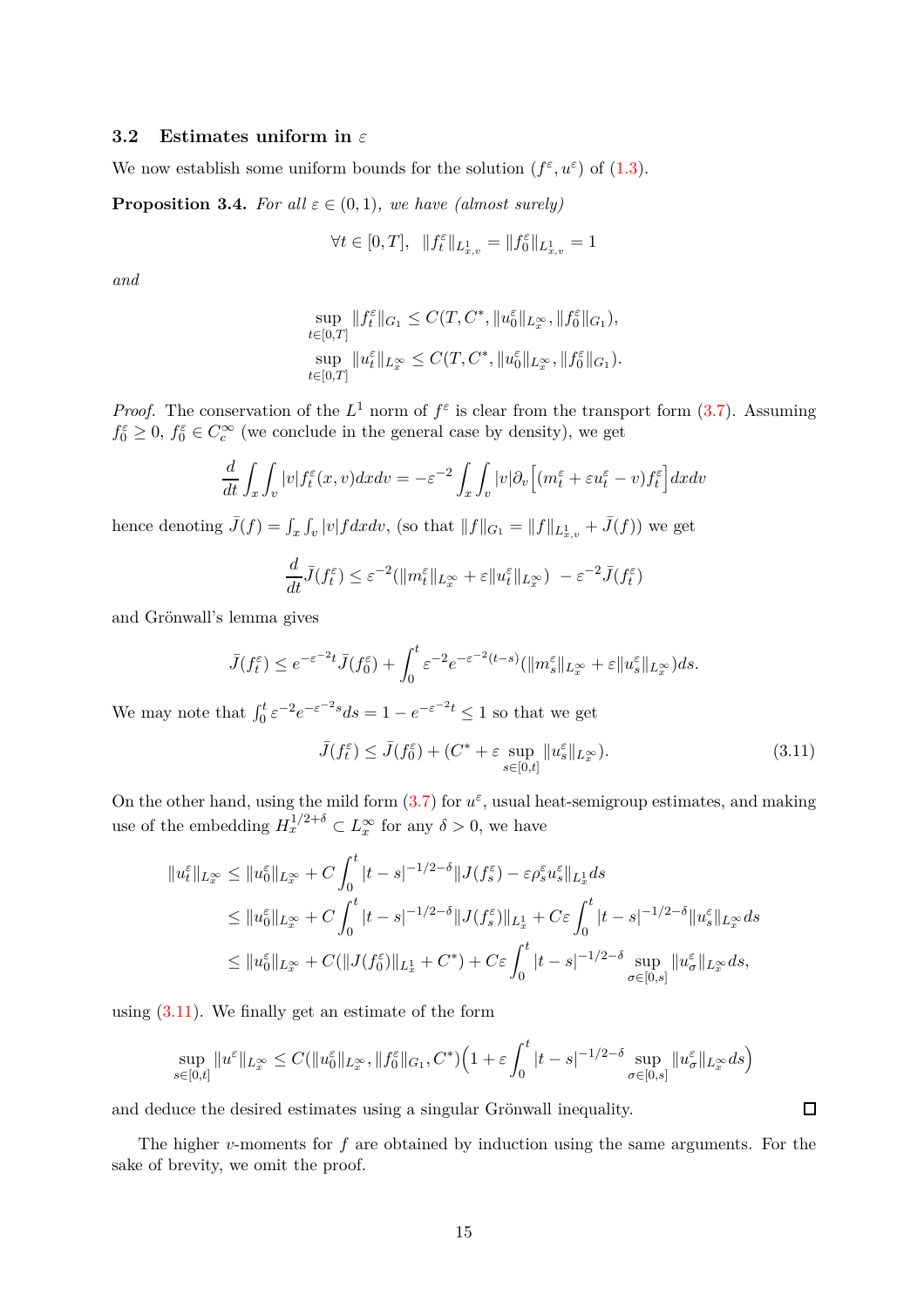**Proposition 3.5** (Higher moments for *f*). For all  $k \geq 1$ , we have (almost surely)

$$
\sup_{t\in[0,T]}\|f^\varepsilon_t\|_{G^k}\leq C(k,T,C^*,\|u^\varepsilon_0\|_{L^\infty_x},\|f^\varepsilon_0\|_{G^k}).
$$

Let us finally state some compactness estimate for  $u^{\varepsilon}$ .

<span id="page-15-4"></span>**Proposition 3.6** (Compactness for *u*). *For*  $\alpha \in (1/2, 3/2)$ *, we have (almost surely)* 

$$
\begin{aligned} &\|u_t^{\varepsilon}\|_{H_x^{\alpha}} \leq C(\alpha, T, C^*, \|u_0^{\varepsilon}\|_{H_x^{\alpha}}, \|f_0^{\varepsilon}\|_{G_1})\\ &\forall \beta < \alpha \quad \|u_t^{\varepsilon} - u_s^{\varepsilon}\|_{H_x^{\beta}} \leq C(\alpha, \beta, T, C^*, \|u_0^{\varepsilon}\|_{H_x^{\alpha}}, \|f_0^{\varepsilon}\|_{G_1}) \int_s^t \theta(\sigma) d\sigma, \end{aligned}
$$

*where*  $\theta \in L^1([0,T])$  *is independent of*  $\varepsilon$ *.* 

*Proof.* Consider the mild form

$$
u_t^{\varepsilon} = S(t)u_0^{\varepsilon} + \int_0^t S(t-\sigma)g_{\sigma}^{\varepsilon}d\sigma, \quad \text{where } g_{\sigma}^{\varepsilon} = J(f_{\sigma}^{\varepsilon}) - \varepsilon \rho_{\sigma}^{\varepsilon}u_{\sigma}^{\varepsilon}.
$$
 (3.12)

The embedding  $L_x^1 \subset H_x^{-1/2-\delta}$  for all  $\delta > 0$ , and a classical regularity estimate for the heat kernel  $S(t)$  lead to

<span id="page-15-2"></span><span id="page-15-1"></span>
$$
||S(t)w||_{H_x^{\alpha}} \lesssim (1 + t^{-(\alpha + 1/2 + \delta)/2}) ||w||_{L_x^1},
$$
\n(3.13)

from which we derive

$$
||u_t^{\varepsilon}||_{H_x^{\alpha}} \lesssim ||u_0^{\varepsilon}||_{H^{\alpha}} + \int_0^t (1+|t-\sigma|^{-(\alpha+1/2+\delta)/2}) ||g_{\sigma}^{\varepsilon}||_{L_x^1} d\sigma.
$$

Using Proposition [3.4,](#page-14-2) we have  $||g_t^{\varepsilon}||_{L^1_{x,v}} \leq C(T, C^*, ||u_0^{\varepsilon}||_{L^{\infty}}, ||f_0^{\varepsilon}||_{G_1}),$  which leads to the first estimate, since  $(\alpha + 1/2 + \delta)/2 < 1$  for  $\delta$  small enough. For the second estimate, we first write, for all  $\xi \in H_x^{-\beta}$ ,

$$
\left| \langle S(t)u_0^{\varepsilon} - S(s)u_0^{\varepsilon}, \xi \rangle \right| = \Big| \int_s^t \left\langle S(\sigma)u_0^{\varepsilon}, \partial_x^2 \xi \right\rangle d\sigma \Big| \leq \|\xi\|_{H_x^{-\beta}} \int_s^t \|S(\sigma)u_0^{\varepsilon}\|_{H_x^{2+\beta}} d\sigma
$$
  

$$
\leq C \|\xi\|_{H_x^{-\beta}} \|u_0^{\varepsilon}\|_{H_x^{\alpha}} \int_s^t \left(1 + \sigma^{-(2+\beta-\alpha)/2}\right) d\sigma,
$$

which gives  $||S(t)u_0^{\varepsilon} - S(s)u_0^{\varepsilon}||_{H_x^{\beta}} \leq ||u_0^{\varepsilon}||_{H_x^{\alpha}} \int_s^t \theta_1(\sigma) d\sigma$  with  $\theta_1 \in L^1$  since  $(2 + \beta - \alpha)/2 < 1$ . Finally,

$$
\Big\|\int_s^t S(t-\sigma)g_\sigma^\varepsilon d\sigma\Big\|_{H_x^\beta}\leq \int_s^t \|S(t-\sigma)g_\sigma^\varepsilon d\sigma\|_{H_x^\beta} d\sigma
$$

and we use again  $(3.13)$  with  $\beta$  instead of  $\alpha$  to conclude from the mild form  $(3.12)$ .

### <span id="page-15-0"></span>**3.3 Generator of the process**

As previously mentioned,  $(f_t^{\varepsilon}, u^{\varepsilon})_{t \geq 0}$  is not a Markov process in itself, however the process  $(f_t^{\varepsilon}, u^{\varepsilon}, m_t^{\varepsilon})_{t\geq 0}$  is. In view of [\(1.3\)](#page-1-4), its generator is naturally expected to be

$$
\mathcal{L}^{\varepsilon}\psi = \frac{1}{\varepsilon^{2}}\mathcal{L}_{\#}\psi + \frac{1}{\varepsilon}\mathcal{L}_{\flat}\psi + \mathcal{L}_{0}\psi + \varepsilon\mathcal{L}_{1}\psi,
$$
\n(3.14)

 $\Box$ 

where

<span id="page-15-3"></span>
$$
\begin{cases}\n\mathcal{L}_{\#}\psi(f, u, n) = -\langle \partial_{v}[(n-v)f], D_{f}\psi(f, u, n) \rangle + M\psi(f, u, n), \\
\mathcal{L}_{\flat}\psi(f, u, n) = -\langle v\partial_{x}f + u\partial_{v}f, D_{f}\psi(f, u, n) \rangle, \\
\mathcal{L}_{0}\psi(f, u, n) = \langle \partial_{x}^{2}u + J(f), D_{u}\psi(f, u, n) \rangle, \\
\mathcal{L}_{1}\psi(f, u, n) = -\langle \rho u, D_{u}\psi(f, u, n) \rangle.\n\end{cases}
$$
\n(3.15)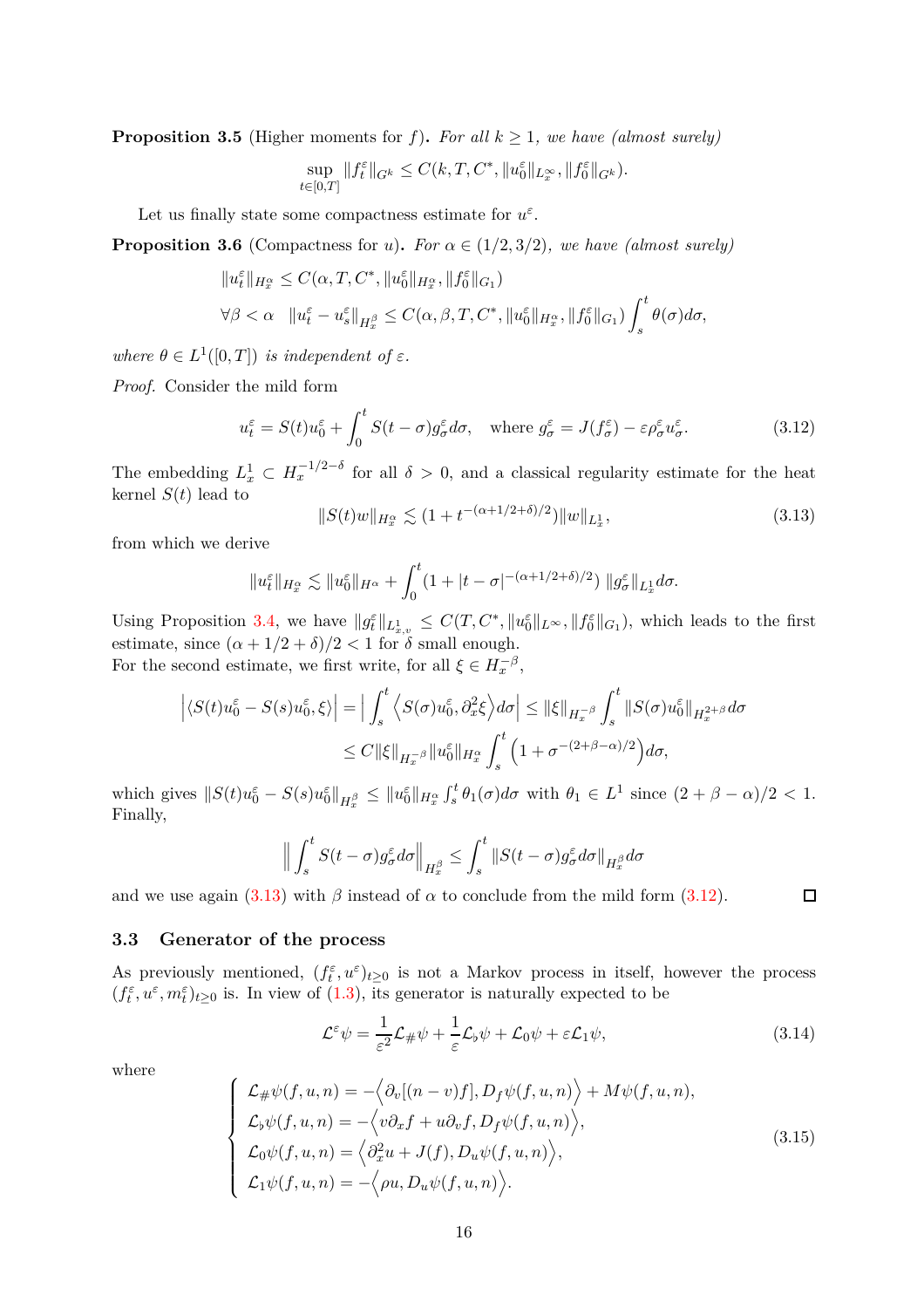Let us quickly get into the details of the notation "*D*" used here. For  $\psi: G^k \to \mathbb{R}$ , let  $\text{Diff}_f \psi$ denote the usual differential in  $f \in G^k$  of  $\psi$ , that is

$$
\forall f \in G^k, \quad \text{Diff}_f \psi(f) \in (G^k)' = L^1 \Big( \mathbb{T}^d \times \mathbb{R}^d, (1+|v|^k) dx dv \Big)' \simeq L_{x,v}^{\infty}.
$$

There exists  $h(f) \in L^{\infty}_{x,v}$  such that

$$
\forall g \in G^k, \ \ \mathrm{Diff}_f \psi(f)(g) = \left\langle g, h(f) \right\rangle_{G^k, (G^k)'} = \left\langle g, (1+|v|^k)h(f) \right\rangle.
$$

The differential  $\text{Diff}_f\psi(f)$  is naturally identified with the  $L^{\infty}_{x,v}$  function  $h(f)$ . For convenience, we shall rather denote by  $D_f \psi(f)$  the function  $(1+|v|^k)h(f)$ , so that

$$
\forall g \in G^k, \quad \text{Diff}_f \psi(f)(g) = \langle g, D_f \psi(f) \rangle.
$$

To avoid cluttering notation, we do not indicate the dependence of  $D_f\psi(f)$  on the choice of the parameter  $k \geq 1$ . In section [5,](#page-24-0) where the perturbed test-function method is developed, the value  $k = 3$  is fixed for good. The natural bound on  $D_f \psi$  is consequently

$$
\left\|\frac{D_f\psi(f)}{1+|v|^k}\right\|_{L^{\infty}_{x,v}} = \left\|\text{Diff}_f\psi(f)\right\|_{G^{k'}} < \infty.
$$

Similarly, for  $\psi: H_x^{\beta} \to \mathbb{R}$ ,  $D_u \psi$  is defined so that

$$
\forall w \in H_x^{\beta}, \quad \text{Diff}_u \psi(u)(w) = \langle w, D_u \psi(u) \rangle.
$$

We will not properly identify the complete domain of the infinitesimal generator  $\mathcal{L}^{\varepsilon}$ : for the purpose of this paper, it will in fact be sufficient to show that  $\mathcal{L}^{\varepsilon}$  satisfies the martingale problem associated with  $(f^{\varepsilon}, u^{\varepsilon}, m^{\varepsilon})$  for a large enough class of test functions.

**Definition 3.2** (Good test function). Let  $k \geq 1$  and  $\alpha \in (1/2, 3/2)$  be given. Recalling the *space*  $G_0^k$  *introduced* [\(3.2\)](#page-11-5)*, define the state space for the process*  $(f_t^{\varepsilon}, u_t^{\varepsilon}, m_t^{\varepsilon})_{t \geq 0}$ .

$$
\mathcal{X}_k^{\alpha} = G_0^k \times H_x^{\alpha} \times E. \tag{3.16}
$$

- $A$  function  $\psi$  :  $(f, u, n) \in G^k \times H_x^{\alpha} \times E \to \mathbb{R}$  is said to be a "good test function" on  $\mathcal{X}_k^{\alpha}$  when:
	- *1.*  $\psi \in \mathcal{B}^{loc}(\mathcal{X}_k^{\alpha})$
	- 2. For all  $(f, u) \in G_0^k \times H_x^{\alpha}, \psi(f, u, \cdot) \in D(M)$  and  $M\psi \in C_b^{loc}(\mathcal{X}_k^{\alpha})$
	- *3. For all*  $(u, n) \in H_x^{\alpha} \times E$ ,  $\psi(\cdot, u, n)$  *is*  $G^k$ -differentiable and

$$
D_f \psi: \begin{array}{ccc} \mathcal{X}_k^{\alpha} & \longrightarrow & (\mathcal{C}_k, N_k) \\ (f, u, n) & \longmapsto & D_f \psi(f, u, n) \end{array} \text{ is } C_b^{loc}(\mathcal{X}_k^{\alpha}; \mathcal{C}_k),
$$

*where the normed space*  $(C_k, N_k)$  *has been introduced in Definition* [\(3.1\)](#page-12-2)

<span id="page-16-0"></span>4. For all  $(f, n) \in G_0^k \times E$ ,  $\psi(f, \cdot, n)$  *is*  $H_x^{\alpha}$ -differentiable and

$$
D_u \psi: \begin{array}{ccc} \mathcal{X}_k^{\alpha} & \longrightarrow & C^2(\mathbb{T}) \\ (f, u, n) & \longmapsto & D_u \psi(f, u, n) \end{array} \text{ is } C_b^{loc}(\mathcal{X}_k^{\alpha}; C^2(\mathbb{T})).
$$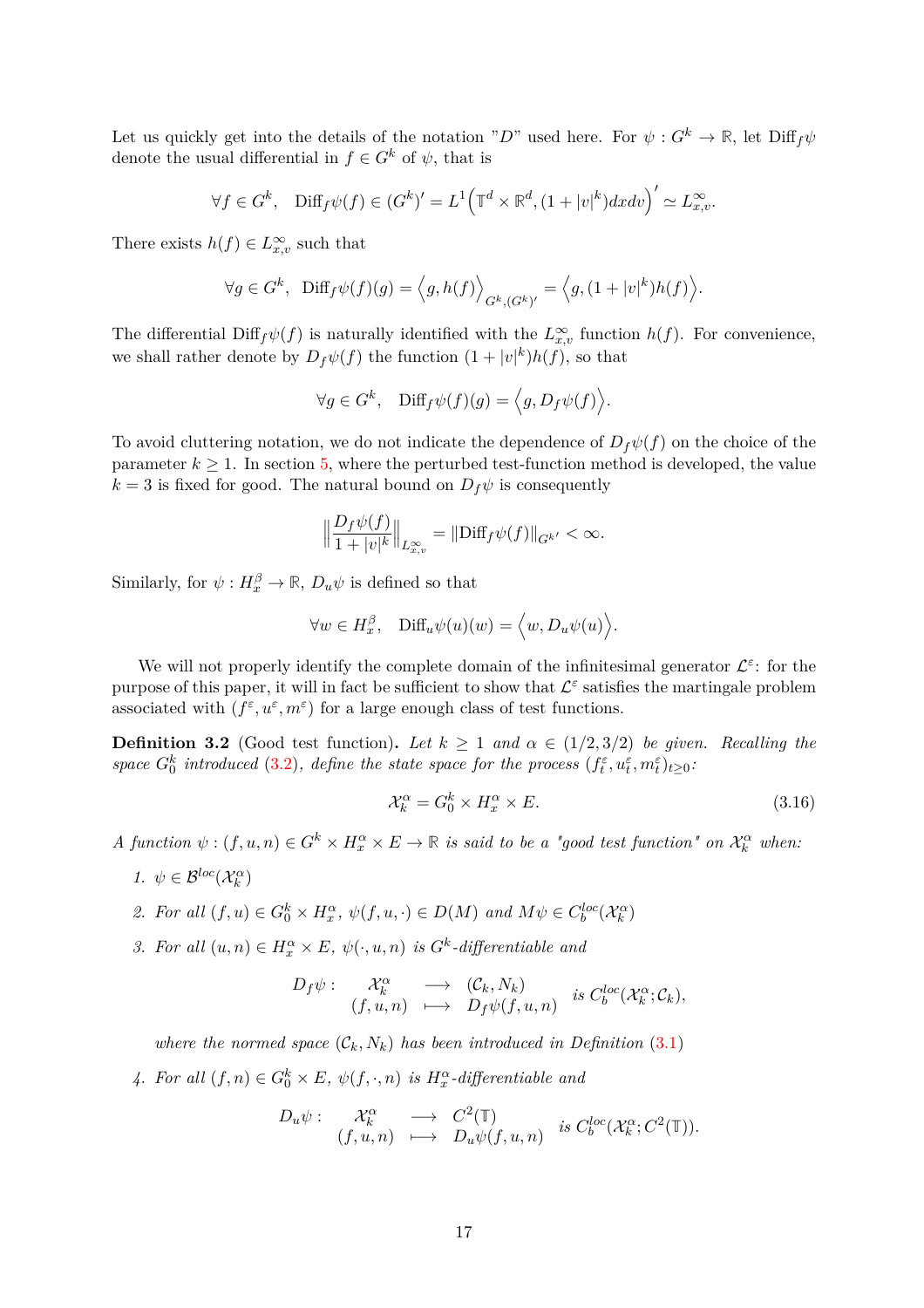Note that the local boundedness required in point 3. can be expressed as

$$
\left\{\begin{array}{l} |D_f\psi(f,u,n)|\leq C\Big(\|f\|_{G^k},\|u\|_{H_x^\alpha}\Big)(1+|v|^k),\\ |v\partial_x D_f\psi(f,u,n)|\leq C\Big(\|f\|_{G^k},\|u\|_{H_x^\alpha}\Big)(1+|v|^k),\\ |(1+|v|)\partial_v D\psi(f,n)|\leq C\Big(\|f\|_{G^k},\|u\|_{H_x^\alpha}\Big)(1+|v|^k), \end{array}\right.
$$

which is a natural condition to ensure that  $\mathcal{L}^{\varepsilon}\psi$  is well-defined and  $C_b^{loc}(\mathcal{X}_k^{\alpha})$ . This suggests that, when  $f \in G_0^k$ , typical good test functions involve moments of order at most  $k-1$  for  $f$ . Later on, we will for instance consider the test function

$$
\psi(f,n) = \left\langle J_{k-1}(f), (\partial_x M^{-1} I(n))\xi \right\rangle, \quad \xi \in W_x^{1,\infty},
$$

and linear combinations of such functions. Introducing the canonical filtration of *m<sup>ε</sup>*

$$
\mathcal{F}_t^{\varepsilon} = \sigma\Big(m_s^{\varepsilon}, \ 0 \le s \le t\Big) = \mathcal{F}_{\varepsilon^{-2}t}, \quad t \ge 0,
$$

the process  $t \mapsto (f_t^{\varepsilon}, u_t^{\varepsilon}) \in G_0^k \times H_x^{\alpha}$  is naturally  $(\mathcal{F}_t^{\varepsilon})$ -adapted, as mentioned in Remark [3.1.](#page-12-3) We can now state the following result:

<span id="page-17-1"></span>**Proposition 3.7.** *Let*  $k \geq 1$ *, and*  $\alpha \in (1/2, 3/2)$  *be given. Let*  $\psi \equiv \psi(f, u, n)$  *be a good test function on*  $\mathcal{X}_k^{\alpha}$ . Then  $\psi$  *satisfies the martingale problem for*  $\mathcal{L}^{\varepsilon}$  *in the sense that* 

$$
\forall (f,u,n) \in \mathcal{X}^\alpha_k, \ \mathcal{L}^\varepsilon \psi(f,u,n) \ \text{is well-defined}, \ \ \mathcal{L}^\varepsilon \psi \in C_b^{loc}(\mathcal{X}^\alpha_k)
$$

*and for any*  $(f_0^{\varepsilon}, u_0^{\varepsilon}, n) \in \mathcal{X}_k^{\alpha}$  (with  $f_0^{\varepsilon}, u_0^{\varepsilon}$  satisfying the assumption  $(3.6)$ ),

$$
M^{\varepsilon}_{\psi}(t) = \psi(f^{\varepsilon}_t, u^{\varepsilon}_t, m^{\varepsilon}_t) - \int_0^t \mathcal{L}^{\varepsilon} \psi(f^{\varepsilon}_s, u^{\varepsilon}_s, m^{\varepsilon}_s) ds, \quad t \ge 0
$$

*defines a càdlàg,*  $L^2$  *martingale with respect to the filtration*  $(\mathcal{F}_t^{\varepsilon})_{t\geq0}$  *under*  $\mathbb{P}_{(f_0^{\varepsilon}, u_0^{\varepsilon}, n)}$ . *Moreover, if*  $|\psi|^2$  *is also a good test function, the predictable quadratic variation is given by:* 

$$
\left[M_{\psi}^{\varepsilon}\right](t) = \frac{1}{\varepsilon^2} \int_0^t \left(M|\psi|^2 - 2\psi M\psi\right) (f_s^{\varepsilon}, u_s^{\varepsilon}, m^{\varepsilon}, s) ds.
$$

**Remark 3.2.** The predictable quadratic variation  $\lceil M \rceil$  (t) is the unique càdlàg, predictable,  $\int$ *increasing process such that*  $|M(t)|^2 - \left[M\right](t)$  *defines a martingale. When*  $M(t)$  *is moreover continuous, this coincides with the standard quadratic variation (see* [\[11\]](#page-49-8)*, p.38).*

*Proof.* The assumptions on  $\psi$  clearly guarantee that  $\mathcal{L}^{\varepsilon}\psi$  is well defined and  $C_b^{loc}(\mathcal{X}_k^{\alpha})$ . To simplify, we shall consider the case  $\varepsilon = 1$  and write  $(f_t, u_t, m_t)$  instead of  $(f_t^{\varepsilon}, u_t^{\varepsilon}, m_t^{\varepsilon})$ . The estimates established in the previous subsections show that,  $(f_0, u_0)$  being fixed,

$$
\forall T > 0, \ \forall t \in [0, T], \quad \|f_t\|_{G^k} + \|u_t\|_{H_x^{\alpha}} \le C(T), \qquad \|m_t\|_E \le C^*,
$$

almost surely under the probability  $\mathbb{P}_{(f_0^{\varepsilon}, u_0^{\varepsilon}, n)}$ . If follows that  $M_{\psi}^{\varepsilon}(t)$  is well defined and in  $L^{\infty}(\Omega)$ for  $t \geq 0$ . We now need to prove that, for  $s < t$  and h bounded and  $\mathcal{F}^{\varepsilon}$ <sub>s</sub>-measurable,

<span id="page-17-0"></span>
$$
\mathbb{E}\Big[\Big(\psi(f_t, u_t, m_t) - \psi(f_s, u_s, m_s) - \int_s^t \mathcal{L}^\varepsilon \psi(f_\sigma, u_\sigma, m_\sigma) d\sigma\Big) h\Big] = 0. \tag{3.17}
$$

To this purpose, let us formulate two natural lemmas: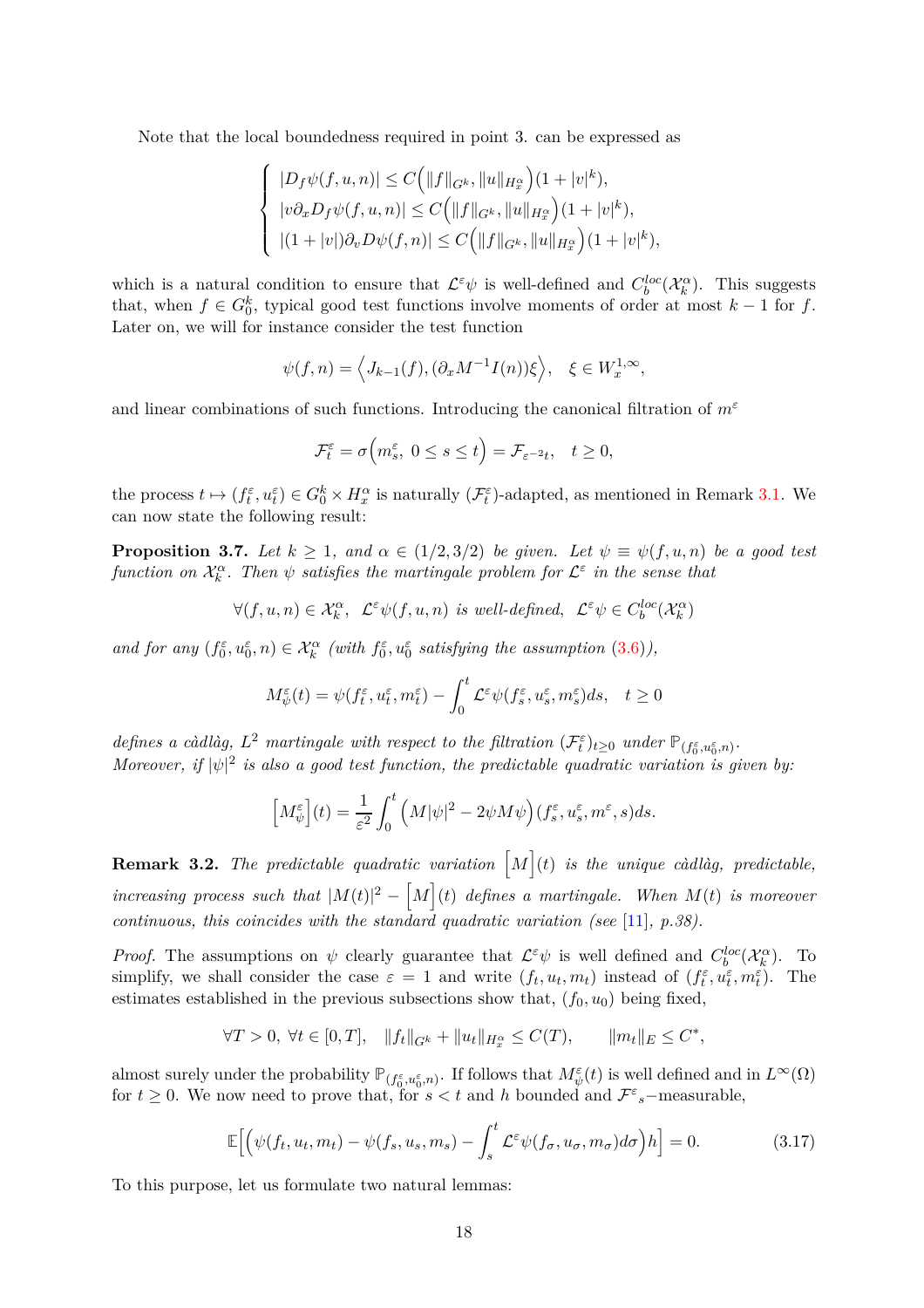<span id="page-18-0"></span>**Lemma 3.1.** *We have*

$$
\frac{d}{dt}\psi(f_t, u, n) = "\langle D_f\psi(f_t, u, n), \partial_t f_t \rangle"\n := \langle f_t, v\partial_x D_f\psi(f_t, u, n) + (u_t + m_t - v)\partial_v D_f\psi(f_t, u, n) \rangle.
$$

*Proof of the lemma.* One can simply write

$$
\frac{\psi(f_{t+s}, u, n) - \psi(f_t, u, n)}{s} = \left\langle D_f \psi(f_t, u, n), \frac{f_{t+s} - f_t}{s} \right\rangle + R_s
$$

with

$$
R_s = \int_0^1 \left\langle D_f \psi(f_t + \theta(f_{t+s} - f_t), u, n) - D_f \psi(f_t, u, n), \frac{f_{t+s} - f_t}{s} \right\rangle d\theta.
$$

Since  $D_f \psi(f_t, u, n) \in \mathcal{C}_k$ , Proposition [3.2](#page-12-5) guarantees that

$$
\langle D_f \psi(f_t, u, n), \frac{f_{t+s} - f_t}{s} \rangle \longrightarrow_{s \to 0}^{\infty} \langle D_f \psi(f_t, u, n), \partial_t f_t \rangle
$$

and that

$$
|R_s| \lesssim \sup_{\theta \in [0,1]} N_k \Big(D_f \psi(f_t + \theta(f_{t+s} - f_t), u, n) - D_f \psi(f_t, u, n)\Big)
$$

which tends to 0 as  $s \to 0$ , since  $f_{t+s} \to f_t$  in  $G_0^k$  and  $D_f \psi$  is continuous.

This second lemma is proved in a similar fashion.

**Lemma 3.2.** *We have*

$$
\frac{d}{dt}\psi(f, u_t, n) = "\langle D_u \psi(f, u_t, n), \partial_t u_t \rangle"\n\n:= \langle u_s, \partial_x^2 D_u \psi(f, u_t, n) \rangle + \langle J(f_t) - \rho_t u_t, D_u \psi(f, u_t, n) \rangle.
$$

Introducing a subdivision  $t_0 = s < t_1 < ... < t_N = t$  of  $[s, t]$  of step  $\delta = \max_i |t_{i+1} - t_i|$ , we may split [\(3.17\)](#page-17-0) into 3 terms:

$$
A = \mathbb{E}\Big[\Big(\sum_{i}\psi(f_{t_i}, u_{t_i}, m_{t_{i+1}}) - \psi(f_{t_i}, u_{t_i}, m_{t_i}) - \int_{t_i}^{t_{i+1}} M\psi(f_{\sigma}, u_{\sigma}, m_{\sigma}) d\sigma\Big)h\Big],
$$
  
\n
$$
B = \mathbb{E}\Big[\Big(\sum_{i}\psi(f_{t_{i+1}}, u_{t_{i+1}}, m_{t_{i+1}}) - \psi(f_{t_i}, u_{t_{i+1}}, m_{t_{i+1}}) - \int_{t_i}^{t_{i+1}} \Big\langle D_f\psi(f_{\sigma}, u_{\sigma}, m_{\sigma}), \partial_{\sigma}f_{\sigma}\Big\rangle d\sigma\Big)h\Big],
$$
  
\n
$$
C = \mathbb{E}\Big[\Big(\sum_{i}\psi(f_{t_i}, u_{t_{i+1}}, m_{t_{i+1}}) - \psi(f_{t_i}, u_{t_i}, m_{t_{i+1}}) - \int_{t_i}^{t_{i+1}} \Big\langle D_u\psi(f_{\sigma}, u_{\sigma}, m_{\sigma}), \partial_{\sigma}u_{\sigma}\Big\rangle d\sigma\Big)h\Big].
$$

Let us treat the first term *A*: conditioning with respect to  $\mathcal{F}^{\varepsilon}_{t_i}$  and using the Markov property,

$$
\mathbb{E}\Big[\Big(\psi(f_{t_i}, u_{t_i}, m_{t_{i+1}}) - \psi(f_{t_i}, u_{t_i}, m_{t_i})\Big)h\Big] = \mathbb{E}\Big[\Big(P_{t_{i+1}-t_i}[\psi(f_{t_i}, u_{t_i}, \cdot)](m_{t_i}) - \psi(f_{t_i}, u_{t_i}, m_{t_i})\Big)h\Big].
$$

We note that, for all  $t \geq 0$  and  $(f, u, n) \in \mathcal{X}_k^{\alpha}$ ,

$$
P_t[\psi(f, u, .)](n) - \psi(f, u, n) = \int_0^t P_\sigma M \psi(f, u, n) d\sigma = \mathbb{E}_n \int_0^t M \psi(f, u, m_\sigma) d\sigma,
$$

 $\Box$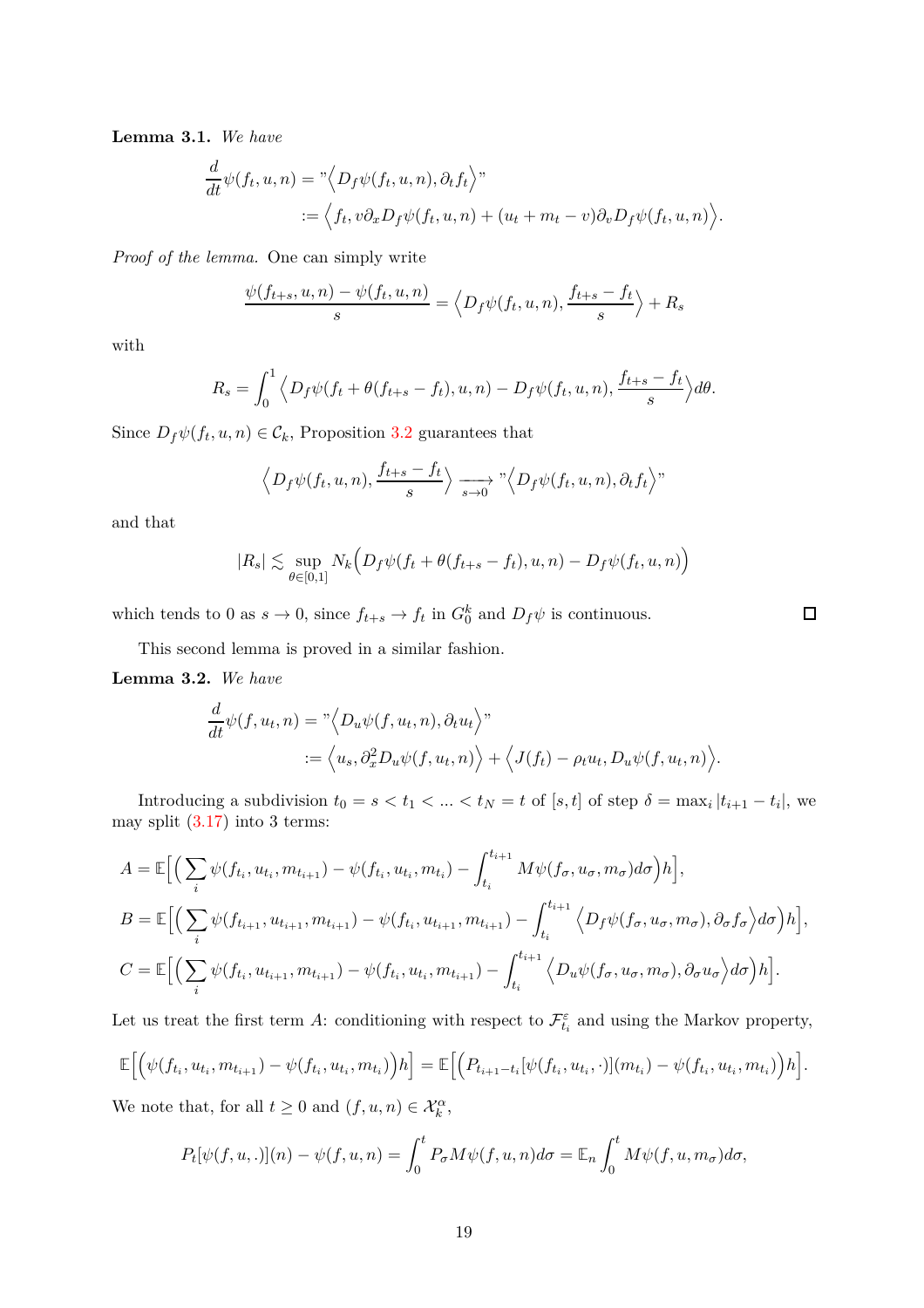where we have used Kolmogorov's forward equation from Proposition [2.1](#page-5-0) and the interversion  $E \int = \int E$  is justified since  $M\psi$  is locally bounded. We are hence led to

$$
\mathbb{E}\Big[\Big(\psi(f_{t_i}, u_{t_i}, m_{t_{i+1}}) - \psi(f_{t_i}, u_{t_i}, m_{t_i})\Big)h\Big] = \mathbb{E}\Big[\Big(\mathbb{E}_{m_{t_i}} \int_0^{t_{i+1}-t_i} M\psi(f_{t_i}, u_{t_i}, m_{\sigma}) d\sigma\Big)h\Big]
$$
  

$$
= \mathbb{E}\Big[\Big(\int_0^{t_{i+1}-t_i} M\psi(f_{t_i}, u_{t_i}, m_{t_i+\sigma}) d\sigma\Big)h\Big]
$$
  

$$
= \mathbb{E}\Big[\Big(\int_{t_i}^{t_{i+1}} M\psi(f_{t_i}, u_{t_i}, m_{\sigma}) d\sigma\Big)h\Big]
$$

where we have once again used the Markov property. It follows that *A* can be rewritten as

$$
A = \mathbb{E}\Big[\Big(\int_s^t a_\delta(\sigma)d\sigma\Big)h\Big]
$$

with

$$
a_{\delta}(\sigma) = \sum_{i} \mathbb{1}_{[t_i, t_{i+1}]}(\sigma) \Big( M \psi(f_{t_i}, u_{t_i}, m_{\sigma}) - M \psi(f_{\sigma}, u_{\sigma}, m_{\sigma}) \Big).
$$

For fixed  $\sigma \in [s, t]$ , since  $t \mapsto (f_t, u_t) \in G_0^k \times H_x^{\alpha}$  and  $M\psi$  are continuous, it is clear that, as  $\delta \to 0$ , we have  $a_{\delta}(\sigma) \to 0$  almost surely (hence in probability). Moreover,  $M\psi$  being locally bounded, we get  $a_{\delta} \in L^{\infty}([s,t] \times \Omega)$  with a bound uniform in  $\delta$ . In particular,  $\mathbb{E}[a_{\delta}(\sigma)h]$  tends to 0 and is uniformly integrable in  $\sigma \in [s, t]$ , so that we may conclude  $A \longrightarrow 0$ .

Using the two lemmas introduced earlier, one can write in a similar fashion

$$
B = \mathbb{E}\Big[\Big(\int_s^t b_\delta(\sigma)d\sigma\Big)h\Big], \quad C = \mathbb{E}\Big[\Big(\int_s^t c_\delta(\sigma)d\sigma\Big)h\Big],
$$

with

$$
b_{\delta}(\sigma) = \sum_{i} \mathbb{1}_{[t_i, t_{i+1}]}(\sigma) \Big\langle D_f \psi(f_{\sigma}, u_{t_{i+1}}, m_{t_{i+1}}) - D_f \psi(f_{\sigma}, u_{\sigma}, m_{\sigma}), \partial_{\sigma} f_{\sigma} \Big\rangle
$$
  

$$
c_{\delta}(\sigma) = \sum_{i} \mathbb{1}_{[t_i, t_{i+1}]}(\sigma) \Big\langle D_u \psi(f_{t_i}, u_{\sigma}, m_{t_{i+1}}) - D_u \psi(f_{\sigma}, u_{\sigma}, m_{\sigma}), \partial_{\sigma} u_{\sigma} \Big\rangle
$$

and conclude in the same way using the estimates from Propositions [3.2](#page-12-5) and [3.3](#page-13-0) and the fact that  $(m_t)_{t\geq 0}$  is stochastically continuous and  $D_f\psi$ ,  $D_u\psi$  are  $C_b^{loc}(\mathcal{X}_k^{\alpha})$ .

If  $|\psi|^2$  is also a good test function, then  $\mathcal{L}^{\varepsilon}|\psi|^2$  is locally bounded, and  $M^{\varepsilon}_{|\psi|^2}(t)$  defines a martingale. Using these facts, (we may refer to the proof of Theorem B.3 in [\[7\]](#page-49-2) for details) one can show that the predictable quadratic variation of  $M_{\psi}^{\varepsilon}$  is given by

$$
d[M^{\varepsilon}_{\psi}](t) = \Big(\mathcal{L}^{\varepsilon}|\psi|^2 - 2\psi \mathcal{L}^{\varepsilon}\psi\Big)(f^{\varepsilon}_t, u^{\varepsilon}_t, m^{\varepsilon}_t)dt
$$

which, in our case, boils down to  $\varepsilon^{-2}(M|\psi|^2 - 2\psi M\psi)$  since  $\mathcal{D}|\psi|^2 = 2\psi \mathcal{D}\psi$  for any first order differential operator D.  $\Box$ 

### <span id="page-19-0"></span>**4 The auxiliary process**

In section [5,](#page-24-0) we will be led to solve Poisson equations relative to the partial generator  $\mathcal{L}_{\#}$  defined in [\(3.15\)](#page-15-3). To this purpose, it is natural to study the auxiliary Markov process  $(g_t, m_t)_{t \geq 0}$  whose generator is expected to be  $\mathcal{L}_{\#}$ . We hence define  $g_t \equiv g_t(f, n)$  as the solution of

<span id="page-19-1"></span>
$$
\begin{cases}\n\partial_t g_t + \partial_v [(m_t(n) - v)g_t] = 0, \\
g_0(f, n) = f, \quad m_0(n) = n,\n\end{cases}
$$
\n(4.1)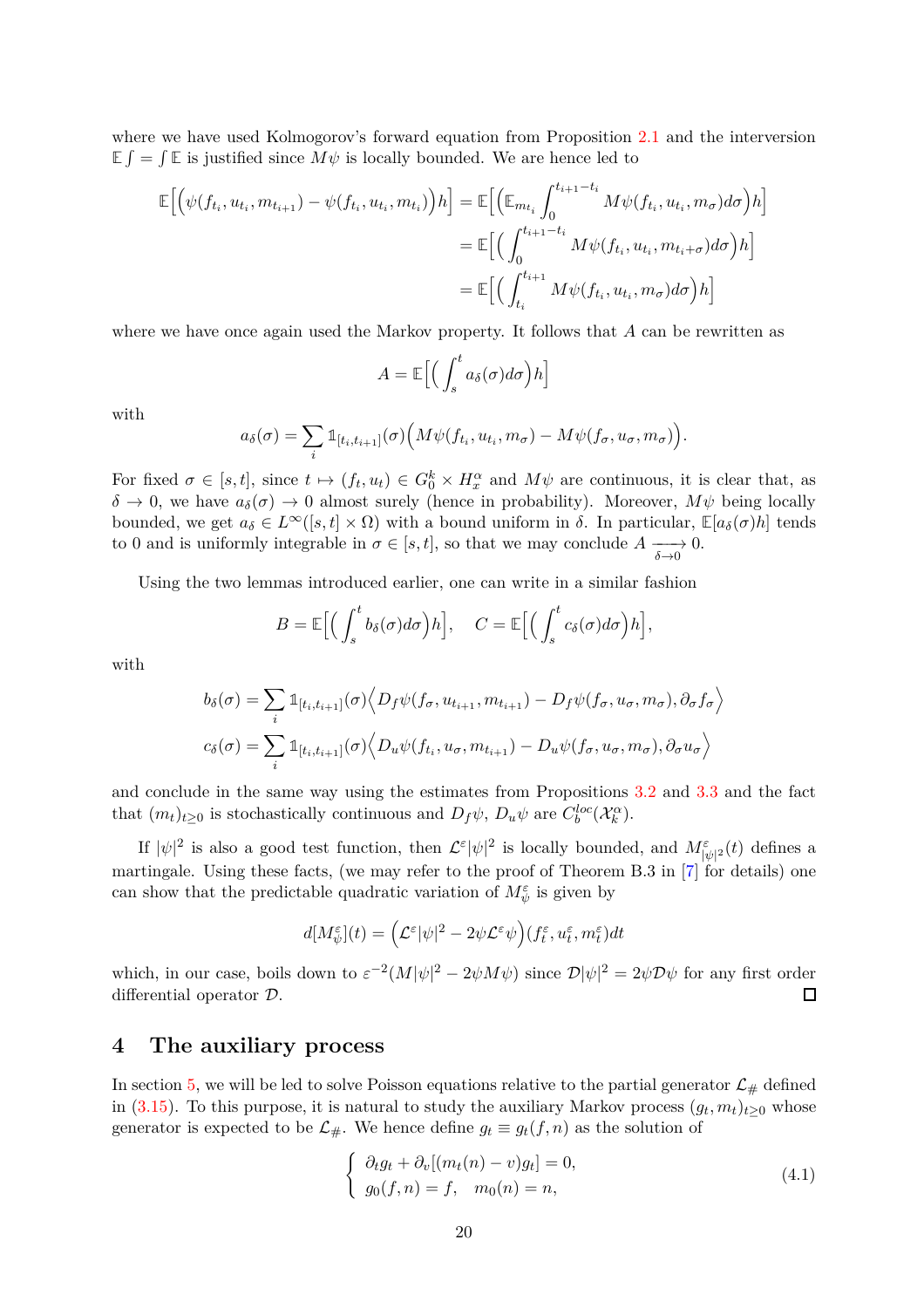and let  $(Q_t)_{t>0}$  be the corresponding semigroup

$$
\forall \psi \in \mathcal{B}^{loc}(G_0^k \times E), \ \ Q_t \psi(f, n) = \mathbb{E}[\psi(g_t(f, n), m_t(n))].
$$

The characteristics associated with the conservation equation [\(4.1\)](#page-19-1) solve

<span id="page-20-1"></span>
$$
\dot{V}_t(v) = m_t(x) - V_t(v),
$$

leading to the explicit expression

$$
V_t(v) = e^{-t} \Big( v + \int_0^t e^u m_u(x) du \Big).
$$

**Definition 4.1.** *The solution of* (4*.*[1\)](#page-19-1) *is defined by*

$$
g_t(f, n)(x, v) = e^t f(x, e^t \Big[ v - w_t(n)(x) \Big] \Big), \ \ t \ge 0 \tag{4.2}
$$

*where*

$$
w_t(n) = \int_0^t e^{-(t-s)} m_s(n) ds = \int_0^t e^{-s} m_{t-s}(n) ds \in W_x^{2,\infty}.
$$
 (4.3)

It is easy to verify that, for all  $f \in G_0^k$ , we have  $g(f, n) \in C([0, T]; G_0^k)$  with a bound

<span id="page-20-3"></span>
$$
||g_t(f, n)||_{G^k} \leq C(T, C^*, ||f||_{G^k}).
$$

Additionally,  $g_t(f, n)$  defines a weak solution of  $(4.1)$  just as in Proposition [3.2.](#page-12-5)

### <span id="page-20-0"></span>**4.1 Generator of the auxiliary process**

With the explicit expression [\(4.2\)](#page-20-1), one could easily prove that the auxiliary process  $(g_t, m_t)_{t \geq 0}$ rigorously defines a (locally bounded) Markov process on the state space  $G_0^k \times E$ . In order to solve Poisson equations later, it is of interest this time to truly characterize the generator in terms of b.p.c convergence.

<span id="page-20-4"></span>**Proposition 4.1.** Let  $k \geq 1$  be given, and let  $\psi \equiv \psi(f, n)$  be a good test function on  $G_0^k \times E$ . *Then*  $\psi \in D(\mathcal{L}_{\#})$  *in the sense that*  $\mathcal{L}_{\#}\psi \in C_b^{loc}(G_0^k \times E)$  *and* 

$$
\frac{Q_t\psi(f,n)-\psi(f,n)}{t}\xrightarrow[t\to 0^+]{b.p.c}\mathcal{L}_{\#}\psi(f,n).
$$

*Proof.* The properties satisfied by the good test function  $\psi$  clearly guarantee that  $\mathcal{L}_{\#}\psi$  is well defined and  $C_b^{loc}(G_0^k \times E)$ . Let us denote  $(g_t(f, n), m_t(n))$  by  $(g_t, m_t)$  for simplicity. We split the ratio into two terms

$$
\frac{Q_t\psi(f,n)-\psi(f,n)}{t}=\mathbb{E}\Big[\frac{\psi(f,m_t)-\psi(f,n)}{t}\Big]+\mathbb{E}\Big[\frac{\psi(g_t,m_t)-\psi(f,m_t)}{t}\Big].
$$

The first term is simply  $t^{-1}(P_t\psi(f,n)-\psi(f,n))$  which converges to  $M\psi(f,n)$  and can be bounded as  $t \to 0$  by

$$
\sup_{t \in [0,1]} \left| \frac{d}{ds} P_s \psi(f,n) \right| = \sup_{t \in [0,1]} \left| P_t M \psi(f,n) \right|
$$

which is locally bounded in  $(f, n)$ . For the second term, we write

<span id="page-20-2"></span>
$$
\frac{\psi(g_t, m_t) - \psi(f, m_t)}{t} = \left\langle D_f \psi(f, n), \frac{g_t - f}{t} \right\rangle + R_t \tag{4.4}
$$

with

$$
R_t = \int_0^1 \left\langle D_f \psi(f + \theta(g_t - f), m_t) - D_f \psi(f, n), \frac{g_t - f}{t} \right\rangle d\theta.
$$

As in the proof of Lemma [3.1,](#page-18-0) we see that  $(4.4)$  converges to  $(D_f\psi(f,n), -\partial_v[(n-v)f])$  and is uniformly locally bounded in  $(f, n)$  as  $t \to 0$ . We conclude by dominated convergence.  $\Box$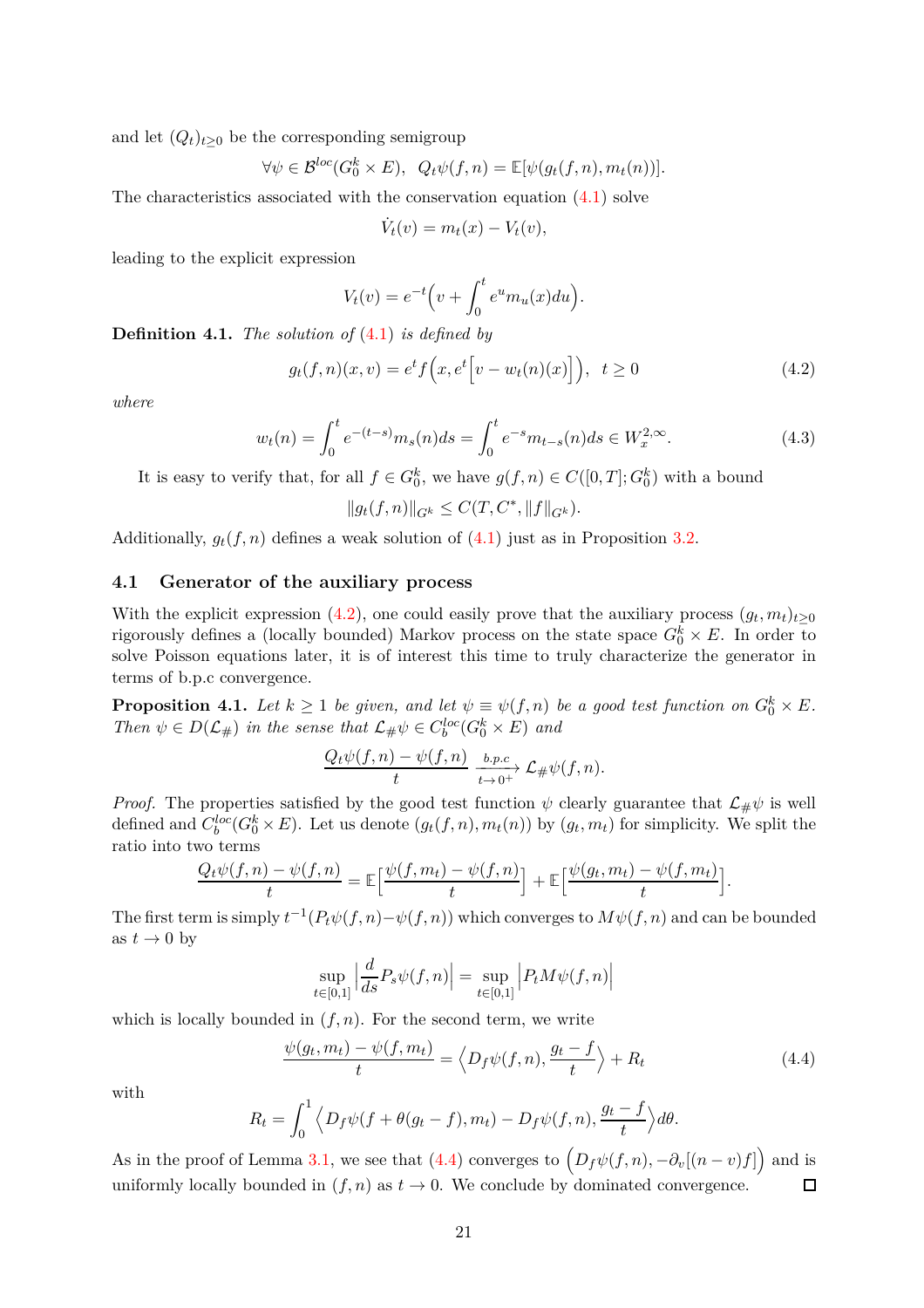### <span id="page-21-0"></span>**4.2 Limiting measures and mixing properties**

We will now determine to some extent the limiting law of  $(g_t, m_t)(f, n)$  as  $t$  goes to infinity, which naturally corresponds to an invariant measure for the semi-group  $(Q_t)_{t>0}$ . More precisely, we shall describe how the mixing assumption  $(2.11)$  on the driving process  $(m_t)_{t>0}$  impacts the speed of convergence of  $Q_t$  to this invariant measure, along a certain type of test functions. From the explicit form  $(4.2)$  for example, we see that

$$
\rho(g_t(f, n)) = \rho(f),
$$

for all  $t \geq 0$ . The density  $\rho$  being invariant along the trajectory  $(g_t, m_t)(f, n)$ , the limiting law (which we define in  $(4.6)$ ) will therefore be naturally parametrized by  $\rho$ .

**Definition 4.2.** For  $\rho : \mathbb{T} \to \mathbb{R}_+$  with  $\int \rho(x) dx = 1$  and  $w : \mathbb{T} \to \mathbb{R}$ , we define the probability *measure*  $\rho \otimes \delta_w$  *on*  $\mathbb{T} \times \mathbb{R}$  *as* 

$$
\forall \xi \in C_b(\mathbb{T} \times \mathbb{R}), \ \langle \xi, \rho \otimes \delta_w \rangle = \int_x \xi(x, w(x)) \rho(x) dx,
$$

Keeping in mind expression  $(4.2)$ , we easily have

$$
e^{t} f(x, e^{t}[v-w(x)]) \xrightarrow[t \to \infty]{} \rho(x) \otimes \delta_{w(x)}
$$

in the distributions sense. Moreover, we will see that  $w_t(n) = \int_0^t e^{-s} m_{t-s}(n) ds \xrightarrow[t \to \infty]{} \widetilde{w}$  in law, where

<span id="page-21-2"></span><span id="page-21-1"></span>
$$
\widetilde{w} = \int_{-\infty}^{0} e^s \widetilde{m}_s ds. \tag{4.5}
$$

We therefore expect the limiting measures to have the following form.

**Definition 4.3** (Invariant measures). For  $\rho : \mathbb{T} \to \mathbb{R}_+$  with  $\int \rho(x) dx = 1$ , we (partially) define *the probability measure*  $\mu_{\rho}$  *on*  $\mathcal{P}(\mathbb{T} \times \mathbb{R}) \times E$  *by* 

$$
\forall \psi \equiv \psi(f, n), \quad \langle \langle \psi, \mu_{\rho} \rangle \rangle := \int \psi(f, n) \, d\mu_{\rho}(f, n) = \mathbb{E} \Big[ \psi(\rho \otimes \delta_{\widetilde{\omega}}, \widetilde{m}_0) \Big]. \tag{4.6}
$$

*when this expression makes sense.*

Remaining on a formal level, one may compute the first moments

$$
\rho(\rho \otimes \delta_{\widetilde{w}}) := \int \rho \otimes \delta_{\widetilde{w}} dv = \rho,
$$
  

$$
J(\rho \otimes \delta_{\widetilde{w}}) := \int v\rho \otimes \delta_{\widetilde{w}} dv = \widetilde{w}\rho,
$$
  

$$
K(\rho \otimes \delta_{\widetilde{w}}) := \int v^2\rho \otimes \delta_{\widetilde{w}} dv = \widetilde{w}^2\rho.
$$

We are now ready to state the following result.

<span id="page-21-3"></span>**Proposition 4.2** (Mixing speed for the auxiliary process). Let us work with  $f \in G_0^k$  for  $k \geq 3$ . *Let*  $\psi$  *be a function of the form* 

$$
\psi(f,n) = \langle \xi_1(n)\rho, \xi_2(n) \rangle \quad \text{or} \quad \langle J(f), \xi_1(n) \rangle \quad \text{or} \quad \langle K(f), \xi \rangle \tag{4.7}
$$

 $with \xi_1, \xi_2: E \to W_x^{1,\infty}$  *Lipschitz-continuous functions:* 

$$
\|\xi_i(n) - \xi_i(n')\|_{W_x^{1,\infty}} \lesssim \|n - n'\|_E
$$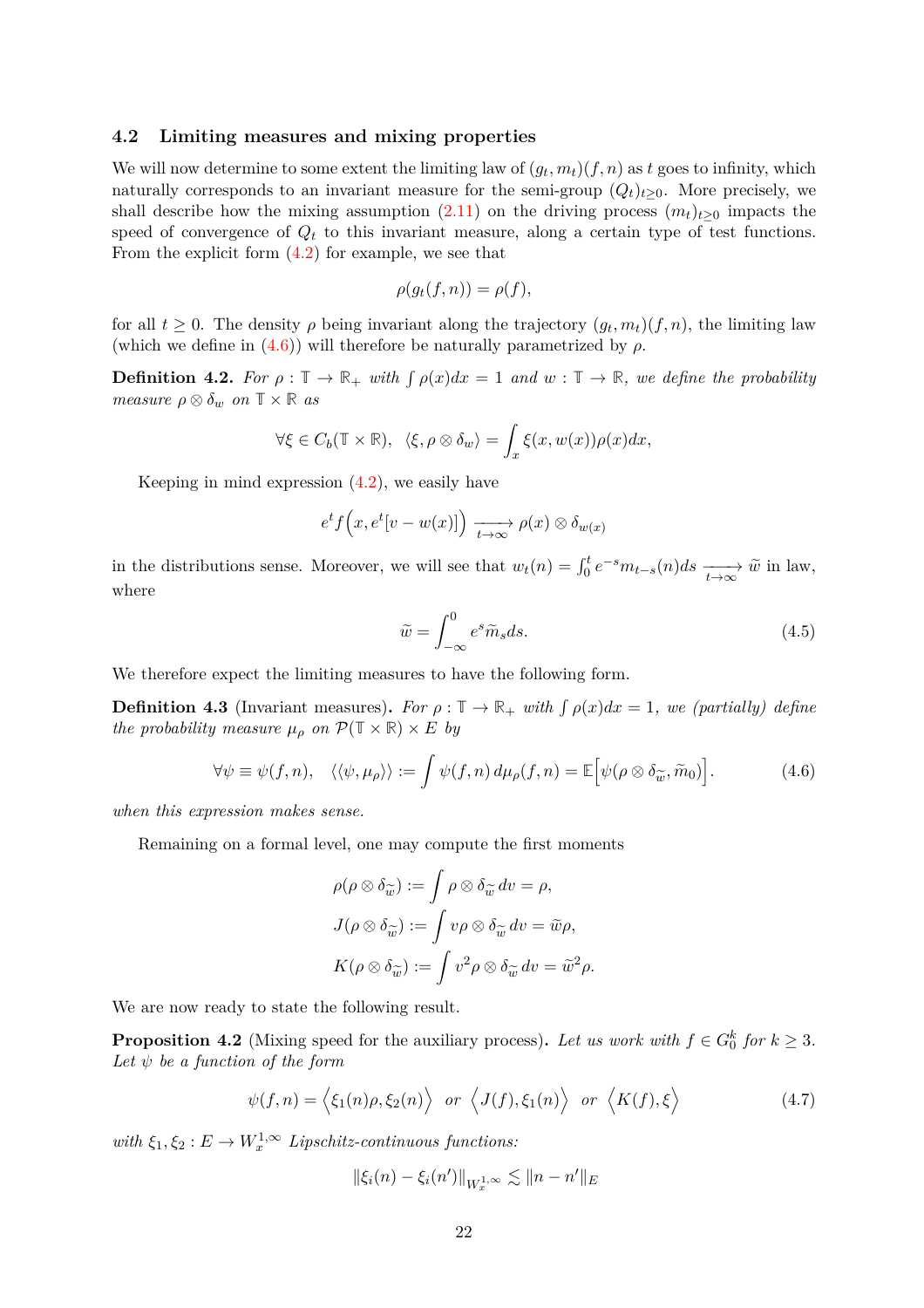$or \xi \in W_x^{1,\infty}$ . Then for all  $(f, n) \in G_0^k \times E$ , letting  $\rho = \rho(f)$ , we have

$$
Q_t\psi(f,n)\xrightarrow[t\to\infty]{}\langle\langle\psi,\mu_\rho\rangle\rangle.
$$

*More precisely, for all*  $B \subset G_0^k \times E$  *bounded,* 

$$
\sup_{(f,n)\in B} \left| Q_t \psi(f,n) - \langle \langle \psi, \mu_\rho \rangle \rangle \right| \in L^1(\mathbb{R}^+),
$$
  

$$
\sup_{(f,n)\in B} N_k \Big( D_f \Big[ Q_t \psi(f,n) - \langle \langle \psi, \mu_\rho \rangle \rangle \Big] \Big) \in L^1(\mathbb{R}^+).
$$

**Remark 4.1.** • *Note that in particular, when*  $\langle \langle \psi, \mu_{\rho} \rangle \rangle = 0$ *, we have* 

$$
\int_0^\infty \sup_{(f,n)\in B} \Big| Q_t \psi(f,n) \Big| dt < \infty, \qquad \int_0^\infty \sup_{(f,n)\in B} N_k(D_f Q_t \psi(f,n)) dt < \infty.
$$

*This allows to define*  $\psi_1(f, n) = \int_0^\infty Q_t \psi(f, n) dt$  *which then satisfies* 

$$
\psi_1 \in \mathcal{B}^{loc}(G_0^k \times E)
$$
 and  $D_f \psi_1 \in C_b^{loc}(G_0^k \times E; C_k^1)$ 

*as in Definition [3.2](#page-16-0) of a good test function.*

- *Later on, we will typically consider*  $\xi_i(n) = n$ ,  $M^{-1}I(n)$ ,  $\partial_x M^{-1}I(n)$  *which are indeed Lipschitz-continuous functions according to the assumptions made on the driving process.*
- The proof of this result will in fact emphasize that it holds for any test function  $\psi$  such that  $\psi\big(g_t(f, n), m_t(n)\big)$  depends "at most quadratically on  $n$ " with the general rule of thumb:

$$
\xi(n) \quad (\text{ with } \xi \text{ Lipschitz}) \quad \longleftrightarrow \quad n, \n\rho \quad \longleftrightarrow \quad 1, \nJ(f) \quad \longleftrightarrow \quad n, \nK(f) \quad \longleftrightarrow \quad n^2.
$$

*For instance, the test function*  $\psi(f, n) = \langle \rho, \xi(n) \rangle \langle J(f), \xi \rangle$  can be considered.

*Proof.* Recalling [\(4.2\)](#page-20-1), simple computations lead to

$$
\rho(g_t(f, n)) = \rho(f) = \rho
$$
  
\n
$$
J(g_t(f, n)) = e^{-t}J(f) + w_t(n)\rho(f)
$$
  
\n
$$
K(g_t(f, n)) = e^{-2t}K(f) + 2e^{-t}w_t(n)J(f) + w_t(n)^2\rho(f).
$$

Let us introduce the coupling  $(m_t^*(n), \tilde{m}_t^*)_{t \geq 0}$  given by the mixing Assumption [3,](#page-8-4) and define

$$
w_t^*(n) := \int_0^t e^{-s} m_{t-s}^*(n) ds, \quad \tilde{w}_t^* := \int_{-\infty}^0 e^{s} \tilde{m}_{t+s}^* ds.
$$

Recalling [\(4.3\)](#page-20-3) and [\(4.5\)](#page-21-2), one can observe that, since  $(\tilde{m}_t)_{t \in \mathbb{R}}$  is stationary,

$$
(w_t(n), m_t(n)) \sim (w_t^*(n), m_t^*(n)) \text{ in law}, \qquad (\tilde{w}, \tilde{m}_0) \sim (\tilde{w}_t^*, \tilde{m}_t^*) \text{ in law}.
$$

The mixing assumption gives

$$
\mathbb{E} \|w_t^*(n) - \tilde{w}_t^*\|_E \le \int_0^t e^{-s} \mathbb{E} \|m_{t-s}^*(n) - \tilde{m}_{t-s}^*\|_E ds + \int_t^\infty e^{-s} \mathbb{E} \|\tilde{m}_{t-s}^*\|_E ds
$$
  

$$
\lesssim \int_0^t e^{-s} \gamma_{\text{mix}}(t-s) ds + e^{-t}.
$$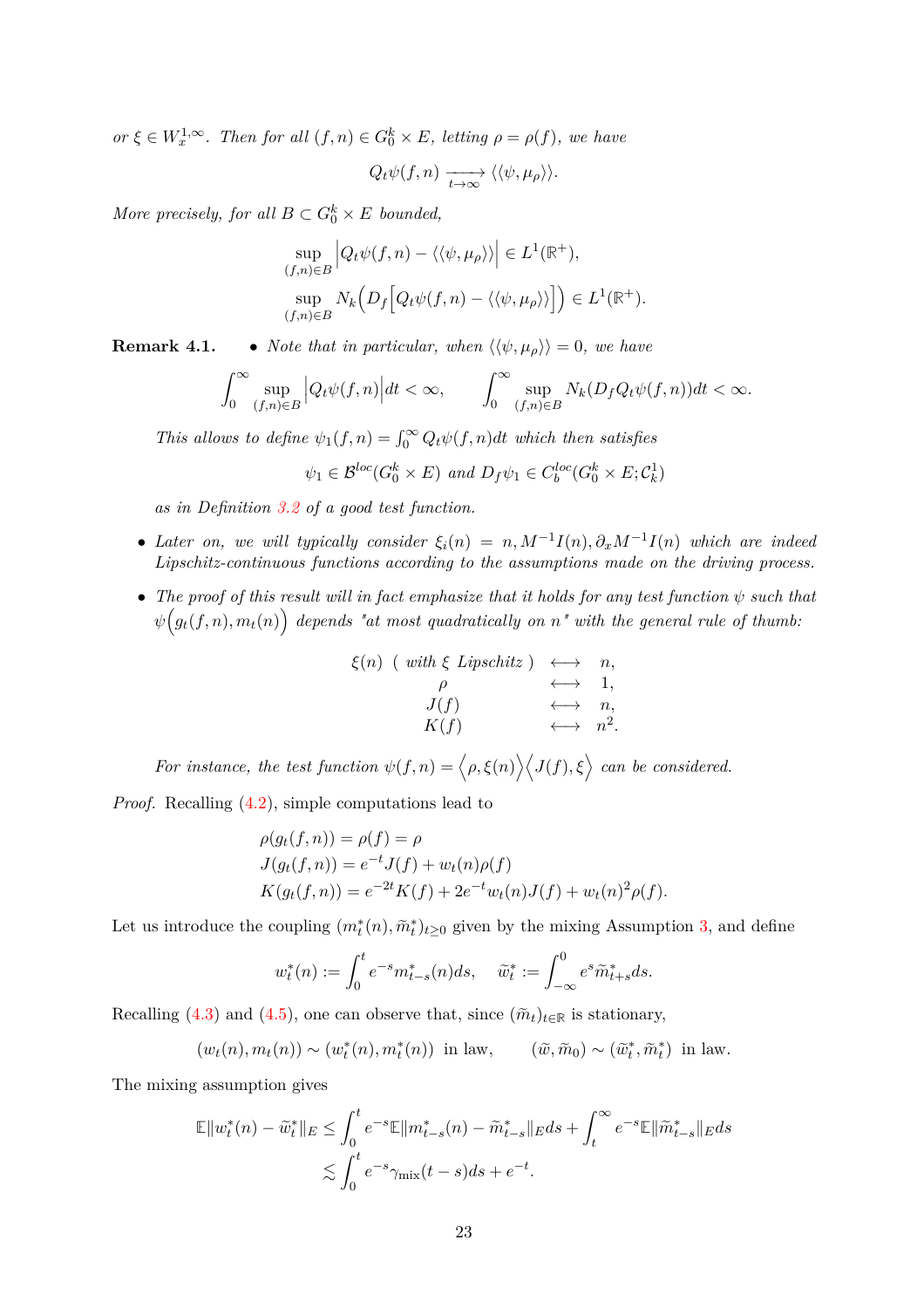Noting that

$$
\int_0^t e^{-s} \gamma_{\text{mix}}(t-s) ds \le \int_0^\infty e^{-s} \gamma_{\text{mix}}(t-s) ds \xrightarrow[t \to \infty]{} 0,
$$
  

$$
\int_{t=0}^\infty \int_{s=0}^t e^{-s} \gamma_{\text{mix}}(t-s) ds dt = \int_{s=0}^\infty e^{-s} \int_{t=s}^\infty \gamma_{\text{mix}}(t-s) dt ds = \int_0^\infty \gamma_{\text{mix}}(t) dt < \infty,
$$

we have shown that

$$
t\mapsto \mathbb{E}\|w_t^*(n)-\tilde w_t^*\|_E\in L^1(\mathbb{R}^+)
$$

and tends to 0 as  $t \to \infty$ . Let us first consider  $\psi(f, n) = \langle \xi_1(n)\rho, \xi_2(n) \rangle$ . In this case,

$$
Q_t\psi(f,n) - \langle\langle\psi,\mu_\rho\rangle\rangle = \mathbb{E}\Big\langle\xi_1(m_t^*(n))\rho,\xi_2(m_t^*(n))\Big\rangle - \mathbb{E}\Big\langle\xi_1(\widetilde{m}_t^*)\rho,\xi_2(\widetilde{m}_t^*)\Big\rangle,
$$
  

$$
D_f\Big[Q_t\psi(f,n) - \langle\langle\psi,\mu_\rho\rangle\rangle\Big] = \mathbb{E}\Big[\xi_1(m_t^*(n))\xi_2(m_t^*(n)) - \xi_1(\widetilde{m}_t^*)\xi_2(\widetilde{m}_t^*)\Big].
$$

The Lipschitz assumption on  $\xi_i$  and the inequality

$$
\left| \langle h, k \rangle - \langle \tilde{h}, \tilde{k} \rangle \right| \le ||h|| ||k - \tilde{k}|| + ||k|| ||h - \tilde{h}|| \tag{4.8}
$$

lead to

$$
\left| Q_t \psi(f,n) - \langle \langle \psi, \mu_\rho \rangle \rangle \right| \lesssim \|f\|_{G_0} \gamma_{mix}(t), \qquad N_k \Big( D_f \Big[ Q_t \psi(f,n) - \langle \langle \psi, \mu_\rho \rangle \rangle \Big] \Big) \lesssim \gamma_{mix}(t).
$$

Let us now consider  $\psi(f, n) = \langle J(f), \xi_1(n) \rangle$ . In this case,

$$
Q_t\psi(f,n) - \langle\langle\psi,\mu_\rho\rangle\rangle = e^{-t}\mathbb{E}\Big\langle J(f),\xi_1(m_t(n))\Big\rangle + \Big[\mathbb{E}\Big\langle w_t^*(n)\rho,\xi_1(m_t^*(n))\Big\rangle - \mathbb{E}\Big\langle \tilde{w}_t^*(n)\rho,\xi_1(\tilde{m}_t^*)\Big\rangle\Big]
$$

$$
D_f\Big[Q_t\psi(f,n) - \langle\langle\psi,\mu_\rho\rangle\rangle\Big] = e^{-t}\mathbb{E}[v\xi_1(m_t(n))] + \mathbb{E}\Big[w_t^*(n)\xi_1(m_t^*(n)) - \tilde{w}_t^*(n)\xi_1(\tilde{m}_t^*(n))\Big].
$$

The first terms can be bounded by some  $Ce^{-t}$ , and we can use  $(4.8)$  again to bound the second terms. Finally, let us consider  $\psi(f, n) = \langle K(f), \xi \rangle$ . In this case,

$$
Q_t \psi(f, n) - \langle \langle \psi, \mu_\rho \rangle \rangle = e^{-2t} \mathbb{E} \langle K(f), \xi \rangle + 2e^{-t} \mathbb{E} \langle w_t(n) J(f), \xi \rangle
$$
  
+ 
$$
\left[ \mathbb{E} \langle w_t^*(n)^2 \rho, \xi \rangle - \mathbb{E} \langle (\tilde{w}_t^*)^2 \rho, \xi \rangle \right],
$$
  

$$
D_f \left[ Q_t \psi(f, n) - \langle \langle \psi, \mu_\rho \rangle \rangle \right] = e^{-2t} v^2 \xi + 2e^{-t} \mathbb{E} [w_t(n)] v \xi + \mathbb{E} \left[ w_t^*(n)^2 - (\tilde{w}_t^*)^2 \right] \xi.
$$

We conclude in the same way.

Let us complete this section by pointing out some identities regarding the laws of  $\tilde{w}, \tilde{m}_0$ , and  $M^{-1}I(\tilde{m}_0)$  which will be useful for calculations later on.

<span id="page-23-4"></span>**Proposition 4.3.** *We have the following identities:*

$$
\mathbb{E}\left[\tilde{w}(x)\tilde{w}(y)\right] = \frac{1}{2} \int_{\mathbb{R}} e^{-|t|} \mathbb{E}\left[\tilde{m}_0(x)\tilde{m}_t(y)\right] dt,\tag{4.9}
$$

$$
\mathbb{E}\left[\tilde{w}(x)M^{-1}I(\tilde{m}_0)(y)\right] = -\int_{t=0}^{\infty} (1 - e^{-t})\mathbb{E}\left[\tilde{m}_0(x)\tilde{m}_t(y)\right]dt\tag{4.10}
$$

$$
= \mathbb{E}\Big[\tilde{m}_0(x)M^{-1}I(\tilde{m}_0)(y) + \tilde{w}(x)\tilde{m}_0(y)\Big].\tag{4.11}
$$

<span id="page-23-3"></span><span id="page-23-2"></span><span id="page-23-1"></span><span id="page-23-0"></span> $\Box$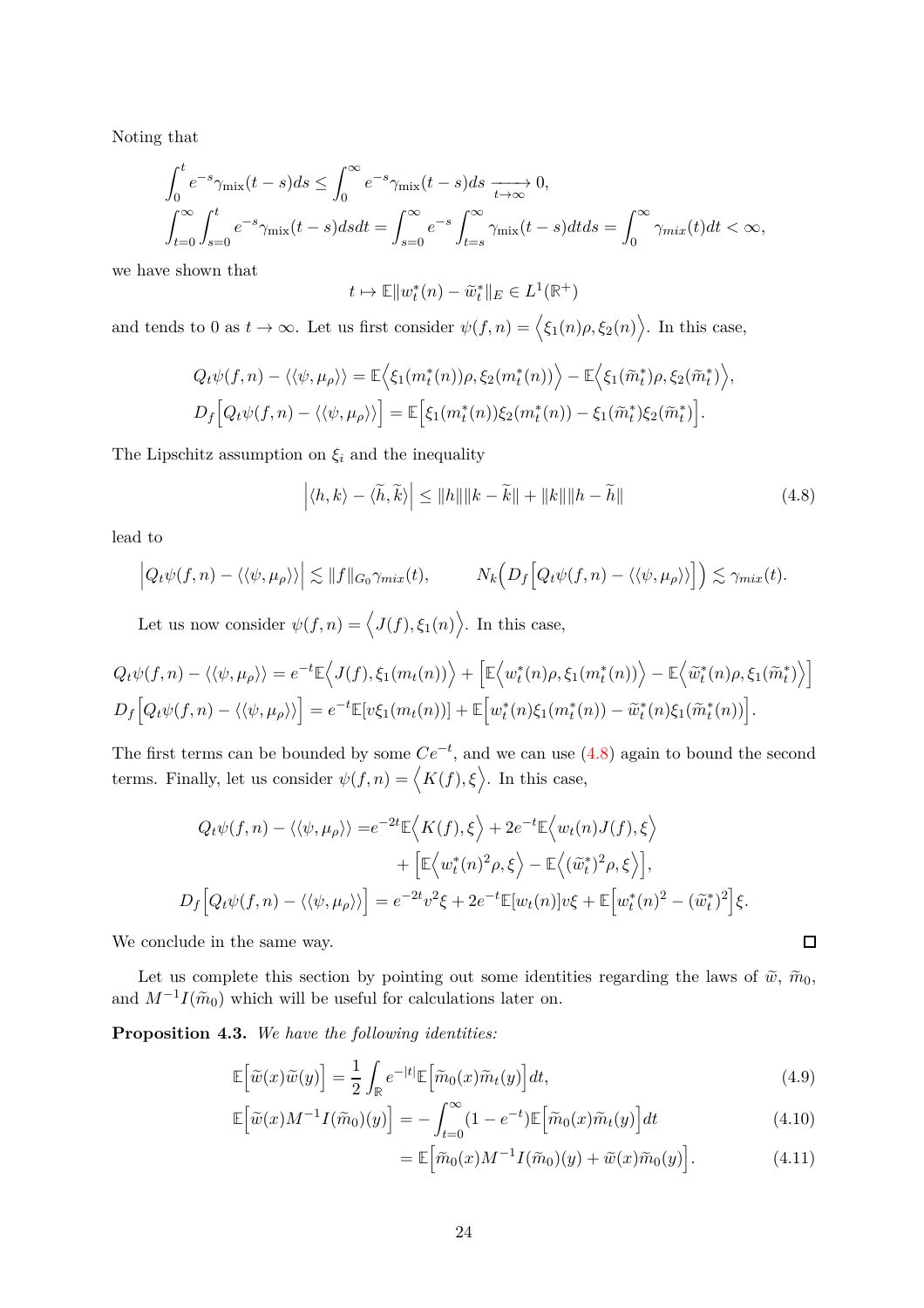*Proof.* Recalling Definition [4.5](#page-21-2) and using the fact that  $\tilde{m}$  is stationary, the quantity  $\mathbb{E}\left[\tilde{w}(x)\tilde{w}(y)\right]$ can be written

$$
\int_{s=-\infty}^{0} \int_{t=-\infty}^{0} e^{t+s} \mathbb{E}[\widetilde{m}_s(x)\widetilde{m}_t(y)]dt ds = \int_{s=-\infty}^{0} \int_{t=-\infty}^{0} e^{t+s} \mathbb{E}[\widetilde{m}_0(x)\widetilde{m}_{t-s}(y)]dt ds.
$$

We set  $r = t - s$  and use Fubini's Theorem to obtain the expression

$$
\int_{r=-\infty}^{0} \Big(\int_{s=-\infty}^{0} e^{2s} ds\Big) e^{r} \mathbb{E}[\widetilde{m}_0(x)\widetilde{m}_r(y)] dr + \int_{r=0}^{\infty} \Big(\int_{s=-\infty}^{-r} e^{2s} ds\Big) e^{r} \mathbb{E}[\widetilde{m}_0(x)\widetilde{m}_r(y)] dr,
$$

which gives  $(4.9)$ . As for the second relation  $(4.10)$ , we have

$$
\mathbb{E}\left[\tilde{w}(x)M^{-1}I(\tilde{m}_0)(y)\right] = \int_{-\infty}^0 e^s \mathbb{E}\left[\tilde{m}_s(x)M^{-1}I(\tilde{m}_0)(y)\right]ds.
$$
 (4.12)

For  $s \leq 0$ , recalling definition  $(2.13)$  and using the Markov property,

$$
\mathbb{E}\left[\widetilde{m}_s(x)M^{-1}I(\widetilde{m}_0)(y)\right] = \int_E \mathbb{E}\left[m_s(n)(x)M^{-1}I(n)\right]d\nu(n)
$$
  
\n
$$
= -\int_E \int_0^\infty \mathbb{E}\left[m_s(n)(x)\mathbb{E}[m_t(n)(y)|\mathcal{F}_0]\right]dt d\nu(n)
$$
  
\n
$$
= -\int_E \int_0^\infty \mathbb{E}\left[m_s(n)(x)m_t(n)(y)\right]dt d\nu(n)
$$
  
\n
$$
= -\int_0^\infty \mathbb{E}\left[\widetilde{m}_s(x)\widetilde{m}_t(y)\right]dt.
$$
\n(4.13)

It follows that  $(4.12)$  is equal to

$$
-\int_{s=-\infty}^{0} \int_{t=0}^{\infty} e^{s} \mathbb{E} \Big[ \tilde{m}_s(x) \tilde{m}_t(y) \Big] ds dt = -\int_{s=-\infty}^{0} \int_{t=0}^{\infty} e^{s} \mathbb{E} \Big[ \tilde{m}_0(x) \tilde{m}_{t-s}(y) \Big] ds dt.
$$

Setting again  $r = t - s$  and using Fubini's Theorem leads to the expression

$$
-\int_{r=0}^{\infty} (1 - e^{-r}) \mathbb{E} \left[ \tilde{m}_0(x) \tilde{m}_r(y) \right] dr
$$

for  $(4.12)$ . Using  $(4.13)$ , we also recognize this to be  $(4.11)$ 

## <span id="page-24-0"></span>**5 The perturbed test function method**

From this point on, we shall work in the state space  $(f, u, n) \in \mathcal{X}_k^{\alpha} = G_0^k \times H_x^{\alpha} \times E$ , for  $k = 3$ and  $\alpha \in (1/2, 3/2)$ . The aim of this section is to identify a "limiting generator"  $\mathcal L$  satisfying, for a large class of test functions  $\phi$ ,

<span id="page-24-3"></span>
$$
\mathcal{L}^{\varepsilon} \phi^{\varepsilon}(f, u, n) = \mathcal{L} \phi(\rho, u) + O(\varepsilon)
$$
\n(5.1)

where  $\phi^{\varepsilon}$  is a perturbed version of  $\phi$  of the form

$$
\phi^{\varepsilon}(f, u, n) = \phi(f, u) + \varepsilon \phi_1(f, u, n) + \varepsilon^2 \phi_2(f, u, n)
$$

and the correctors  $\phi_1$ ,  $\phi_2$  are good test functions to be identified. The  $O(\varepsilon)$  is to be understood as some  $R^{\varepsilon}(f, u, n)$  such that  $\sup_B |R^{\varepsilon}(f, u, n)| = O(\varepsilon)$  as  $\varepsilon \to 0$  for all bounded  $B \subset \mathcal{X}^{\alpha}_k$ . Let us start with a good test function  $\phi \equiv \phi(f, u) \in \mathcal{B}^{loc}(\mathcal{X}_{k}^{\alpha})$  of the form

$$
\phi(f, u) = \Phi\Big(\langle f, \xi \rangle; \langle u, \zeta \rangle\Big) = \Phi\Big(\langle \rho, \xi \rangle; \langle u, \zeta \rangle\Big) \tag{5.2}
$$

<span id="page-24-4"></span><span id="page-24-2"></span><span id="page-24-1"></span>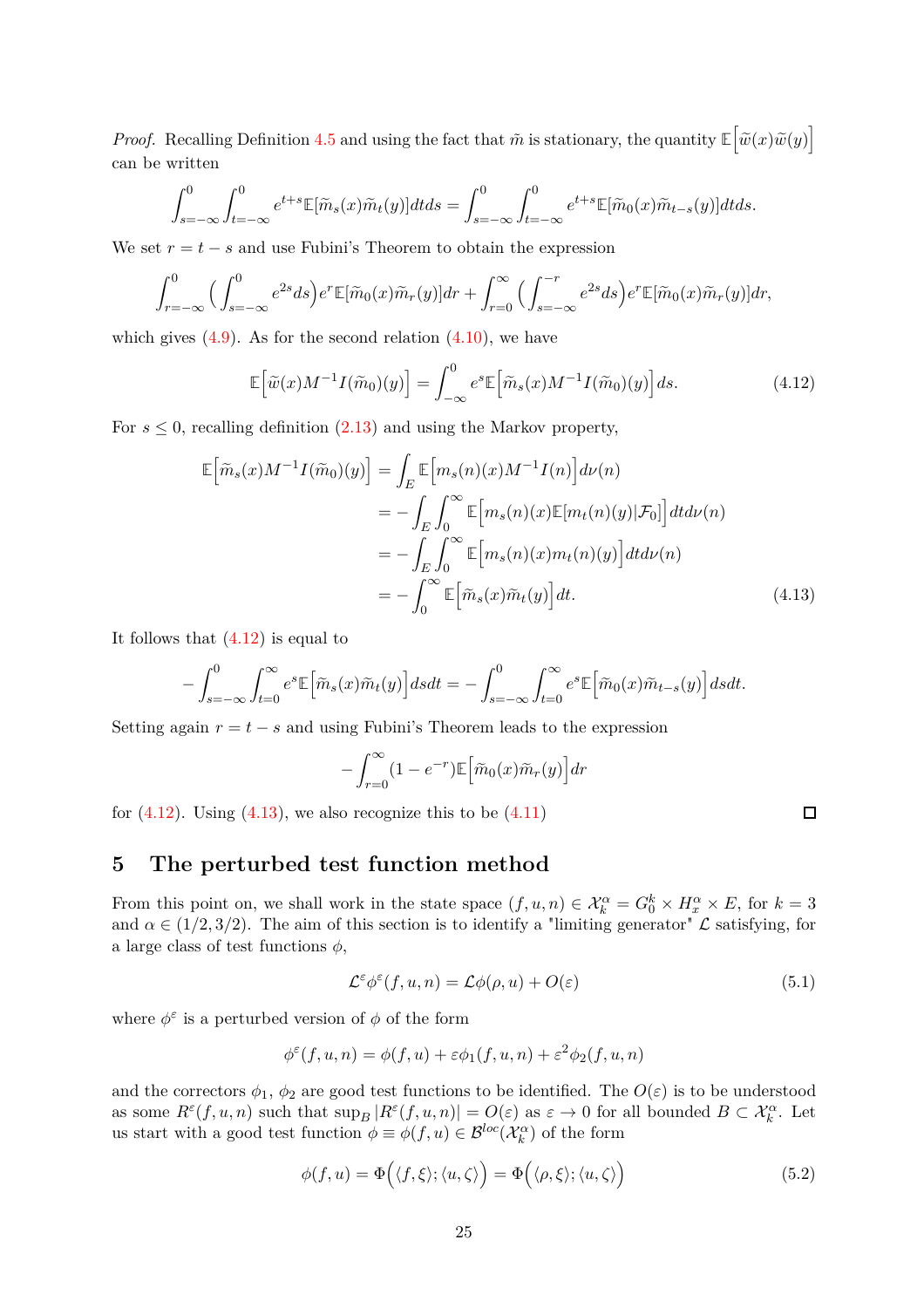with  $\Phi \in C^3(\mathbb{R}^2)$ , and  $\xi \equiv \xi(x)$ ,  $\zeta \equiv \zeta(x) \in C^2(\mathbb{T})$ . Since, for fixed initial data *f*, the quantity  $\rho(x)$  is conserved along the auxiliary equation [\(4.1\)](#page-19-1), in the following we shall often write  $\Phi$ ,  $\partial_i \Phi$ (etc...) instead of specifying  $\Phi(\langle \rho, \xi \rangle; \langle u, \zeta \rangle), \partial_i \Phi(\langle \rho, \xi \rangle; \langle u, \zeta \rangle)$  (etc...). Identifying the different orders in  $\varepsilon$  in [\(5](#page-24-3).1), we get the set of equations

$$
\label{eq:2.1} \left\{ \begin{array}{ll} \varepsilon^{-2}: & \mathcal{L}_\# \phi(f,u,n)=0, \\ \varepsilon^{-1}: & \mathcal{L}_\# \phi_1(f,u,n)+\mathcal{L}_\flat \phi(f,u,n)=0, \\ \varepsilon^0: & \mathcal{L}_\# \phi_2(f,u,n)+\mathcal{L}_\flat \phi_1(f,u,n)+\mathcal{L}_0 \phi(f,u,n)=\mathcal{L} \phi(\rho,u), \end{array} \right.
$$

as well as

<span id="page-25-3"></span>
$$
\begin{cases}\n\varepsilon^1: \mathcal{L}_1 \phi(f, u, n) + \mathcal{L}_0 \phi_1(f, u, n) + \mathcal{L}_b \phi_2(f, u, n) = O(1), \\
\varepsilon^2: \mathcal{L}_1 \phi_1(f, u, n) + \mathcal{L}_0 \phi_2(f, u, n) = O(\varepsilon^{-1}), \\
\varepsilon^3: \mathcal{L}_1 \phi_2(f, u, n) = O(\varepsilon^{-2}).\n\end{cases}
$$
\n(5.3)

## <span id="page-25-0"></span>**5.1** Order  $\varepsilon^{-2}$

Given the form [\(5.2\)](#page-24-4) for  $\phi$ , we have  $\phi(f, u) = \phi(\rho(f), u)$ , which is invariant along the trajectories of the auxiliary process  $(g_t, m_t)_{t \geq 0}$ . It follows that, indeed  $\mathcal{L}_{\#}\phi(f, u, n) = 0$ . Furthermore, one may observe that

$$
\mathcal{L}_{\phi}\phi(f, u) = \langle J(f), \partial_x D_f \phi(f, u) \rangle = \langle J(f), \partial_x \xi \rangle \partial_1 \Phi
$$

is a good test function satisfying the assumptions of Proposition [4.2.](#page-21-3)

## <span id="page-25-1"></span>**5.2** Order  $\varepsilon^{-1}$ : first corrector

We wish to solve the Poisson equation in  $\phi_1$ :

$$
\mathcal{L}_{\#}\phi_1(f, u, n) = -\mathcal{L}_{\flat}\phi(f, u).
$$

The solution is expected to be given by

$$
\phi_1(f, u, n) = \int_0^\infty Q_t[\mathcal{L}_\flat \phi](f, u, n) dt.
$$

Proposition [4.2](#page-21-3) guarantees that this corrector is indeed well-defined and locally bounded as long as  $\langle\langle\mathcal{L}_{\phi}\phi,\mu_{\rho}\rangle\rangle = 0$ , and indeed, since  $\tilde{m}$  is centered,

$$
\langle\langle \mathcal{L}_{\flat}\phi,\mu_{\rho}\rangle\rangle=\mathbb{E}\Big\langle\rho\widetilde{w},\partial_{x}D_{f}\phi(\rho,u)\Big\rangle=0.
$$

The first corrector  $\phi_1$  can in fact be calculated explicitly:

$$
\phi_1(f, u, n) = \int_0^\infty \mathbb{E}\Big\langle f, w_t(n)\partial_x D_f \phi(f, u)\Big\rangle dt = \Big\langle f, \int_0^\infty \mathbb{E}[w_t(n)]dt \ \partial_x D_f \phi(f, u)\Big\rangle,
$$

with

$$
\int_0^\infty \mathbb{E}[w_t(n)]dt = \int_{t=0}^\infty \int_{s=0}^t e^{-(t-s)} \mathbb{E}[m_s(n)]dsdt = \int_{s=0}^\infty e^{s} \mathbb{E}[m_s(n)] \int_{t=s}^\infty e^{-t}dtds
$$

$$
= \int_{s=0}^\infty \mathbb{E}[m_s(n)]ds = -M^{-1}I(n).
$$

We hence get the expression

<span id="page-25-2"></span>
$$
\phi_1(f, u, n) = \left\langle \partial_x [M^{-1} I(n) \rho - J(f)], D_f \phi(f, u) \right\rangle, \tag{5.4}
$$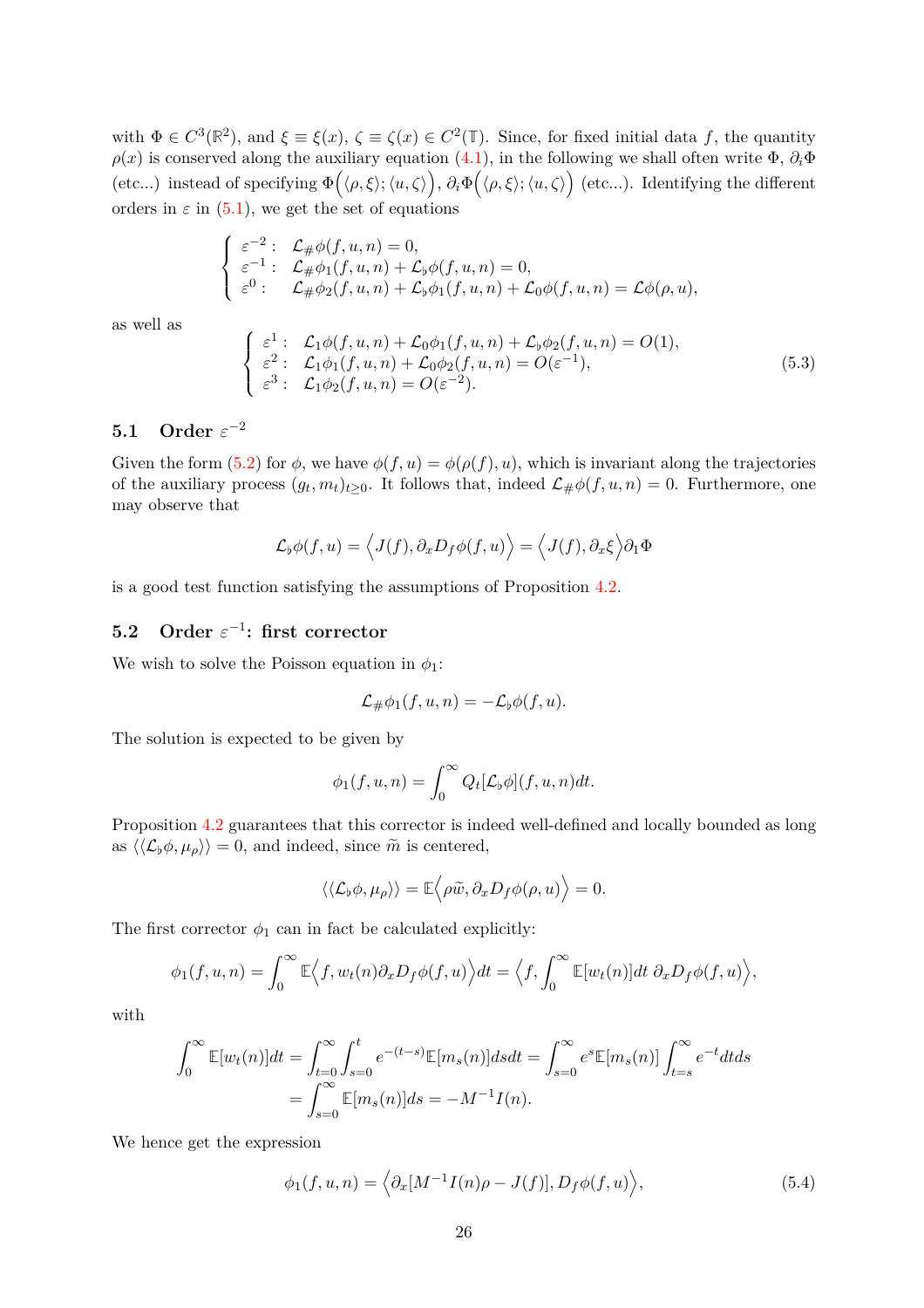that is, with  $(5.2)$ ,

$$
\phi_1(f, u, n) = \left\langle J(f) - M^{-1} I(n) \rho, \partial_x \xi \right\rangle \partial_1 \Phi,
$$

which is clearly a good test function, thus in the domain of generator  $\mathcal{L}_{\#}$ . Making use of Remark [2.2,](#page-7-2) we have hence rigorously proven the following.

**Proposition 5.1.** *The first corrector given by* [\(5](#page-25-2)*.*4) *is a good test function which satisfies*

$$
\mathcal{L}_{\#}\phi_1(f, u, n) = -\mathcal{L}_b\phi(f, u).
$$

A simple calculation then leads to

<span id="page-26-2"></span>
$$
\langle D_f \phi_1(f, u, n), h \rangle = \langle \partial_x [M^{-1} I(n) \rho(h) - J(h)], D_f \phi(\rho, u) \rangle + D_f^2 \phi(\rho, u) \Big( \rho(h), \partial_x [M^{-1} I(n) \rho - J(f)] \Big).
$$
(5.5)

## <span id="page-26-0"></span>**5.3 Order** *ε* 0 **: Limiting generator and second corrector**

We now wish to solve the Poisson equation in  $\phi_2$ :

$$
\mathcal{L}_{\#}\phi_2(f, u, n) = -\mathcal{L}_{\flat}\phi_1(f, u, n) - \mathcal{L}_0\phi(f, u, n) + \mathcal{L}\phi(\rho, u).
$$

Again, the solution is expected to be given by

$$
\phi_2(f, u, n) = \int_0^\infty Q_t \Big[ \mathcal{L}_\flat \phi_1 + \mathcal{L}_0 \phi - \mathcal{L} \phi(\rho, u) \Big] (f, u, n) dt.
$$

which should converge whenever

<span id="page-26-3"></span>
$$
\mathcal{L}\phi(\rho, u) = \langle \langle \mathcal{L}_b \phi_1, \mu_\rho \rangle \rangle + \langle \langle \mathcal{L}_0 \phi, \mu_\rho \rangle \rangle. \tag{5.6}
$$

This last condition determines the form of the limiting generator L*φ*.

### <span id="page-26-1"></span>**5.3.1 Limiting generator**

We first compute  $\mathcal{L}_{\flat}\phi_1(f, u, n)$ : letting  $h = -(v\partial_x f + u\partial_v f)$  in (5.[5\)](#page-26-2), noting that

$$
\rho(h) = -\partial_x J(f), \qquad J(h) = -\partial_x K(f) + u\rho
$$

leads to the expression

$$
\mathcal{L}_{\phi}\phi_1(f, u, n) = \Big\langle \partial_x \Big[ -M^{-1}I(n)\partial_x J(f) + \partial_x K(f) - u\rho \Big], D_f\phi(\rho, u) \Big\rangle + D_f^2\phi(\rho, u) \Big( -\partial_x J(f), \partial_x [M^{-1}I(n)\rho - J(f)] \Big).
$$
(5.7)

According to [\(5.6\)](#page-26-3), the first contribution  $\mathcal{L}_{\rho}$  to the limiting generator is hence given by

<span id="page-26-5"></span>
$$
\mathcal{L}_{\rho}\phi(\rho,u) := \langle \langle \mathcal{L}_{\flat}\phi_1, \mu_{\rho} \rangle \rangle = \mathbb{E} \Big\langle \partial_x \Big[ \partial_x [(\tilde{w})^2 \rho] - M^{-1} I(\tilde{m}_0) \partial_x [\tilde{w}\rho] - u\rho \Big], D_f \phi(\rho,u) \Big\rangle \n+ \mathbb{E} D_f^2 \phi(\rho,u) \Big( \partial_x [\tilde{w}\rho], \partial_x \Big[ \Big( \tilde{w} - M^{-1} I(\tilde{m}_0) \Big) \rho \Big] \Big).
$$
\n(5.8)

Similarly, recalling that

<span id="page-26-7"></span><span id="page-26-6"></span>
$$
\mathcal{L}_0\phi(f, u) = \left\langle \partial_x^2 u + J(f), D_u\phi(f, u) \right\rangle \tag{5.9}
$$

the second contribution  $\mathcal{L}_u$  to the limiting generator is given by

$$
\mathcal{L}_u \phi(\rho, u) := \langle \langle \mathcal{L}_0 \phi, \mu_\rho \rangle \rangle = \langle \partial_x^2 u, D_u \phi(\rho, u) \rangle.
$$
 (5.10)

Defining the operator  $\mathcal L$  as

<span id="page-26-8"></span><span id="page-26-4"></span>
$$
\mathcal{L}\phi(\rho, u) = \mathcal{L}_{\rho}\phi(\rho, u) + \mathcal{L}_{u}\phi(\rho, u), \qquad (5.11)
$$

let us now describe the corresponding process.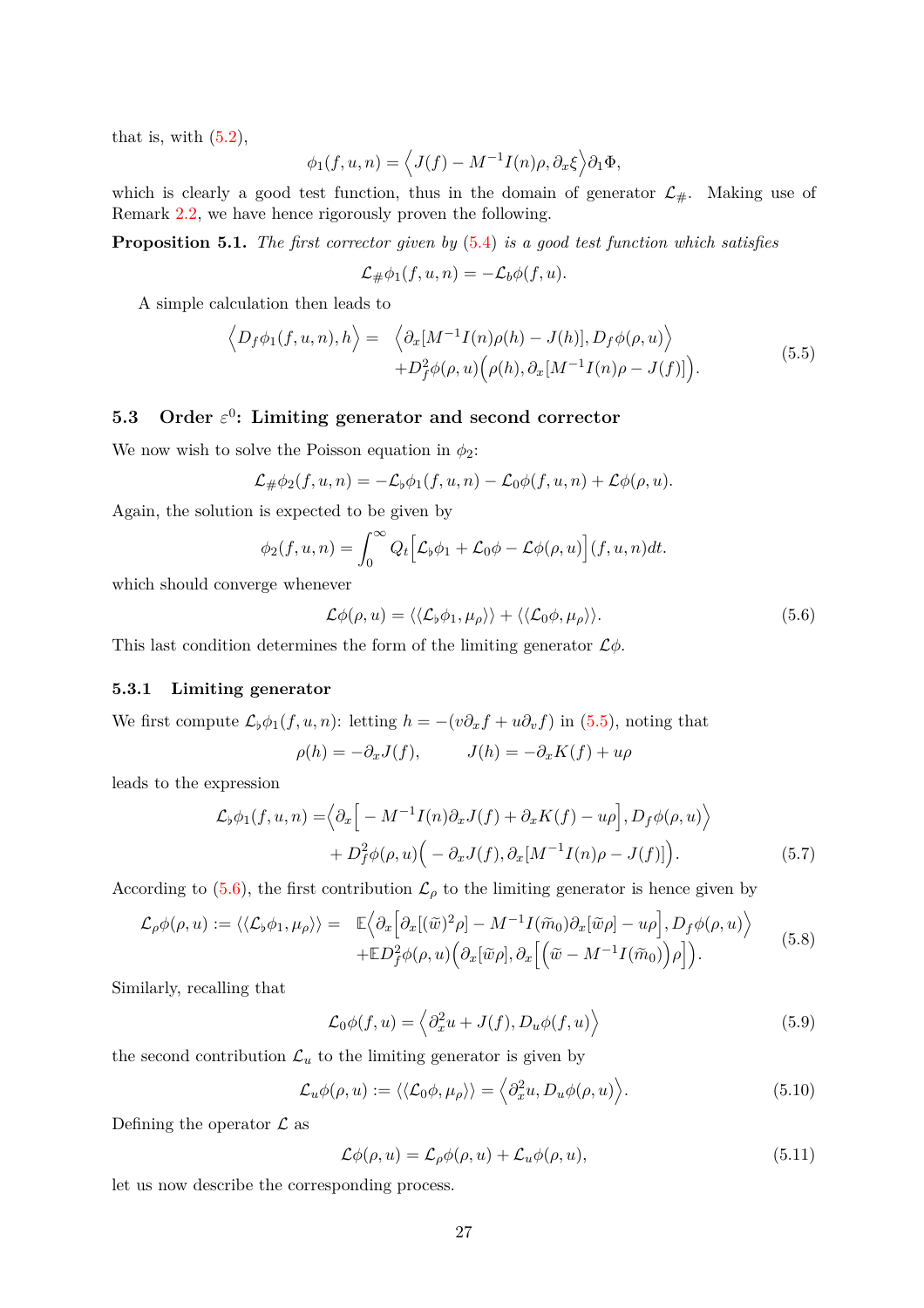### <span id="page-27-0"></span>**5.3.2 Limiting SPDE**

The limiting process corresponding to the generator  $\mathcal{L}$ , will be denoted by  $(\rho_t, u_t)_{t \geq 0}$  for simplicity in this subsection only. Since it appears to be a diffusion process, we are naturally led to determine the associated SPDE.

Firstly, note that this limiting process  $(\rho_t, u_t)_{t \geq 0}$  is decoupled: the contribution  $\mathcal{L}_u \phi$  given by [\(5.10\)](#page-26-4) corresponds to the simple deterministic PDE

<span id="page-27-1"></span>
$$
\partial_t u = \partial_x^2 u.
$$

Let us hence focus on the contribution  $\mathcal{L}_{\rho}\phi$  given by [\(5.8\)](#page-26-5) which describes the evolution of  $(\rho_t)_{t>0}$ . The second order differential in  $\phi$  is associated to to the diffusive part of the SPDE: we must identify the corresponding covariance operator. Let us assume that  $D_f^2 \phi(\rho, u)$  is associated to some symmetric kernel  $\Psi$ . Then,

$$
\mathbb{E}\Big[D_f^2\phi(\rho, u)\Big(\partial_x[\widetilde{w}\rho], \partial_x\Big[\Big(\widetilde{w} - M^{-1}I(\widetilde{m}_0)\Big)\rho\Big]\Big)\Big]
$$
\n
$$
= \mathbb{E}\int_x\int_y \Psi(x, y)\partial_x[\widetilde{w}\rho](x)\partial_y\Big[\Big(\widetilde{w} - M^{-1}I(\widetilde{m}_0))\rho\Big](y)dxdy
$$
\n
$$
= \mathbb{E}\int_x\int_y \Psi(x, y)\partial_x\Big[\partial_y\Big[\widetilde{w}(x)\Big(\widetilde{w} - M^{-1}I(\widetilde{m}_0)\Big)(y)\rho(x)\rho(y)\Big]\Big]dxdy.
$$
\n(5.12)

We are thus naturally led to study the kernel  $\mathbb{E}\left[\tilde{w}(x)\left(\tilde{w}(y) - M^{-1}I(\tilde{m}_0)(y)\right)\right]$ . Note that since  $\Psi$  is symmetric in  $(5.12)$ , we may as well consider the symmetrized version

$$
\mathbb{E}\Big[\widetilde{w}(x)\widetilde{w}(y)\Big] - \frac{1}{2}\Big(\mathbb{E}\Big[\widetilde{w}(x)M^{-1}I(\widetilde{m}_0)(y)\Big] + \mathbb{E}\Big[\widetilde{w}(y)M^{-1}I(\widetilde{m}_0)(x)\Big]\Big).
$$

Making use of the expressions obtained in Proposition [4.3](#page-23-4) as well as the stationary character of  $(\tilde{m}_t)_{t \in \mathbb{R}}$ , we easily derive

$$
\mathbb{E}\left[\tilde{w}(x)\tilde{w}(y)\right] - \frac{1}{2}\left(\mathbb{E}\left[\tilde{w}(x)M^{-1}I(\tilde{m}_0)(y)\right] + \mathbb{E}\left[\tilde{w}(y)M^{-1}I(\tilde{m}_0)(x)\right]\right) = \frac{1}{2}k(x,y) \tag{5.13}
$$

where  $k(x, y)$  is the kernel defined in [\(1.9\)](#page-3-2). Let us denote by *Q* the linear operator on  $L_x^2$ associated to this kernel:

$$
\forall f \in L_x^2, \quad Qf(x) = \int_y k(x, y) f(y) dy.
$$
 (5.14)

**Proposition 5.2.** *The operator Q is self-adjoint, compact and non-negative:*

<span id="page-27-3"></span><span id="page-27-2"></span>
$$
\forall f \in L^2(\mathbb{T}; \mathbb{R}) \quad (Qf, f) \ge 0.
$$

We refer to [\[6\]](#page-49-1), Lemma 1 for a proof. As a result, we can introduce the square root  $Q^{1/2}$  of the operator *Q*, and denote by *q* the associated kernel:

$$
Q^{1/2}f(x) = \int_y q(x, y)f(y)dy, \qquad k(x, y) = \int_z q(x, z)q(z, y)dz.
$$

We may now define the operator on  $L_x^2$ 

$$
\partial_x \Big[ \rho Q^{1/2} \Big] (f)(x) := \int_y \partial_x \Big[ \rho(x) q(x, y) f(y) \Big] dy, \tag{5.15}
$$

whose adjoint is given by

$$
\partial_x \Big[ \rho Q^{1/2} \Big]^* (g)(y) = \int_x \partial_x \Big[ \rho(x) q(x, y) \Big] g(x) dx.
$$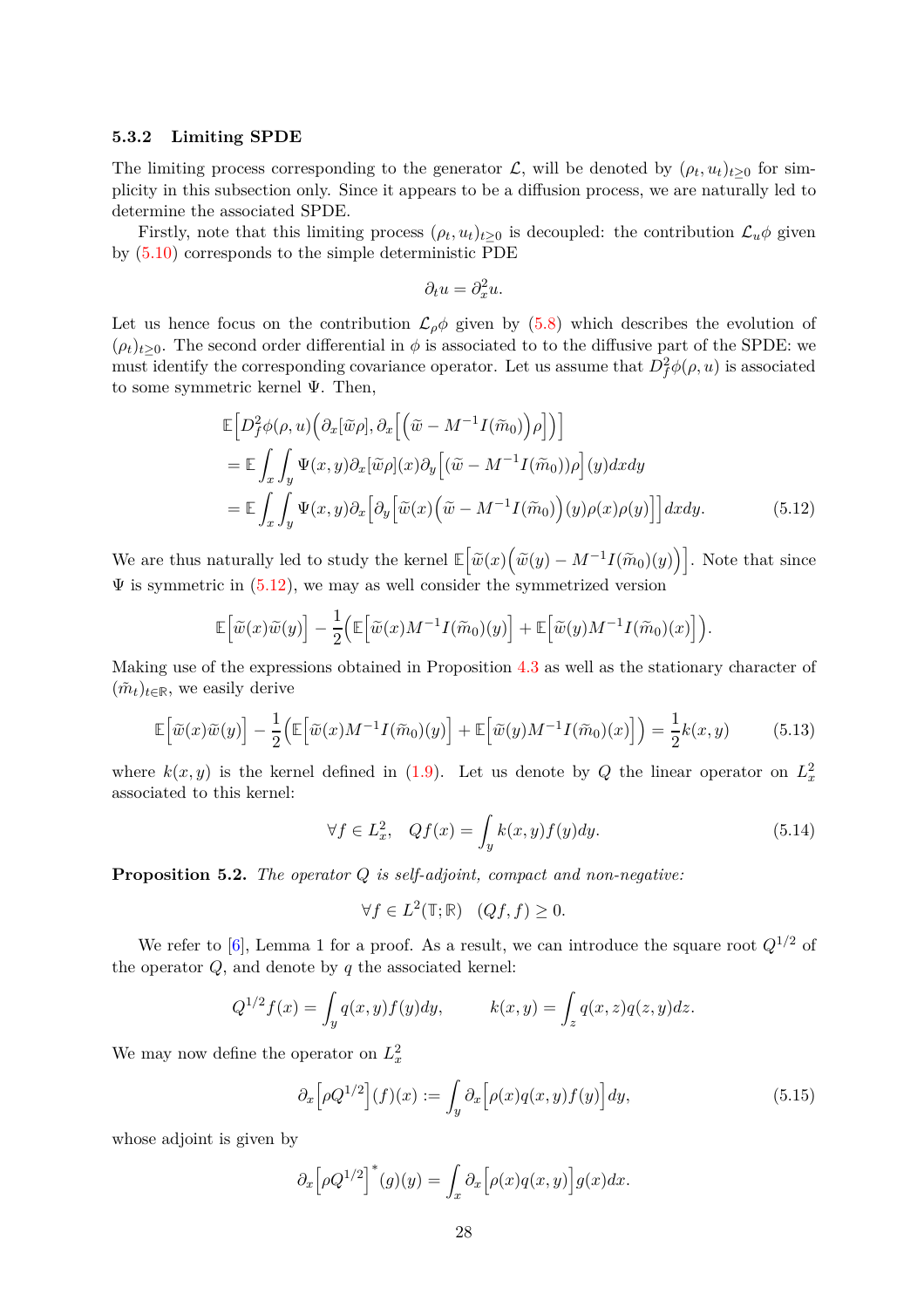A straight-forward calculation then leads to

$$
\partial_x \left[ \rho Q^{1/2} \right]^* D^2 \phi(\rho, u) \partial_x \left[ \rho Q^{1/2} \right] (f)(t) = \int_z N(t, z) f(z) dz
$$

where

$$
N(t,z) = \int_x \int_y \partial_x \Big[ \rho(x) q(x,t) \Big] \Psi(x,y) \partial_y \Big[ \rho(y) q(y,z) \Big] dx dy.
$$

We can now get back to [\(5.12\)](#page-27-1) and derive

$$
\mathbb{E}\Big[D_f^2\phi(\rho, u)\Big(\partial_x[\widetilde{w}\rho], \partial_x\Big[\Big(\widetilde{w}-M^{-1}I(\widetilde{m}_0)\Big)\rho\Big]\Big)\Big]=\frac{1}{2}\int_x\int_y\Psi(x, y)\partial_x\Big[\partial_y\Big[\rho(x)\rho(y)k(x, y)\Big]\Big]dxdy
$$
\n
$$
=\frac{1}{2}\int_x\int_y\int_z\Psi(x, y)\partial_x\Big[\partial_y\Big[\rho(x)\rho(y)q(x, z)q(z, y)\Big]\Big]dxdydz=\frac{1}{2}\int_zN(z, z)dz
$$
\n
$$
=\frac{1}{2}\text{Tr}\Big(\partial_x\Big[\rho Q^{1/2}\Big]^*D_f^2\phi(\rho)\partial_x\Big[\rho Q^{1/2}\Big]\Big).
$$

Consequently, the contribution  $\mathcal{L}_{\rho}$  to the limiting generator  $\mathcal{L}$  may finally be rewritten as

<span id="page-28-1"></span>
$$
\mathcal{L}_{\rho}\phi(\rho, u) = \left\langle \mathcal{A}^{I}\rho, D_{f}\phi(\rho, u) \right\rangle + \frac{1}{2} \text{Tr} \left( \partial_{x} \left[ \rho Q^{1/2} \right]^{*} D_{f}^{2}\phi(\rho, u) \partial_{x} \left[ \rho Q^{1/2} \right] \right), \tag{5.16}
$$

where  $A<sup>I</sup>$  denotes the second order differential operator

<span id="page-28-2"></span>
$$
\mathcal{A}^{I} \rho = \mathbb{E} \Big[ \partial_x \Big( \partial_x [\tilde{w}^2 \rho] - M^{-1} I(\tilde{m}_0) \partial_x [\tilde{w} \rho] - \rho u \Big) \Big]. \tag{5.17}
$$

This naturally corresponds to the following SPDE, given in Itô form

<span id="page-28-0"></span>
$$
d\rho_t = \mathcal{A}^I \rho_t dt + \partial_x \left[ \rho_t Q^{1/2} dW_t \right]. \tag{5.18}
$$

Finally, let us determine the Stratonovich form associated with [\(5.18\)](#page-28-0). Recalling [\(5.13\)](#page-27-2), the Itô operator  $A<sup>I</sup>$  may be rewritten as

$$
\mathcal{A}^{I} \rho = \frac{1}{2} \partial_x^2 \Big[ k(x, x) \rho \Big] + \partial_x \Big[ \mathbb{E} \Big( \partial_x [M^{-1} I(\widetilde{m}_0)] \widetilde{w} \Big) \rho \Big] - \partial_x [u \rho].
$$

The correction from the Itô to the Stratonovich form is given by the formula

$$
\partial_x \Big[ \rho Q^{1/2} \circ dW_t \Big] = \partial_x \Big[ \rho Q^{1/2} dW_t \Big] + \mathcal{A}^{I \to S} \rho
$$

where

$$
\mathcal{A}^{I \to S} \rho := \frac{1}{2} \partial_x \Big[ \int_y q(x, y) \partial_x \Big( \rho(x) q(x, y) \Big) dy \Big] = \frac{1}{2} \partial_x^2 \Big[ k(x, x) \rho \Big] - \frac{1}{4} \partial_x \Big[ \Big( \partial_x k(x, x) \Big) \rho \Big]
$$

since  $k(x, x) = \int_y q(x, y)^2 dy$ . Hence, [\(5.18\)](#page-28-0) can be expressed in Stratonovich form as

$$
d\rho_t = \mathcal{A}^S \rho_t dt + \partial_x \Big[ \rho Q^{1/2} \circ dW_t \Big]
$$

where the differential operator  $A<sup>S</sup>$  is of order one:

$$
\mathcal{A}^{S} \rho = \mathcal{A}^{I} \rho - \mathcal{A}^{I \to S} \rho = \partial_{x} \Big[ \Big( \mathbb{E} \partial_{x} [M^{-1} I(\widetilde{m}_{0})] \widetilde{w} + \frac{1}{4} \partial_{x} k(x, x) - u \Big) \rho \Big].
$$

Using once again expression [\(5.13\)](#page-27-2) and the identities from Proposition [4.3,](#page-23-4) straight-forward calculations give

$$
\mathcal{A}^S \rho = \partial_x \Big[ (a - u) \rho \Big]
$$

where  $a \equiv a(x)$  is given by [\(1.8\)](#page-3-1).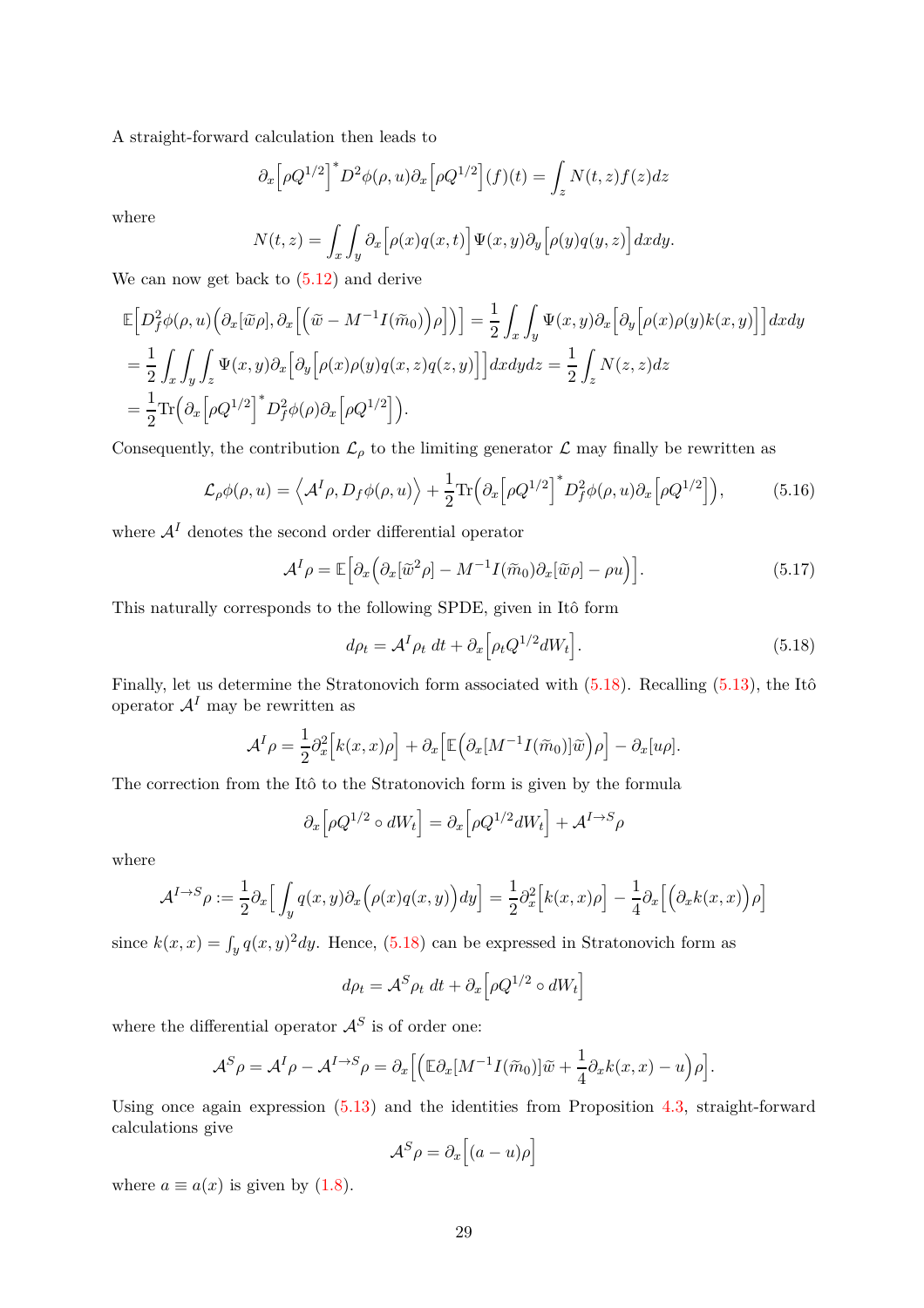#### <span id="page-29-0"></span>**5.3.3 Second corrector**

Using the form  $(5.2)$  for  $\phi$ , recalling  $(5.7)$  and  $(5.9)$ , calculations lead to the expressions

<span id="page-29-2"></span>
$$
\mathcal{L}_{\phi}\phi_1(f, u, n) = -\langle J(f), \partial_x(M^{-1}I(n)\partial_x\xi)\rangle \partial_1\Phi + \langle K(f), \partial_x^2\xi\rangle \partial_1\Phi + \langle \rho, u\partial_x\xi\rangle \partial_1\Phi -\langle J(f), \partial_x\xi\rangle \langle \rho, M^{-1}I(n)\partial_x\xi\rangle \partial_1^2\Phi + \langle J(f), \partial_x\xi\rangle^2 \partial_1^2\Phi
$$
(5.19)

and

<span id="page-29-3"></span>
$$
\mathcal{L}_0\phi(f, u) = \langle u, \partial_x^2 \zeta \rangle \partial_2 \Phi + \langle J(f), \zeta \rangle \partial_2 \Phi.
$$
 (5.20)

We now prove the following result.

**Proposition 5.3.** *The second corrector given by*

$$
\phi_2(f, u, n) = \int_0^\infty Q_t \Big[ \mathcal{L}_b \phi_1 + \mathcal{L}_0 \phi - \mathcal{L} \phi \Big] (f, u, n) dt
$$

*defines a good test function which satisfies*

<span id="page-29-1"></span>
$$
\mathcal{L}_{\#}\phi_2(f, u, n) = -\mathcal{L}_b\phi_1(f, u, n) - \mathcal{L}_0\phi(f, u, n) + \mathcal{L}\phi(\rho, u), \tag{5.21}
$$

*where*  $\mathcal{L}$  *is the limiting generator given by* [\(5.11\)](#page-26-8).

*Proof.* Firstly, note that  $\theta := \mathcal{L}_{\flat}\phi_1 + \mathcal{L}_0\phi - \mathcal{L}\phi \in C_b^{loc}(\mathcal{X}_k^{\alpha})$  (recall that  $k = 3$ ) has the form of a good test function. In particular, it is in the domain of  $\mathcal{L}_{\#}$ . For  $B \subset \mathcal{X}_{k}^{\alpha}$  bounded, we shall prove the following points:

1. **First point**:  $\int_0^\infty$ 0 sup (*f,u,n*)∈*B*  $\left| Q_t \Big[ \mathcal{L}_{\flat} \phi_1 \mathcal{L}_0 \phi - \mathcal{L} \phi \Big] (f, u, n) \right| dt < \infty,$ 2. **Second point**:  $\int^{\infty}$ 0 sup (*f,u,n*)∈*B*  $\left| Q_t \mathcal{L}_\# \Big[ \mathcal{L}_\flat \phi_1 + \mathcal{L}_0 \phi - \mathcal{L} \phi \Big] (f, u, n) \right| dt < \infty,$ 

3. Third point: 
$$
\int_0^\infty \sup_{(f,u,n)\in B} N_k \Big(D_f Q_t \Big[\mathcal{L}_\flat \phi_1 + \mathcal{L}_0 \phi - \mathcal{L} \phi\Big](f,u,n)\Big) dt < \infty,
$$

4. **Fourth point**:  $\int^{\infty}$ 0 sup (*f,u,n*)∈*B*  $||D_uQ_t[\mathcal{L}_b\phi_1 + \mathcal{L}_0\phi - \mathcal{L}\phi](f, u, n)||_{C^2(\mathbb{T})}dt < \infty$ ,

Point 1 shows that  $\phi_2$  is well defined and in  $\mathcal{B}^{loc}(\mathcal{X}_k^{\alpha})$ . Once point 2 is obtained, we can use Corollary [2.4](#page-6-4) to conclude immediately that  $\phi_2 \in D(\mathcal{L}_\#)$  and satisfies [\(5.21\)](#page-29-1). It then remains to prove that  $\phi_2$  is a good test function.

Points 3 and 4 guarantee that  $\phi_2$  meets the last two requirements of Definition [3.2.](#page-16-0) Moreover, using the same decomposition as in the proof of Proposition [4.1,](#page-20-4) we may write

$$
\frac{P_t\phi_2(f,u,n)-\phi_2(f,u,n)}{t}=\frac{Q_t\phi_2(f,u,n)-\phi_2(f,u,n)}{t}-\mathbb{E}\Big[\frac{\phi_2(g_t,u,m_t)-\phi_2(f,u,m_t)}{t}\Big].
$$

Considering the b.p.c convergence of each term of the right hand side as *t* goes to zero, we obtain  $\phi_2(f, u, \cdot) \in D(M)$  and

$$
M\phi_2(f, u, n) = \mathcal{L}_{\#}\phi_2(f, u, n) - \langle \partial_v[(v - n)f], D_f\phi_2(f, u, n) \rangle
$$

which is in  $C_b^{loc}(\mathcal{X}_k^{\alpha})$ , concluding the proof. Let us now review the different points.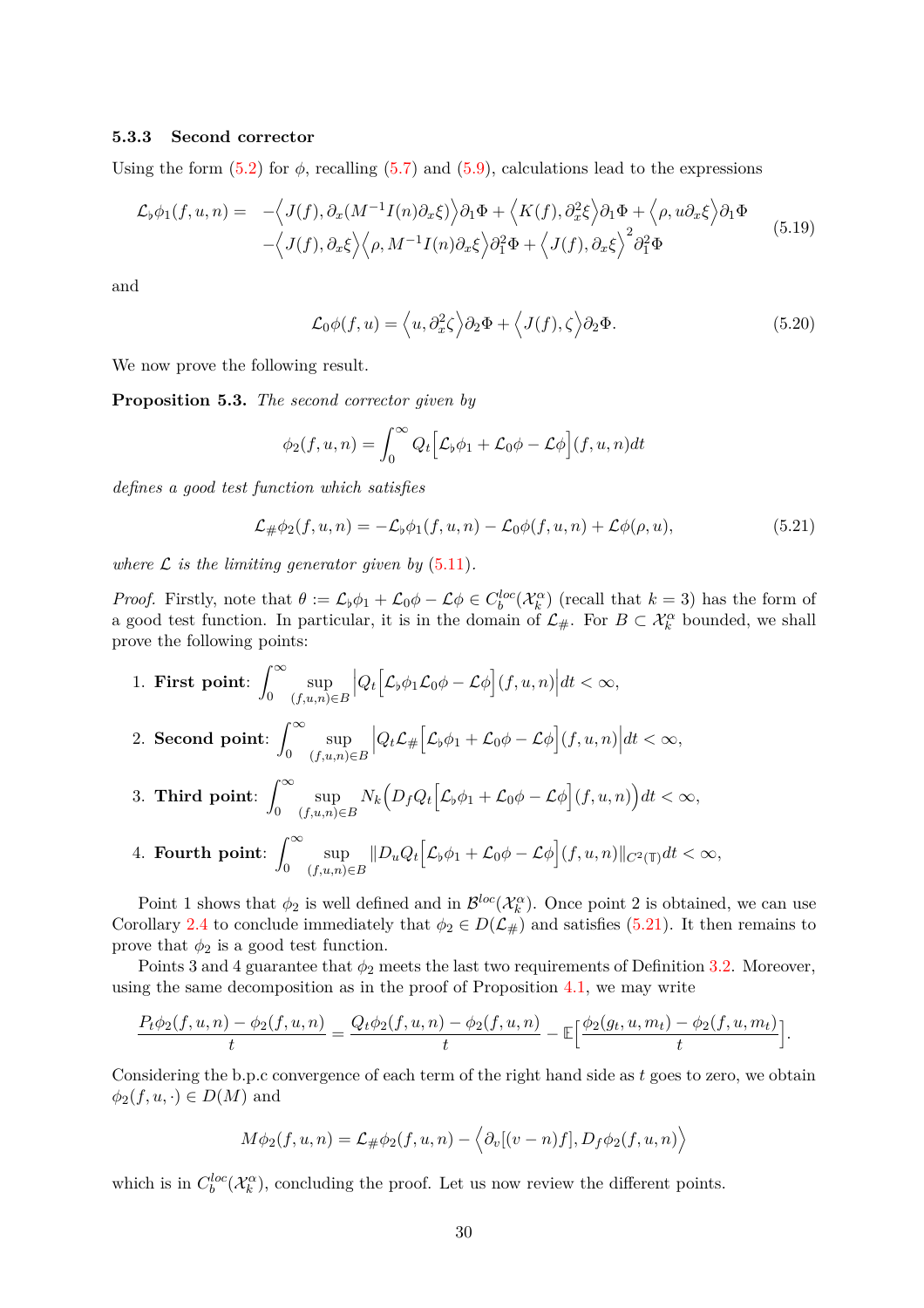**First point** It is clear from the explicit expressions [\(5.19\)](#page-29-2) and [\(5.20\)](#page-29-3) that  $\mathcal{L}_{\phi}\phi_1$  and  $\mathcal{L}_0\phi$  are linear combinations of functions satisfying the assumptions of Proposition [4.2,](#page-21-3) i.e essentially "quadratic in *n*". By definition,  $\mathcal{L}\phi(f, u) = \langle \langle \mathcal{L}_b \phi_1 + \mathcal{L}_0 \phi, \mu_o \rangle \rangle$ , so that

$$
Q_t[\mathcal{L}_b\phi_1+\mathcal{L}_0\phi-\mathcal{L}\phi]=Q_t[\mathcal{L}_b\phi_1+\mathcal{L}_0\phi]-\langle\langle\mathcal{L}_b\phi_1+\mathcal{L}_0\phi,\mu_\rho\rangle\rangle.
$$

One can easily check that the estimates obtained from Proposition [4.2](#page-21-3) are also locally bounded in  $u \in L_x^{\infty} \subset H_x^{\alpha}$  (since  $\alpha > 1/2$ ).

**Second point** Let us compute explicitely  $\mathcal{L}_{\#} \left[ \mathcal{L}_{\flat} \phi_1 + \mathcal{L}_0 \phi - \mathcal{L} \phi \right]$ , recalling that

$$
\mathcal{L}_{\#}\psi(f,n)=\left\langle h,D_f\psi(f,n)\right\rangle+M\psi(f,n)
$$

where  $h = \partial_v[(v-n)f]$ . Since  $\mathcal{L}\phi \equiv \mathcal{L}\phi(\rho, u)$ , we have  $\mathcal{L}_\#[\mathcal{L}_\flat\phi_1 + \mathcal{L}_0\phi - \mathcal{L}\phi] = \mathcal{L}_\# \mathcal{L}_\flat\phi_1 + \mathcal{L}_\# \mathcal{L}_0\phi$ . Using Proposition [4.2](#page-21-3) once again, we simply need to show that the test functions involved have the right form and are centered with respect to the invariant measure  $\mu_{\rho}$  of the auxiliary process. Calculations give, for  $\chi \equiv \chi(x)$ ,

$$
\langle h, \chi \rangle = \langle \rho(h), \chi \rangle = 0,
$$
  

$$
\langle J(h), \chi \rangle = \langle n\rho - J(f), \chi \rangle,
$$
  

$$
\langle K(h), \chi \rangle = 2 \langle nJ(f) - K(f), \chi \rangle.
$$

Let us review the different terms in [\(5.19\)](#page-29-2) and express the corresponding parts in  $\mathcal{L}_{\#}\mathcal{L}_{\flat}\phi_1$ . The first term is  $\psi_1(f, n) = -\langle J(f), \partial_x(M^{-1}I(n)\partial_x \xi) \rangle \partial_1 \Phi$ . We get

$$
M\psi_1(f,n) = -\langle J(f), \partial_x(n.\partial_x \xi) \rangle \partial_1 \Phi,
$$
  

$$
\langle h, D\psi_1(f,n) \rangle = \langle J(f) - n\rho, \partial_x(M^{-1}I(n).\partial_x \xi) \rangle \partial_1 \Phi,
$$

so that  $\mathcal{L}_{\#}\psi_1$  has the form required in Proposition [4.2.](#page-21-3) Calculations give the following expression for  $\langle\langle\mathcal{L}_{\#}\psi_1,\mu_\rho\rangle\rangle$ :

$$
\mathbb{E}\Big[-\Big\langle \widetilde{w}\rho,\partial_x(\widetilde{m}_0.\partial_x\xi)\Big\rangle+\Big\langle \widetilde{w}\rho,\partial_x(M^{-1}I(\widetilde{m}_0).\partial_x\xi)\Big\rangle-\Big\langle \widetilde{m}_0\rho,\partial_x(M^{-1}I(\widetilde{m}_0).\partial_x\xi)\Big\rangle\Big]\partial_1\Phi.
$$

Using the identity [\(4.11\)](#page-23-3) from Proposition [4.3,](#page-23-4) this is indeed 0. The next term is  $\psi_2(f, n) = \langle K(f), \partial_x^2 \xi \rangle \partial_1 \Phi$ . We get

$$
M\psi_2(f,n) = 0,
$$
  

$$
\langle h, D\psi_2(f,n) \rangle = 2\langle nJ(f) - K(f), \partial_x^2 \xi \rangle \partial_1 \Phi,
$$

so that  $\mathcal{L}_{\#}\psi_2$  satisfies the assumption of Proposition [4.2.](#page-21-3) Here,

$$
\langle\langle\mathcal{L}_\#\psi_2,\mu_\rho\rangle\rangle=2\mathbb{E}\Big\langle(\widetilde{m}_0\widetilde{w}-\widetilde{w}^2)\rho,\partial_x^2\xi\Big\rangle\partial_1\Phi.
$$

Using the identity [\(4.9\)](#page-23-1) from Proposition [4.3](#page-23-4) as well as the stationarity of  $\tilde{m}$ , we see that  $\mathbb{E}(\widetilde{m}_0\widetilde{w}) = \mathbb{E}(\widetilde{w}^2)$ , so that this is indeed 0.

The next term  $\langle \rho, u \partial_x \xi \rangle \partial_1 \Phi$  is in fact constant along the trajectories of  $(g_t, m_t)_{t \geq 0}$ , giving no contribution. The following term is  $\psi_3(f, n) = -\langle J(f), \partial_x \xi \rangle \langle \rho, M^{-1}I(n) \partial_x \xi \rangle \partial_1^2 \Phi$ . We get

$$
M\psi_3(f,n) = -\langle J(f), \partial_x \xi \rangle \langle \rho, n \partial_x \xi \rangle \partial_1^2 \Phi,
$$
  

$$
\langle h, D\psi_3(f,n) \rangle = -\langle n\rho - J(f), \partial_x \xi \rangle \langle \rho, M^{-1}I(n) \partial_x \xi \rangle \partial_1^2 \Phi,
$$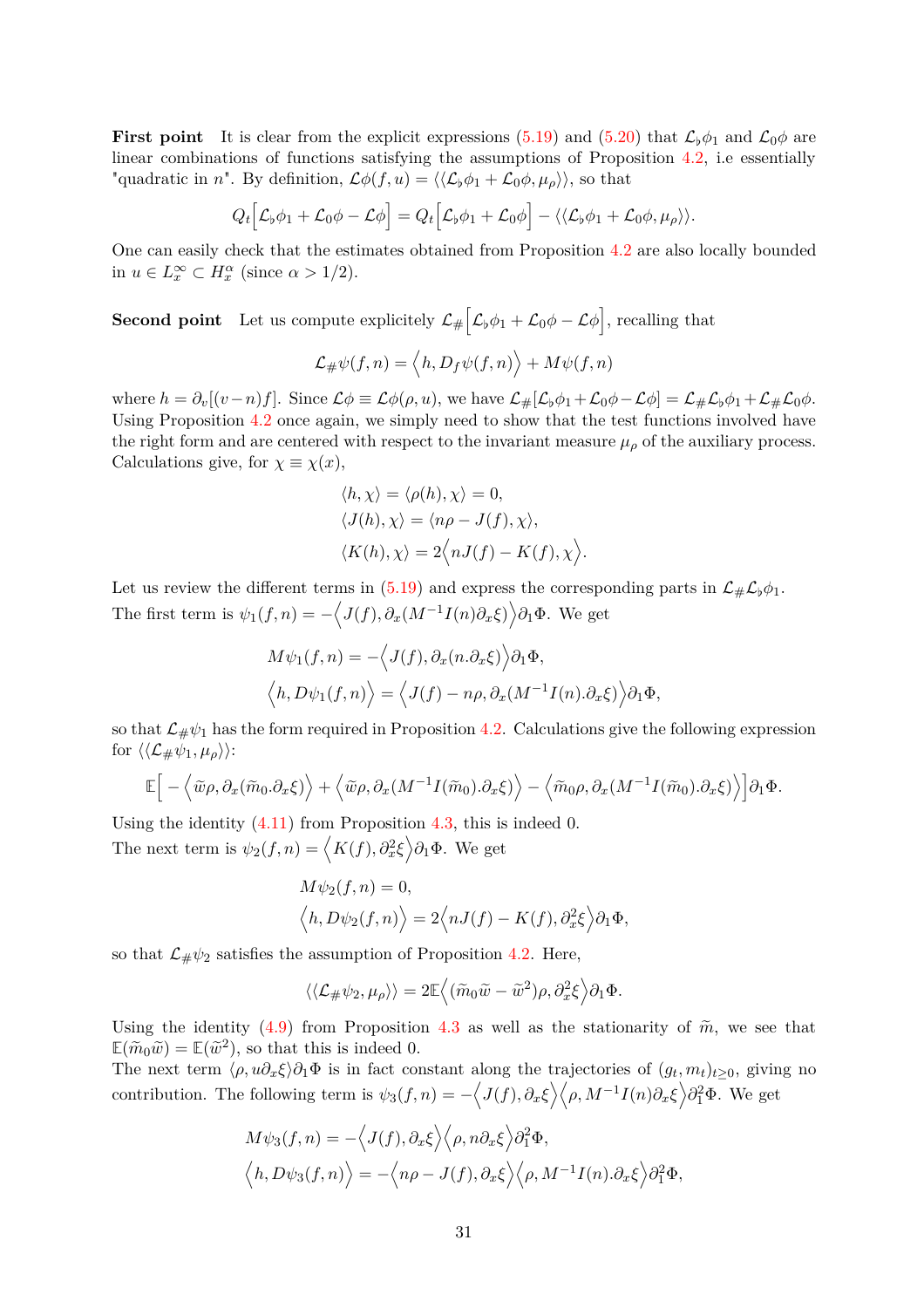so that  $\mathcal{L}\#\psi_3$  satisfies the assumption of Proposition [4.2.](#page-21-3) Here,

$$
\langle\langle \mathcal{L}_{\#} \psi_3, \mu_{\rho} \rangle\rangle = \mathbb{E} \Big[ - \Big\langle \widetilde{w} \rho, \partial_x \xi \Big\rangle \Big\langle \rho, \widetilde{m}_0 \partial_x \xi \Big\rangle - \Big\langle \widetilde{m}_0 \rho, \partial_x \xi \Big\rangle \Big\langle \rho, M^{-1} I(\widetilde{m}_0) \cdot \partial_x \xi \Big\rangle + \Big\langle \widetilde{w} \rho, \partial_x \xi \Big\rangle \Big\langle \rho, M^{-1} I(\widetilde{m}_0) \cdot \partial_x \xi \Big\rangle \Big] \partial_1^2 \Phi.
$$

Again, using the identity [\(4.11\)](#page-23-3) from Proposition [4.3,](#page-23-4) this is indeed 0. Finally, the last term is  $ψ_4(f, n) = \langle J(f), \partial_x \xi \rangle^2 \partial_1^2 \Phi$ . We get

$$
M\psi_4(f,n) = 0,
$$
  

$$
\langle h, D\psi_4(f,n) \rangle = 2\langle n\rho - J(f), \partial_x \xi \rangle \langle J(f), \partial_x \xi \rangle \partial_1^2 \Phi,
$$

so that  $\mathcal{L}_{\#}\psi_4$  satisfies the assumption of Proposition [4.2.](#page-21-3) Here,

$$
\langle\langle \mathcal{L}_{\#}\psi_4,\mu_{\rho}\rangle\rangle = 2\mathbb{E}\Big[\Big\langle\widetilde{m}_0\rho,\partial_x\xi\Big\rangle\Big\langle\widetilde{w}\rho,\partial_x\xi\Big\rangle - \Big\langle\widetilde{w}\rho,\partial_x\xi\Big\rangle\Big\langle\widetilde{w}\rho,\partial_x\xi\Big\rangle\Big]\partial_1^2\Phi. \tag{5.22}
$$

Using the identity [\(4.9\)](#page-23-1) as well as the stationarity of  $\tilde{m}$ , we see that

<span id="page-31-0"></span>
$$
\frac{1}{2}\mathbb{E}[\widetilde{m}_0(x)\widetilde{w}(y) + \widetilde{m}_0(y)\widetilde{w}(x)] = \mathbb{E}[\widetilde{w}(x)\widetilde{w}(y)]
$$

hence, making use of the symmetry of  $(5.22)$ , it is indeed 0. It remains to study  $\mathcal{L}_{\#}\mathcal{L}_0\phi(f,u)$ . The first term  $\langle u, \partial_x^2 \zeta \rangle \partial_2 \Phi$  is constant. As for the second term  $\langle J(f), \zeta \rangle \partial_2 \Phi$ , we get

$$
\mathcal{L}_{\#} \Big[ \Big\langle J(f), \zeta \Big\rangle \partial_2 \Phi \Big] = \Big\langle J(h), \zeta \Big\rangle \partial_2 \Phi = \Big\langle n\rho - J(f), \zeta \Big\rangle \partial_2 \Phi
$$

which satisfies the assumption of Proposition [4.2](#page-21-3) and

$$
\langle \langle \langle n\rho - J(f), \zeta \rangle \partial_2 \Phi, \mu_\rho \rangle \rangle = \mathbb{E} \langle \tilde{m}_0 \rho - \tilde{w} \rho, \zeta \rangle \partial_2 \Phi = 0.
$$

This concludes the proof of the second point.

**Third point** Once again, we simply use Proposition [4.2](#page-21-3) (the part regarding the mixing speed of  $D_f Q_t \psi$  since, as previously mentioned,

$$
Q_t \Big[\mathcal{L}_\flat \phi_1 + \mathcal{L}_0 \phi - \mathcal{L} \phi\Big] = \Big(Q_t [\mathcal{L}_\flat \phi_1] - \langle\langle \mathcal{L}_\flat \phi_1, \mu_\rho\rangle\rangle\Big) + \Big(Q_t [\mathcal{L}_0 \phi] - \langle\langle \mathcal{L}_0 \phi, \mu_\rho\rangle\rangle\Big)
$$

and the different terms in [\(5.19\)](#page-29-2), [\(5.20\)](#page-29-3) are good test functions satisfying the requested assumptions.

Fourth point Reviewing  $Q_t\left[\mathcal{L}_{\flat}\phi_1+\mathcal{L}_0\phi-\mathcal{L}\phi\right]$ , we see that it is a sum of terms of the form

$$
\left(Q_t\psi(f,n)-\langle\langle\psi,\mu_\rho\rangle\rangle\right)\partial_j^i\Phi((f,\xi);(u,\zeta)).
$$

with  $i, j = 1$  or 2 and  $\psi$  of the form required in Proposition [4.2](#page-21-3) (the terms involving *u* in [\(5.19\)](#page-29-2) and [\(5.20\)](#page-29-3) are constant along the trajectories of  $(g_t, m_t)_{t\geq0}$  and are hence canceled out). The differential with respect to *u* of such a term is hence simply

$$
(Q_t\psi(f,n)-\langle\langle\psi,\mu_\rho\rangle\rangle\Big)\partial_2\partial_j^i\Phi((f,\xi);(u,\zeta))\zeta.
$$

Since we assumed  $\Phi \in C^3$ , its  $\|\cdot\|_{C^2(\mathbb{T})}$  norm over  $B \subset \mathcal{X}_k^{\alpha}$  can be bounded by

$$
C\sup_{(f,u,n)\in B}\Big|Q_t\psi(f,n)-\langle\langle\psi,\mu_\rho\rangle\rangle\Big|\|\zeta\|_{C^2(\mathbb{T})}
$$

which is integrable over  $\mathbb{R}^+$  according to Proposition [4.2.](#page-21-3)

 $\Box$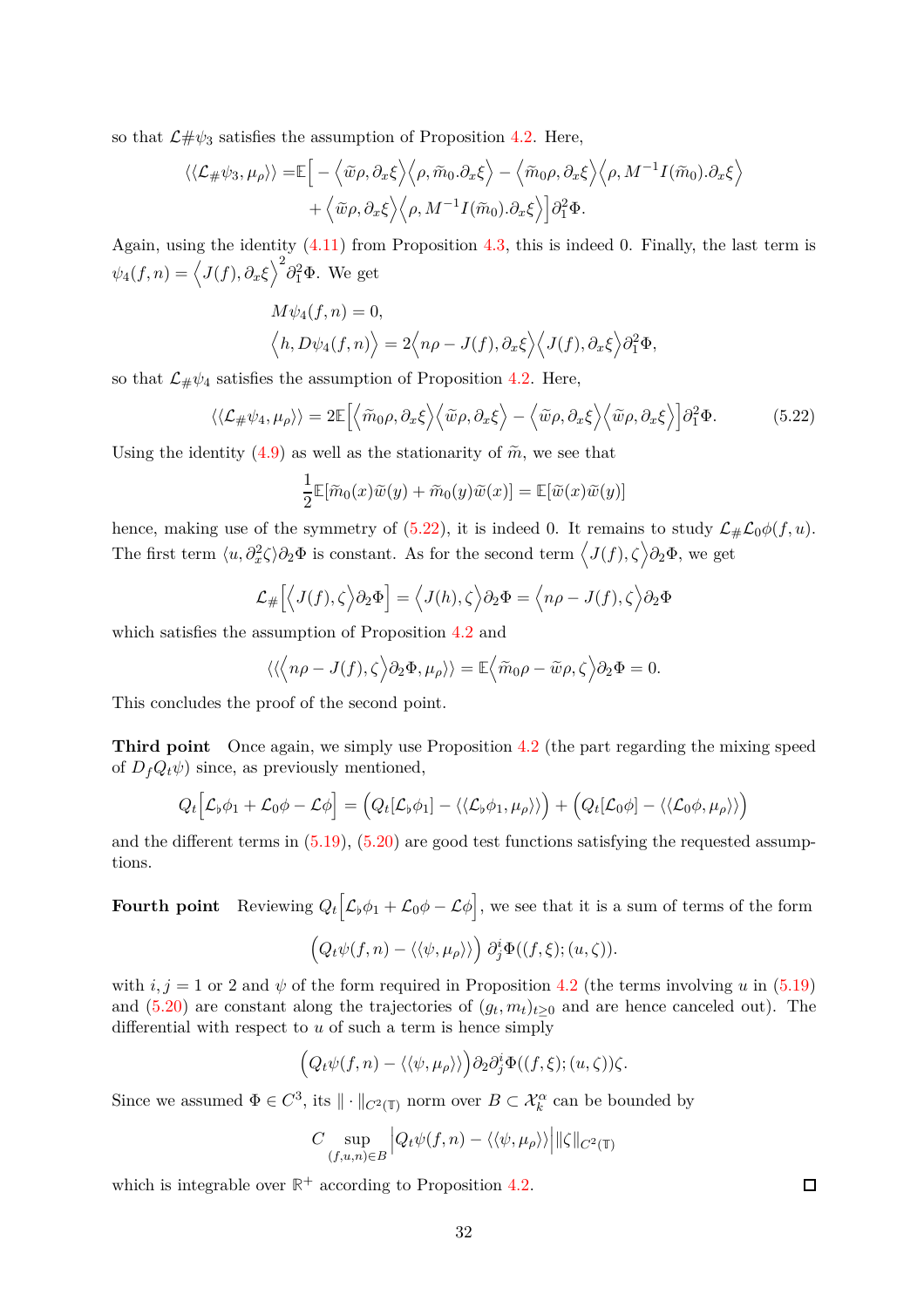#### <span id="page-32-0"></span>**5.4 Consequence**

Note that since  $\phi$ ,  $\phi_1$ ,  $\phi_2$  are good test functions, the equations with a positive order [\(5.3\)](#page-25-3) are automatically satisfied since  $\mathcal{L}_{\star}\phi$ ,  $\mathcal{L}_{\star}\phi_i$  are locally bounded for  $i = 1, 2$ , and  $\star = 0, 1, \flat$ . Let us summarize the results we have obtained: for all  $\phi$  good test-function of the form

$$
\phi(f) = \Phi((\rho, \xi); (u, \zeta))
$$

with  $\Phi \in C^3(\mathbb{R}^2)$ ,  $\xi \equiv \xi(x)$ ,  $\zeta \equiv \zeta(x) \in C^2(\mathbb{T})$ , there exist correctors  $\phi_1$ ,  $\phi_2$  which are good test functions, such that the perturbed test function  $\phi^{\varepsilon} = \phi + \varepsilon \phi_1 + \varepsilon^2 \phi_2$  satisfies

$$
\mathcal{L}^{\varepsilon} \phi^{\varepsilon}(f, u, n) = \mathcal{L} \phi(\rho, u) + R^{\varepsilon}(f, u, n)
$$

where  $\mathcal L$  is the limiting generator identified in [\(5.11\)](#page-26-8), and  $R^{\varepsilon}/\varepsilon$  is locally bounded. As a result, we know from Proposition [3.7](#page-17-1) that

$$
M_{\phi}^{\varepsilon}(t) = \phi^{\varepsilon}(f_{t}^{\varepsilon}, u_{t}^{\varepsilon}, m_{t}^{\varepsilon}) - \int_{0}^{t} \mathcal{L}^{\varepsilon} \phi^{\varepsilon}(f_{s}^{\varepsilon}, u_{s}^{\varepsilon}, m_{s}^{\varepsilon}) ds, \quad t \ge 0
$$

defines a  $(\mathcal{F}_t^{\varepsilon})_{t \geq 0}$ -martingale, so that

$$
N^{\varepsilon}_{\phi}(t) = \phi(\rho^{\varepsilon}_t, u^{\varepsilon}_t) - \int_0^t \mathcal{L}\phi(\rho^{\varepsilon}_s, u^{\varepsilon}_s)ds, \quad t \ge 0
$$

is "almost" a martingale, up to some  $O(\varepsilon)$ . This is an essential step towards our diffusionapproximation result.

## <span id="page-32-2"></span><span id="page-32-1"></span>**6 Diffusion-approximation**

### **6.1 Tightness**

We now prove the following result.

**Proposition 6.1.** *Let*  $\alpha \in (1/2, 3/2]$  *and assume that* 

$$
\sup_{\varepsilon} \|u_0^{\varepsilon}\|_{H_x^{\alpha}} + \sup_{\varepsilon} \|f_0^{\varepsilon}\|_{G_3} < \infty.
$$

*Then the family of random variables*  $(\rho^{\varepsilon}, u^{\varepsilon})_{\varepsilon > 0}$  *is tight in the space* 

$$
C([0,T];H^{-\gamma}_x)\times C([0,T];H^{\beta}_x), \ \ \gamma>1/2, \quad \beta<\alpha.
$$

*Proof.* The estimates from Proposition [3.6](#page-15-4) guarantee that  $(u^{\varepsilon})_{\varepsilon}$  lies in a (deterministic) compact subset of  $C([0,T]; H_x^{\beta})$ . We only need to prove the tightness of  $(\rho^{\varepsilon})_{\varepsilon}$  in  $C([0,T]; H_x^{-\gamma})$ . To this intent, we will once again use the perturbed test function method, but this time only up to the first order. Firstly, note that since the injection  $L_x^1 \subset H_x^{-\gamma}$  is compact for  $\gamma > 1/2$ , it is sufficient to prove

$$
\limsup_{\varepsilon} \mathbb{P}(\|\rho^{\varepsilon}\|_{L_t^{\infty} L_x^1} > M) \xrightarrow[M \to \infty]{} 0,
$$
\n(6.1)

$$
\forall r > 0, \ \limsup_{\varepsilon} \mathbb{P}(w_{\gamma}(\rho^{\varepsilon}; \delta) > r) \xrightarrow[\delta \to 0]{} 0,
$$
\n(6.2)

where  $w_\gamma(\rho;\delta)$  denote the modulus of continuity

<span id="page-32-4"></span><span id="page-32-3"></span>
$$
w_{\gamma}(\rho;\delta) = \sup_{|t-s| \leq \delta} ||\rho_t - \rho_s||_{H_x^{-\gamma}}.
$$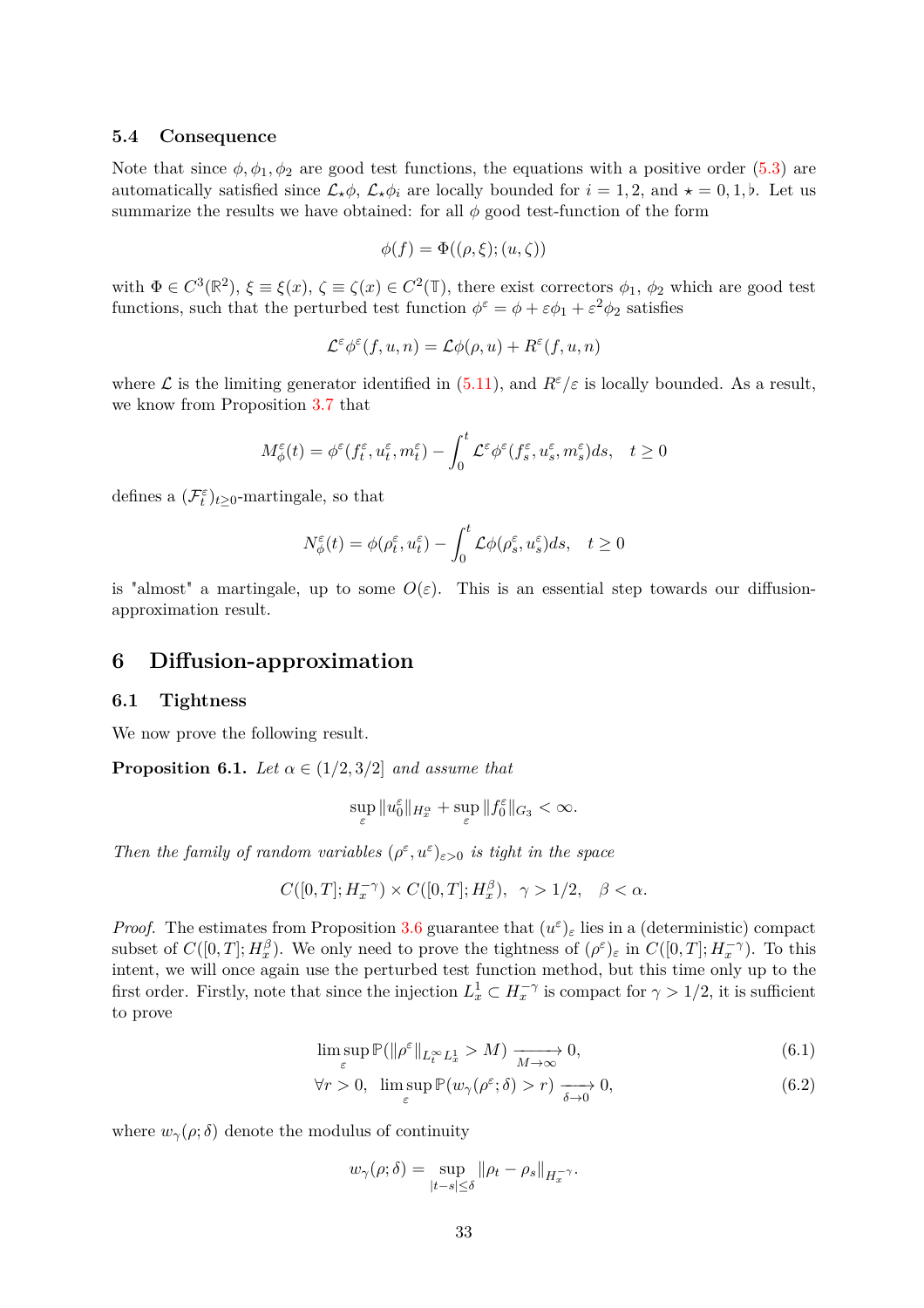One may refer to  $[2]$ , Chapter 2, for details on this tightness criterion. The first point  $(6.1)$  is obvious since  $\|\rho_t^{\varepsilon}\|_{L_x^1} = \|\rho_0^{\varepsilon}\|_{L_x^1} = 1$ . Note that for any  $\eta > \gamma$  an interpolation inequality gives, for some  $\theta \in (0,1)$ ,

$$
w_\gamma(\rho;\delta) \leq \Big( 2 \sup_{t \in [0,T]} \|\rho_t\|_{L^1_x} \Big)^\theta w_\eta(\rho;\delta)^{1-\theta}
$$

so that it is in fact sufficient to establish [\(6.2\)](#page-32-4) for  $\gamma$  large enough. Let us define the diagonal operator

$$
J = (Id - \Delta_x)^{-1/2}
$$

that is, considering the  $L^2(\mathbb{T})$  Hilbert-base  $\{e_j(x) = (2\pi)^{-1/2}e^{ijx}, j \in \mathbb{Z}\},\$ 

$$
J\xi = \sum_j (1+|j|^2)^{-1/2} \langle \xi, e_j \rangle e_j,
$$

so that

$$
||J^{\gamma}\rho||_{L^{2}}^{2} = \sum_{j} |\langle \rho, J^{\gamma}e_{j} \rangle|^{2} = \sum_{j} (1 + |j|^{2})^{-\gamma} |\langle \rho, e_{j} \rangle|^{2} = ||\rho||_{H_{x}^{-\gamma}}^{2}.
$$

For fixed  $j \in \mathbb{Z}$ , we consider the good test function

<span id="page-33-0"></span>
$$
\phi_j(f) = \langle \rho, J^\gamma e_j \rangle. \tag{6.3}
$$

which is indeed of the form  $(5.2)$  used in the perturbed test function method, with

$$
||J^{\gamma}e_j||_{C^2} = (2\pi)^{-1/2}|j|^2(1+|j|^2)^{-\gamma/2}.
$$

The associated first corrector

$$
\phi_j^1(f, n) = \left\langle J(f) - M^{-1} I(n) \rho, \partial_x J^{\gamma} e_j \right\rangle \tag{6.4}
$$

is designed so that  $\mathcal{L}_{\#}\phi_j^1(f,n) = -\mathcal{L}_{\flat}\phi_j(f)$ . Defining the first order perturbation

$$
\phi_j^{\varepsilon}(f,n) = \phi_j(\rho) + \varepsilon \phi_j^1(f,n)
$$

it results that

<span id="page-33-1"></span>
$$
\mathcal{L}^{\varepsilon} \phi_j^{\varepsilon}(f, u, n) = \mathcal{L}_{\flat} \phi_j^1(f, u, n) = O(1)
$$
\n(6.5)

in the sense that it can be bounded by  $C\|J^{\gamma}e_j\|_{C^2}$  when  $(f, n)$  lies in a bounded  $B \subset \mathcal{X}_k^{\alpha}$ . Let us choose  $\gamma$  large enough so that

$$
\sum_{j} \|J^{\gamma}e_j\|_{C^2}^2 < \infty,
$$

that is in fact,  $\gamma > 5/2$ . We now define

$$
\theta^{\varepsilon}(t) = J^{-\gamma} \sum_{j} \phi_{j}^{\varepsilon}(f_{t}^{\varepsilon}, m_{t}^{\varepsilon}) e_{j} \in H_{x}^{-\gamma}
$$

and notice that, using the form  $(6.4)$  and Proposition [3.4,](#page-14-2) for all  $t \in [0, T]$ ,

$$
\|\rho_t^{\varepsilon} - \theta^{\varepsilon}(t)\|_{H_x^{-\gamma}} = \|J^{\gamma}\rho_t^{\varepsilon} - J^{\gamma}\theta^{\varepsilon}(t)\|_{L^2} = \sum_j \left|\phi_j(\rho_t^{\varepsilon}) - \phi_j^{\varepsilon}(f_t^{\varepsilon}, m_t^{\varepsilon})\right|^2 = \varepsilon \sum_j \left|\phi_j^1(f_t^{\varepsilon}, m_t^{\varepsilon})\right|^2
$$
  

$$
\leq \varepsilon C(T, C^*, \|u_0^{\varepsilon}\|_{L_x^{\infty}}, \|f_0^{\varepsilon}\|_{G^1}) \sum_j \|J^{\gamma}e_j\|_{C^1}^2 \lesssim \varepsilon.
$$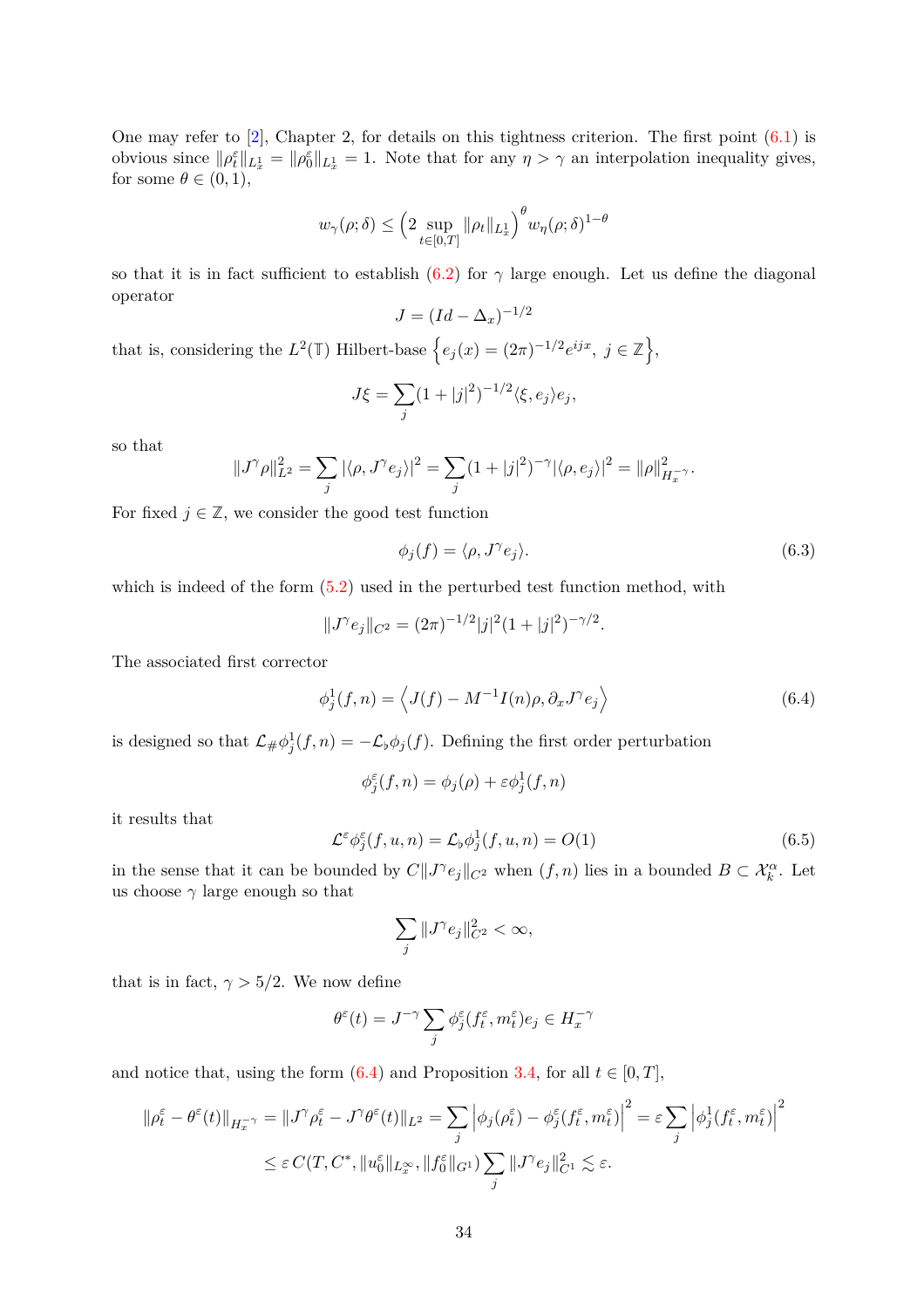We deduce that [\(6.2\)](#page-32-4) can be derived from the tightness of  $(\theta^{\varepsilon})_{\varepsilon}$  in  $D([0,T]; H_x^{-\gamma})$ : indeed,  $\rho^{\varepsilon}$ being continuous,

$$
w_\gamma(\rho^\varepsilon;\delta) \lesssim w_\gamma'(\rho^\varepsilon;\delta) \lesssim w_\gamma'(\theta^\varepsilon;\delta) + \varepsilon
$$

where  $w'_{\gamma}$  denotes the modulus of continuity in  $D([0,T]; H^{-\gamma}_{x})$  (see again [\[2\]](#page-49-9), Chapter 3, for details). We apply Aldou's criterion to prove the tightness of  $(\theta^{\varepsilon})_{\varepsilon}$  and conclude: let  $\delta > 0$  and *τ*<sub>1</sub>, *τ*<sub>2</sub> be two  $(\mathcal{F}_t^{\varepsilon})_{t \geq 0}$ -stopping time satisfying

<span id="page-34-2"></span>
$$
\tau_1 \le \tau_2 \le \tau_1 + \delta, \qquad \tau_2 \le T. \tag{6.6}
$$

Introducing the square integrable martingale

$$
M_j^{\varepsilon}(t) = \phi_j^{\varepsilon}(f_t^{\varepsilon}, m_t^{\varepsilon}) - \int_0^t \mathcal{L}^{\varepsilon} \phi_j^{\varepsilon}(f_s^{\varepsilon}, u_s^{\varepsilon}, m_s^{\varepsilon}) ds
$$

we have

$$
\mathbb{E} \left\| \theta^{\varepsilon}(\tau_2) - \theta^{\varepsilon}(\tau_1) \right\|_{H_x^{-\gamma}}^2 = \sum_j \left| \phi_j^{\varepsilon}(f_{\tau_2}^{\varepsilon}, m_{\tau_2}^{\varepsilon}) - \phi_j^{\varepsilon}(f_{\tau_1}^{\varepsilon}, m_{\tau_1}^{\varepsilon}) \right|^2
$$
  
= 
$$
\sum_j \mathbb{E} \left| M_j^{\varepsilon}(\tau_2) - M_j^{\varepsilon}(\tau_1) - \int_{\tau_1}^{\tau_2} \mathcal{L}^{\varepsilon} \phi_j^{\varepsilon}(f_s^{\varepsilon}, u_s^{\varepsilon}, m_s^{\varepsilon}) ds \right|^2.
$$

On one hand, using Doob's optional sampling theorem, we have

$$
\mathbb{E}\Big|M_j^{\varepsilon}(\tau_2) - M_j^{\varepsilon}(\tau_1)\Big|^2 = \mathbb{E}\Big(|M_j^{\varepsilon}(\tau_2)|^2 - |M_j^{\varepsilon}(\tau_1)|^2\Big) = \mathbb{E}\Big(\Big[M_j^{\varepsilon}\Big](\tau_2) - \Big[M_j^{\varepsilon}\Big](\tau_1)\Big)
$$

where  $[M_j^{\varepsilon}(t)]$  denotes the predictable quadratic variation of  $M_j^{\varepsilon}(t)$ . We know from Proposition [3.7](#page-17-1) that it is given by

$$
\left[M_j^{\varepsilon}(t)\right] = \frac{1}{\varepsilon^2} \int_0^t \left(M|\phi_j^{\varepsilon}|^2 - 2\phi_j^{\varepsilon}M\phi_j^{\varepsilon}\right)(f_s^{\varepsilon}, m_s^{\varepsilon})ds = \int_0^t \left(M|\phi_j^1|^2 - 2\phi_j^1M\phi_j^1\right)(f_s^{\varepsilon}, m_s^{\varepsilon})ds
$$

after some straight-forward calculation. Using expression [\(6.4\)](#page-33-0) and the quadratic inequality [\(2.15\)](#page-8-6), we deduce that the integrand can be bounded over  $[0, T]$  by  $C||J^{\gamma}e_j||_{C^1}^2$ , so that

$$
\sum_{j} \mathbb{E} \left| M_j^{\varepsilon}(\tau_2) - M_j^{\varepsilon}(\tau_1) \right|^2 \lesssim \delta. \tag{6.7}
$$

On the other hand, making use of [\(6.5\)](#page-33-1),

$$
\Big|\int_s^t\mathcal{L}^\varepsilon \phi_j^\varepsilon(f^\varepsilon_s,u^\varepsilon_s,m^\varepsilon_s)ds\Big|^2\lesssim \int_s^t|\mathcal{L}^\varepsilon \phi_j^\varepsilon(f^\varepsilon_s,u^\varepsilon_s,m^\varepsilon_s)|^2ds\lesssim \|J^\gamma e_j\|^2_{C^2}|t-s|
$$

so that the choice of  $\gamma$  guarantees that

$$
\sum_{j} \mathbb{E} \Big| \int_{\tau_1}^{\tau_2} \mathcal{L}^{\varepsilon} \phi_j^{\varepsilon} (f_s^{\varepsilon}, u_s^{\varepsilon}, m_s^{\varepsilon}) ds \Big|^2 \lesssim \delta. \tag{6.8}
$$

Combining [\(6.7\)](#page-34-0) and [\(6.8\)](#page-34-1) and using Markov's inequality, we conclude that

$$
\forall r > 0, \ \limsup_{\varepsilon} \sup_{\tau_1, \tau_2} \mathbb{P}\left( \left| \theta^{\varepsilon}(\tau_2) - \theta^{\varepsilon}(\tau_1) \right| > r \right) \xrightarrow[\delta \to 0]{} 0,
$$

where the supremum is taken over all stopping times  $\tau_1, \tau_2$  satisfying  $(6.6)$ . Aldou's criterion is met, which concludes the proof.

<span id="page-34-1"></span><span id="page-34-0"></span> $\Box$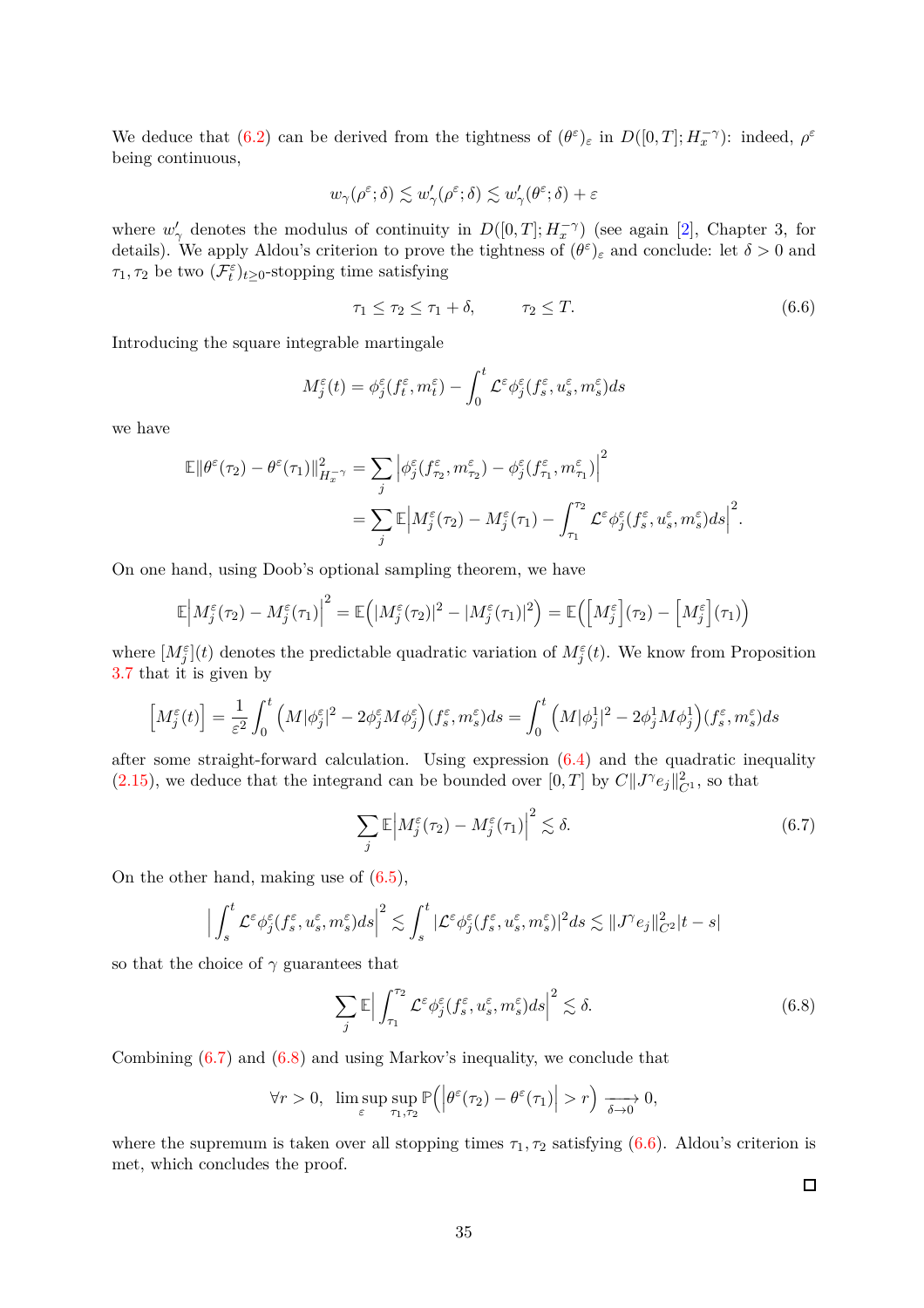In the following, let us fix  $\gamma > 1/2$  and  $\beta < \alpha$  and a subsequence  $(\rho^{\varepsilon_j}, u^{\varepsilon_j})_{j \geq 1}$  which converges in law to some  $(\rho, u)$ . Using Skorokhod's representation theorem, we may introduce some probability space  $(\Omega^*, \mathbb{P}^*)$  hosting some random variables  $(\rho_*^{\varepsilon_j}, u_*^{\varepsilon_j})_{j\geq 1}$ ,  $(\rho_*, u_*)$  satisfying

$$
(\rho^{\varepsilon_j}_*, u^{\varepsilon_j}_*) \sim (\rho^{\varepsilon_j}, u^{\varepsilon_j}), \quad (\rho_*, u_*) \sim (\rho, u) \quad \text{in law in } C([0, T]; H^{-\gamma}_x) \times C([0, T]; H^{\beta}_x)
$$

and

$$
(\rho_*^{\varepsilon_j}, u_*^{\varepsilon_j}) \xrightarrow[j \to \infty]{} (\rho_*, u_*) \text{ a.s in } C([0,T]; H^{-\gamma}_x) \times C([0,T]; H_x^{\beta}).
$$

Additionally, note that passing to the limit in the equality  $\|\rho_*^{\varepsilon}(t)\|_{L^1_x} = 1$  leads to the inequality

$$
\sup_{[0,T]} \|\rho_*(t)\|_{L^1_x} \le 1 \quad a.s
$$

or equivalently, regarding the limiting law,

<span id="page-35-2"></span><span id="page-35-1"></span>
$$
\mathbb{P}\Big[\sup_{t\in[0,T]}\|\rho_t\|_{L^1_x} \le 1\Big] = 1.\tag{6.9}
$$

### <span id="page-35-0"></span>**6.2 Convergence of the martingale problem**

Let us consider a good test-function  $\phi$  of the form  $(5.2)$ . The final result obtained in section [5](#page-24-0) can be summarized as follows: for any  $s_1 < s_2 < \ldots < s_n = s < t$  and any  $\theta : (H_x^{-\gamma} \times H_x^{\beta})^n \to \mathbb{R}$ continuous and bounded,

$$
\mathbb{E}\Big[\Big(\phi(\rho_t^{\varepsilon}, u_t^{\varepsilon}) - \phi(\rho_s^{\varepsilon}, u_s^{\varepsilon}) - \int_s^t \mathcal{L}\phi(\rho_\sigma^{\varepsilon}, u_\sigma^{\varepsilon})d\sigma\Big)\theta(\rho_{s_1}^{\varepsilon}, u_{s_1}^{\varepsilon}, \dots, \rho_{s_n}^{\varepsilon}, u_{s_n}^{\varepsilon})\Big] = O(\varepsilon). \tag{6.10}
$$

Regarding the adaptedness of the process, note that since  $\omega \mapsto (\rho_t^{\varepsilon}, u_t^{\varepsilon})(\omega) \in L_x^1 \times H_x^{\alpha}$  is  $\mathcal{F}_t^{\varepsilon}$ measurable, and since the injection  $L_x^1 \times H_x^{\alpha} \subset H_x^{-\gamma} \times H_x^{\beta}$  is continuous, the random variable  $\omega \mapsto (\rho_t^{\varepsilon}, u_t^{\varepsilon})(\omega) \in H_x^{-\gamma} \times H_x^{\beta}$  is also  $\mathcal{F}_t^{\varepsilon}$ -measurable. The martingale property [\(6.10\)](#page-35-1) only depends on the law of  $(\rho^{\varepsilon}, u^{\varepsilon}) \in C([0, T]; H_x^{-\gamma} \times H_x^{\beta})$ , so that we may in fact write, on the new probability space  $(\Omega^*, \mathbb{P}^*)$ ,

$$
\mathbb{E}^* \Big[ \Big( \phi(\rho_*^{\varepsilon_j}(t), u_*^{\varepsilon_j}(t)) - \phi(\rho_*^{\varepsilon_j}(s), u_*^{\varepsilon_j}(s)) - \int_s^t \mathcal{L} \phi(\rho_*^{\varepsilon_j}(\sigma), u_*^{\varepsilon_j}(\sigma)) d\sigma \Big) \theta_* \Big] = O(\varepsilon),
$$

where  $\theta_* = \theta(\rho_*^{\varepsilon_j}(s_1), \ldots, \mu_*^{\varepsilon_j}(s_n))$ . From the expressions [\(5.8\)](#page-26-5), [\(5.10\)](#page-26-4) and [\(5.11\)](#page-26-8), we easily deduce that  $\mathcal{L}\phi$  is continuous and locally bounded on  $H_x^{-\gamma} \times H_x^{\beta}$  as soon as the functions  $\xi$  and *ζ* involved in [\(5.2\)](#page-24-4) have enough regularity (namely  $\xi \in H_x^{\gamma+2}$ ,  $\zeta \in H_x^{2-\beta}$ ). We may then apply the dominated convergence theorem on the probability space  $\Omega^*$  to send  $\varepsilon_j$  to zero. Using once again the invariance of the law, we obtain

$$
\mathbb{E}\Big[\Big(\phi(\rho_t,u_t)-\phi(\rho_s,u_s)-\int_s^t\mathcal{L}\phi(\rho_\sigma,u_\sigma)d\sigma\Big)\theta(\rho_{s_1},u_{s_1},\ldots,\rho_{s_n},u_{s_n})\Big]=0.
$$

This equality holding true for any  $s_1 < \ldots < s_n = s < t$  and  $\theta$ , we deduce that

$$
N_{\phi}(t) = \phi(\rho_t, u_t) - \phi(\rho_0, u_0) - \int_0^t \mathcal{L}\phi(\rho_s, u_s)ds, \quad t \ge 0
$$

defines a continuous martingale, starting at 0, with respect to the natural filtration

$$
\mathcal{F}_t = \sigma\Big( (\rho_s, u_s) \in H_x^{-\gamma} \times H_x^{\beta}, \ s \in [0, t] \Big), \ \ t \ge 0.
$$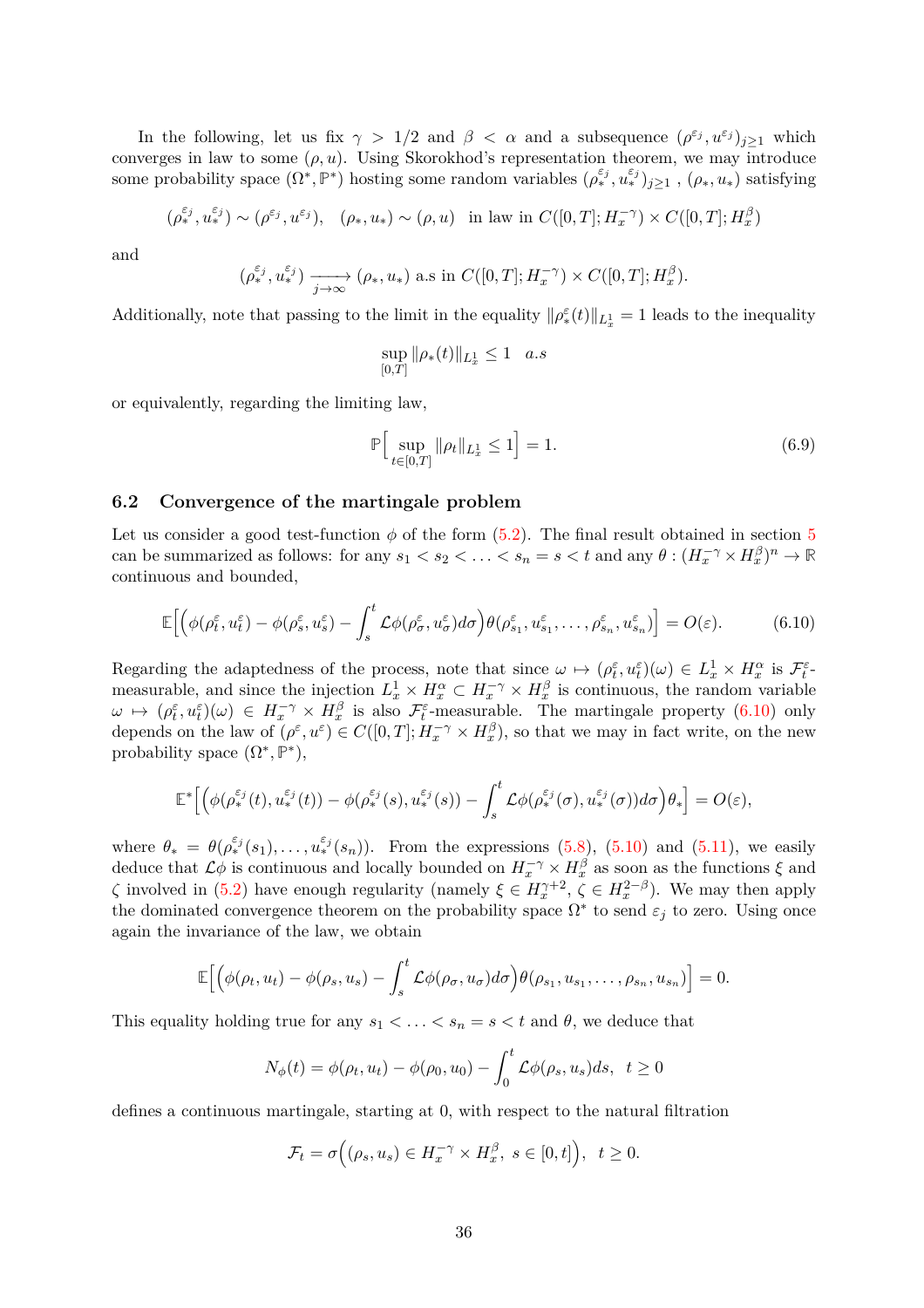This reasoning also holds for the good test function  $|\phi|^2$  which is still of the form  $(5.2)$ , so that  $N_{|\phi|^2}(t)$  defines a continuous martingale as well. As mentioned in the proof of Proposition [3.7](#page-17-1) (see again [\[7\]](#page-49-2), Theorem B.3) we derive that the quadratic variation of  $N_{\phi}(t)$  is given by

$$
[N_{\phi}](t) = \int_0^t (\mathcal{L}|\phi|^2 - 2\phi \mathcal{L}\phi)(\rho_s, u_s)ds.
$$

Let us consider  $\phi(\rho, u) = (\rho, \xi) + (u, \zeta)$ . Simple calculations from the expression [\(5.16\)](#page-28-1) give

$$
\mathcal{L}\phi(\rho, u) = (\mathcal{A}^I \rho, \xi) + (\partial_x^2 u, \zeta),
$$
  

$$
(\mathcal{L}|\phi|^2 - 2\phi \mathcal{L}\phi)(\rho, u) = \int_x \int_y k(x, y)\rho(x)\partial_x\xi(x)\rho(y)\partial_y\xi(y)dxdy.
$$

where the operator  $\mathcal{A}^I$  and the kernel  $k(x, y)$  are defined in [\(5.17\)](#page-28-2) and [\(1.9\)](#page-3-2). Let us introduce the  $H_x^{-\gamma-2} \times H_x^{\beta-2}$ -valued process

$$
N(t) = \left(\rho_t - \rho_0 - \int_0^t \mathcal{A}^I \rho_s ds \, , \, u_t - u_0 - \int_0^t \partial_x^2 u_s ds\right), \quad t \ge 0.
$$

Then for all  $(\xi, \zeta) \in H_x^{\gamma+2} \times H_x^{2-\beta}$ ,

<span id="page-36-0"></span>
$$
\Big\langle N(t),(\xi,\zeta)\Big\rangle,\;\;t\geq0
$$

defines a continuous real-valued  $(\mathcal{F}_t)_{t>0}$ -martingale of quadratic variation

$$
\left[ \left\langle N, \left( \xi, \zeta \right) \right\rangle \right] (t) = \int_0^t \int_x \int_y k(x, y) \rho_t(x) \partial_x \xi(x) \rho_t(y) \partial_y \xi(y) dx dy. \tag{6.11}
$$

Using the polarization formula  $\langle N, h_1 \rangle \langle N, h_2 \rangle = \frac{1}{4}$ 4  $(\langle N, h_1 + h_2 \rangle - \langle N, h_1 - h_2 \rangle)$ , we derive from [\(6.11\)](#page-36-0) that

$$
\langle N(t), (\xi_1 n \zeta_1) \rangle \langle N(t), (\xi_2, \zeta_2) \rangle - \langle V(t) \xi_1, \xi_2 \rangle, t \ge 0
$$

is a continuous real-valued  $(\mathcal{F}_t)_{t>0}$ -martingale, where the operator  $V(t)$  is given by

$$
\langle V(t)\xi_1,\xi_2\rangle = \int_0^t \int_x \int_y k(x,y)\rho_t(x)\partial_x\xi_1(x)\rho_t(y)\partial_y\xi_2(y)dxdy
$$
  
= 
$$
\int_z \Big(\int_x \partial_x(\rho_t(x)q(x,z))\xi_1(x)dx\Big) \Big(\int_x \partial_x(\rho_t(y)q(y,z))\xi_2(y)dy\Big)dz
$$
  
= 
$$
\int_z \Big(\partial_x[\rho_t Q^{1/2}]^* \xi_1(z)\Big) \Big(\partial_x[\rho_t Q^{1/2}]^* \xi_2(z)\Big)dz.
$$

We have used the notation introduced in  $(5.15)$ . That is in fact

$$
V(t) = \partial_x [\rho_t Q^{1/2}] \partial_x [\rho_t Q^{1/2}]^*.
$$

We may therefore apply the martingale representation theorem [\[4,](#page-49-5) Theorem 8.2]: there exists some filtered probability space  $(\widehat{\Omega},(\widehat{\mathcal{F}}_t)_{t\geq0})$  equipped with a Wiener process  $\hat{W}$  and a process  $(\widehat{\rho}, \widehat{u})$  defined on  $\widehat{\Omega}$  whose law is that of  $(\rho, u)$ , such that the process

$$
\widehat{N}(t) = \left(\widehat{\rho}_t - \rho_0 - \int_0^t \mathcal{A}^I \widehat{\rho}_s ds \ , \ \widehat{u}_t - u_0 - \int_0^t \partial_x^2 \widehat{u}_s ds\right), \quad t \ge 0.
$$

can be represented as the Wiener integral

$$
\widehat{N}(t) = \Big(\int_0^t \partial_x \Big[\widehat{\rho}_t Q^{1/2} d\widehat{W}_t\Big]; 0\Big).
$$

This shows that the limiting process  $(\rho_t, u_t)_{t \geq 0}$  is a weak solution of the expected SPDE [\(1.7\)](#page-3-0), which concludes the proof of Theorem [1.](#page-2-2)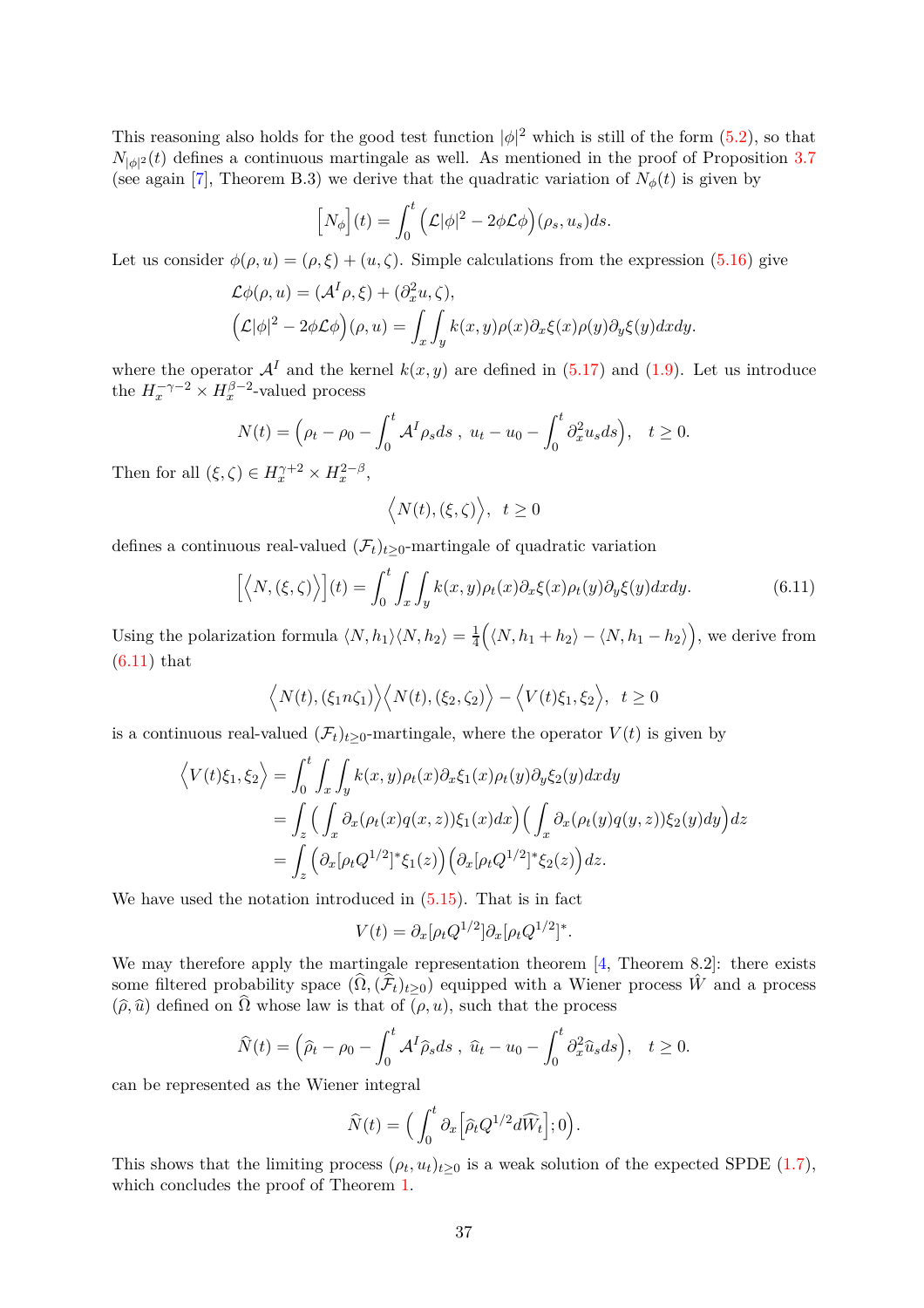### <span id="page-37-0"></span>**7 Uniqueness for the limiting SPDE**

We now prove the path-wise uniqueness for the limiting SPDE stated in Theorem [2.](#page-3-3) For conveniency, let us drop the hats on the quantities  $\hat{\rho}, \hat{u}$  introduced earlier and consider the limiting process  $(\rho, u) \in C([0, T]; H_x^{-\gamma} \times H_x^{\beta})$ , where  $\rho$  satisfies the SPDE of  $(1.7)$  given on a filtered probability space  $(\Omega, (\mathcal{F}_t)_{t>0})$  equipped with a Wiener process  $W = (W_t)_{t\geq 0}$ . Of course,  $u = (u_t)_{t\in[0,T]}$ is completely determined as the solution the deterministic heat equation with initial data *u*0. Let us denote

$$
b_t(x) = a(x) - u_t(x),
$$

with *a* given by  $(1.8)$ . Diagonalizing the compact operator  $Q^{1/2}$  involved in  $(1.7)$ , we may introduce functions  $(\phi_k)_{k>0}$  such that

$$
Q^{1/2} \circ dW_t = \sum_k \phi_k \circ d\beta_t^k, \qquad (\beta^k) \text{ independent Brownian motions.}
$$

As a consequence, equation [\(1.7\)](#page-3-0) can be re-written as

$$
\begin{cases} d\rho_t + \partial_x(b_t \rho_t) dt = \partial_x \Big(\rho_t \circ \sum_k \phi_k d\beta_t^k \Big), \\ \rho(0) = \rho_0 \in L_x^1, \end{cases}
$$

or, equivalently, in Itô form,

<span id="page-37-1"></span>
$$
\begin{cases}\nd\rho_t + \left(\partial_x(b_t\rho_t) - \frac{1}{2}\sum_k \partial_x(\phi_k \partial_x(\phi_k \rho_t))\right) dt = \sum_k \partial_x(\phi_k \rho_t) d\beta_t^k \\
\rho(0) = \rho_0 \in L_x^1,\n\end{cases} \n(7.1)
$$

Recall that, as mentioned in [\(6.9\)](#page-35-2), the solution  $\rho$  constructed as a weak limit of  $(\rho^{\varepsilon})_{\varepsilon}$  in Theorem [1](#page-2-2) satisfies the additional bound

<span id="page-37-2"></span>
$$
\sup_{t \in [0,T]} \|\rho_t\|_{L^1_x} \le 1, \quad a.s. \tag{7.2}
$$

Under the additional regularity assumptions of Theorem [2,](#page-3-3) it is clear that  $b \in L^{\infty}([0, T]; W_x^{4,\infty})$ . Regarding the regularity of  $\phi_k$ , one may note that, for  $\sigma > 4 + 1/2$ ,

$$
\sum_{k} \|\phi_k\|_{W_x^{4,\infty}}^2 \le \sum_{k} \|\phi_k\|_{H_x^{\sigma}}^2 = \|Q^{1/2}\|_{\mathcal{L}_2(L^2;H_x^{\sigma})}^2 = \text{Tr}_L2\left(J^{-2\sigma}Q\right)
$$

where  $J$  is the positive regularizing diagonal operator introduced in  $(6.1)$ . Applying Corollary C.2 and Proposition C.3 from appendix C of [\[4\]](#page-49-5), we deduce, for any  $\theta > 1$ ,

$$
\mathrm{Tr}_{L_x^2}\left(J^{-2\sigma}Q\right)=\mathrm{Tr}_{L_x^2}(J^{\theta}J^{-\theta}J^{-2\sigma}Q)\leq \mathrm{Tr}_{L_x^2}(J^{\theta})\,\|J^{-(\theta+2\sigma)}Q\|_{\mathcal{L}(L_x^2)}.
$$

On one hand,  $\text{Tr}_{L_x^2}(J^{\theta}) = \sum_k (1 + |k|^2)^{-\theta/2} < \infty$  since  $\theta > 1$ . On the other hand, for  $f \in L_x^2$ , we have

$$
J^{-(\theta+2\sigma)}Qf(x) = \int_y \left( Id - \partial_x^2 \right)^{(\theta+2\sigma)/2} k(x, y) f(y) dy
$$

so that the bound  $||J^{-(\theta+2\sigma)}Q||_{\mathcal{L}(L^2_x)} < \infty$  is ensured as soon as

$$
\sup_{y\in\mathbb{T}}\|k(\cdot,y)\|_{W^{\theta+2\sigma,\infty}_x}<\infty.
$$

The number  $\theta + 2\sigma$  can be chosen as close to  $1 + 2 \times (4 + 1/2) = 10$  as desired. Hence, the regularity assumption [\(1.10\)](#page-3-4) of Theorem [2](#page-3-3) leads to

$$
\sum_{k} \|\phi_k\|_{W_x^{4,\infty}}^2 < \infty.
$$

It is now clear that the proof of Theorem [2](#page-3-3) boils down to that of the following result.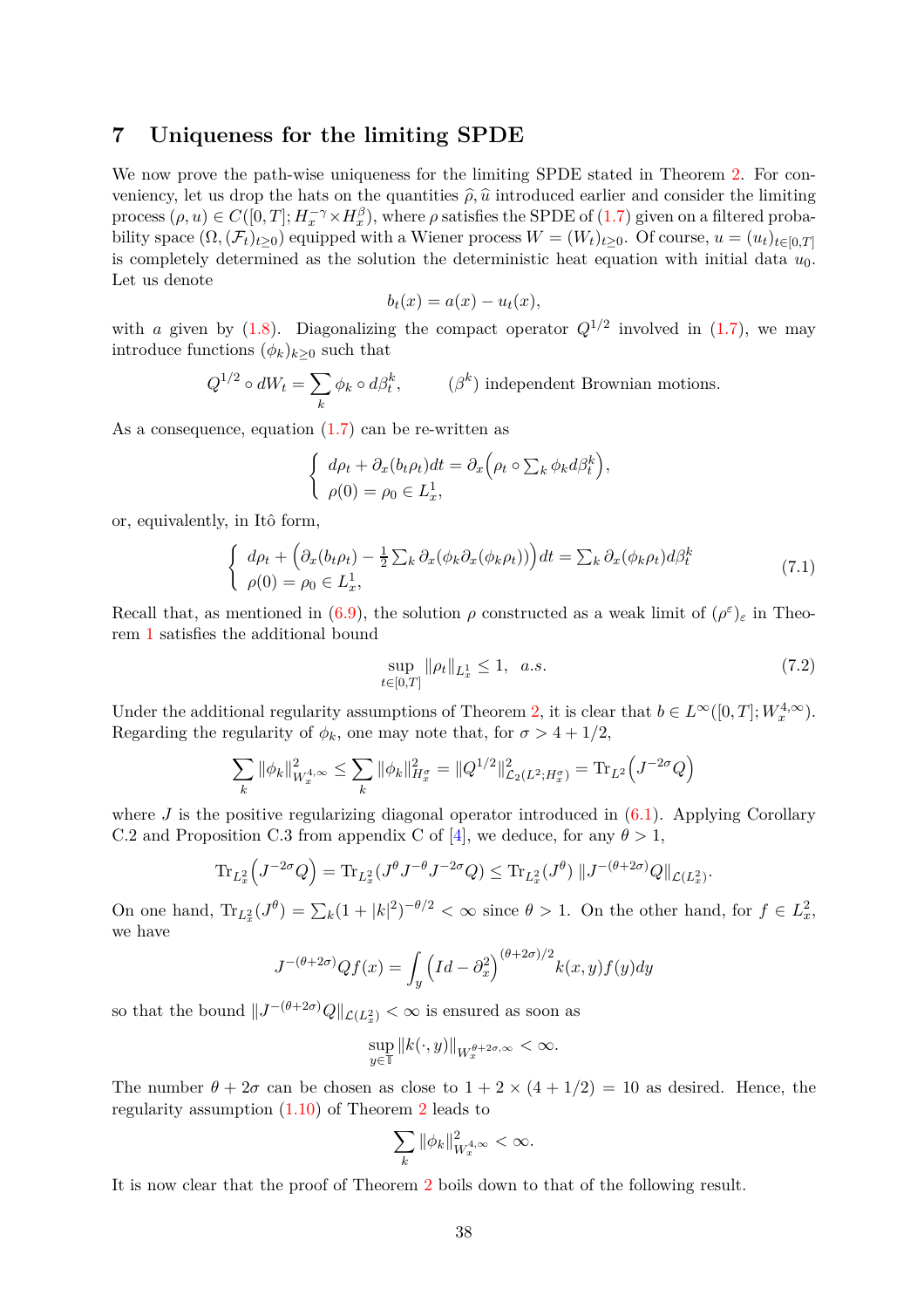<span id="page-38-1"></span>**Proposition 7.1.** *Assume that*  $\rho_0 \in L^1_x$  *and* 

<span id="page-38-3"></span>
$$
b \in L^{\infty}([0,T]; W^{4,\infty}_x), \qquad \sum_{k} \|\phi_k\|_{W^{4,\infty}_x}^2 < \infty. \tag{7.3}
$$

*Then a solution*  $\rho \in C([0, T]; H_x^{-\gamma})$  *a.s of* [\(7.1\)](#page-37-1) *satisfying* [\(7.2\)](#page-37-2) *is path-wise unique.* 

We are naturally led to consider the dual BSPDE (Backward SPDE) associated with  $(7.1)$ , of unknown  $(\psi, Z)$ :

<span id="page-38-0"></span>
$$
\begin{cases}\nd\psi_t + \left(-b_t \partial_x \psi_t + \frac{1}{2} \sum_k \phi_k \partial_x (\phi_k \partial_x \psi_t) - \sum_k \phi_k \partial_x Z_t^k\right) dt = \sum_k Z_t^k d\beta_t^k \\
\psi(T) = \psi_T.\n\end{cases} \tag{7.4}
$$

For  $\sigma > 0$ , let us define the spaces (where "prog." stands for "progressively measurable")

$$
\mathbb{H}_{\psi}^{\sigma} = \left\{ \psi : \Omega \times [0, T] \to H_x^{\sigma} \text{ prog.}, \ \|\psi\|_{\mathbb{H}^{\sigma}}^2 := \mathbb{E} \int_0^T \|\psi_t\|_{H_x^{\sigma}}^2 dt < \infty \right\},\
$$

$$
\mathbb{H}_Z^{\sigma} = \left\{ Z = (Z^k)_k : \Omega \times [0, T] \to H_x^{\sigma} \text{ prog.}, \ \|Z\|_{\mathbb{H}^{\sigma}}^2 := \sum_k \mathbb{E} \int_0^T \|Z_t\|_{H_x^{\sigma}}^2 dt < \infty \right\}.
$$

The existence theory for  $(7.4)$  is linked to the uniqueness for  $(7.1)$  in the following way.

<span id="page-38-5"></span>**Lemma 7.1.** *Assume that for some*  $s > 1/2$ *, for all*  $\mathcal{F}_T$ -measurable  $\psi_T : \Omega \to C^\infty(\mathbb{T}_x)$ *,* [\(7.4\)](#page-38-0) *has a solution*  $(\psi, Z) \in \mathbb{H}_{\psi}^{s+2} \times \mathbb{H}_{Z}^{s+1}$ . Then the conclusion of Proposition [7.1](#page-38-1) holds.

*Proof of the lemma.* Considering two solutions  $\rho^1$ ,  $\rho^2$  of [\(7.1\)](#page-37-1), let us define  $\rho = \rho^1 - \rho^2$ , so that  $\rho(0) = 0$ . We start by regularizing [\(7.1\)](#page-37-1) using an appropriate kernel  $k_{\delta} \in C^{\infty}(\mathbb{T}_x), \delta > 0$  (one may for instance consider the Féjer kernel). Denoting  $\rho_{\delta} = k_{\delta} * \rho$  and  $\partial_{\delta} = k_{\delta} * \partial_x$ , we have

$$
\begin{cases} d\rho_t^{\delta} + \left(\partial_{\delta}(b_t \rho_t) - \frac{1}{2} \sum_k \partial_{\delta}(\phi_k \partial_x(\phi_k \rho_t))\right) dt = \sum_k \partial_{\delta}(\phi_k \rho_t) d\beta_t^k \\ \rho^{\delta}(0) = k_{\delta} * \rho_0 := \rho_0^{\delta} \end{cases}
$$

in the "strong sense" that  $(\rho_t^{\delta})_{t\geq 0}$  is an  $L_x^2$ -valued semi-martingale. Itô's formula is now licit (one may verify that the assumptions of  $[4]$  Theorem 4.17 are satisfied) and gives

$$
d\langle \rho_t^{\delta}, \psi_t \rangle = \Big[ -\Big\langle \partial_{\delta}(b_t \rho_t), \psi_t \Big\rangle - \Big\langle \rho_t^{\delta}, b \partial_x \psi_t \Big\rangle \Big] dt + \Big[ \frac{1}{2} \sum_k \Big\langle \partial_{\delta}(\phi_k \partial_x \phi_k \rho_t)), \psi_t \Big\rangle - \Big\langle \rho_t^{\delta}, \phi_k \partial_x(\phi_k \partial_x \psi_t) \Big\rangle \Big] dt + \Big[ \sum_k \Big\langle \rho_t^{\delta}, \phi_k \partial_x Z_t^k \Big\rangle + \Big\langle \partial_{\delta}(\phi_k \rho_t), Z_t^k \Big\rangle \Big] dt + \sum_k \Big[ \Big\langle \partial_{\delta}(\phi_k \rho_t), \psi_t \Big\rangle + \Big\langle \rho_t^{\delta}, Z_t^k \Big\rangle \Big] d\beta_t^k.
$$

The assumptions easily guarantee that the last term defines a square-integrable martingale. We may hence write

$$
\mathbb{E}\Big[\langle \rho_T, k_\delta * \psi_T \rangle \Big] = -\mathbb{E} \int_0^T \Big\langle \rho_t, b_t \partial_x (k_\delta * \psi_t) - k_\delta * [b_t \partial_x \psi_t] \Big\rangle dt \n- \frac{1}{2} \mathbb{E} \sum_k \int_0^T \Big\langle \rho_t, \phi_k \partial_x (\phi_k \partial_x (k_\delta * \psi_t)) - k_\delta * [\phi_k \partial_x (\phi_k \partial_x \psi_t)] \Big\rangle dt
$$
\n(7.5)

<span id="page-38-4"></span><span id="page-38-2"></span>
$$
-\mathbb{E}\sum_{k}\int_{0}^{T}\left\langle \rho_{t},k_{\delta}\ast\left[\phi_{k}\partial_{x}Z_{t}^{k}\right]-\phi_{k}\partial_{x}(k_{\delta}\ast Z_{t}^{k})\right\rangle dt.\tag{7.6}
$$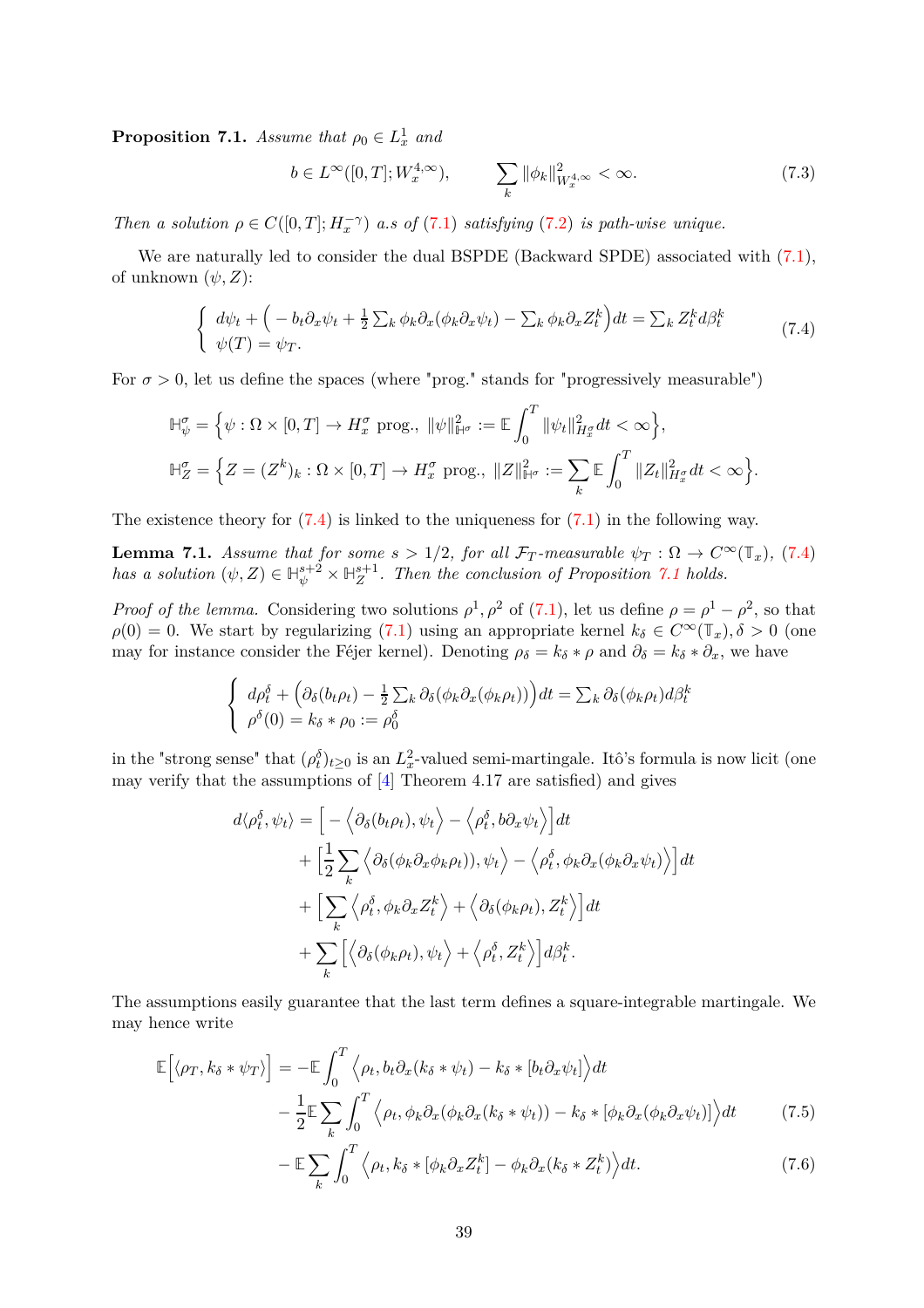The left-hand side easily goes to  $\mathbb{E}[\langle \rho_T, \psi_T \rangle]$ , while the right-hand side vanishes as  $\delta \to 0$ . For instance, using  $(7.2)$ , one may control the second term  $(7.5)$  with

$$
\sum_{k} \mathbb{E} \int_{0}^{T} \|\phi_{k}\partial_{x}(\phi_{k}\partial_{x}(k_{\delta}*\psi_{t})) - k_{\delta} * [\phi_{k}\partial_{x}(\phi_{k}\partial_{x}\psi_{t})]\|_{L_{x}^{\infty}} dt
$$

The assumptions guarantee that  $\psi_t \in H^{s+2}_x \subset W^{2,\infty}_x$  a.s, so that the integrand tends to 0 for all fixed  $k, t$  and almost every  $\omega$ . With the uniform bound

$$
\|\phi_k\partial_x(\phi_k\partial_x(k_\delta*\psi_t))-k_\delta*[\phi_k\partial_x(\phi_k\partial_x\psi_t)]\|_{L^\infty_x}\leq C\|\phi_k\|^2_{W^{1,\infty}_x}\|\psi_t\|_{W^{2,\infty}_x}\leq C\|\phi_k\|^2_{W^{1,\infty}_x}\|\psi_t\|_{H^{s+2}_x}
$$

and the regularity assumption [\(7.3\)](#page-38-3), we may apply dominated convergence to conclude. Note that the bound for the third term [\(7.6\)](#page-38-4) is

$$
||k_{\delta} * [\phi_k \partial_x Z_t^k] - \phi_k \partial_x (k_{\delta} * Z_t^k) ||_{L_x^{\infty}} \le ||\phi_k||_{L^{\infty}} ||Z_t^k||_{W_x^{1,\infty}} \le ||\phi_k||_{L^{\infty}}^2 + ||Z_t^k||_{H_x^{s+1}}^2.
$$

Since  $\|\rho_T\|_{L^1_x} \leq 1$  a.s, the equality  $\mathbb{E}[\langle \rho_T, \psi_T \rangle] = 0$  for all  $\mathcal{F}_T$ -measurable  $\psi_T : \Omega \to C^{\infty}(\mathbb{T})$ leads to  $\rho_T(x) = 0$  for almost every  $(x, \omega) \in \mathbb{T} \times \Omega$ . This holds for all  $T > 0$  and since  $\rho \in C([0, T]; H_x^{-\gamma})$  almost surely, we conclude  $\rho = 0$  a.s.  $\Box$ 

It now remains to prove the existence of sufficiently regular solutions to the BSPDE [\(7.4\)](#page-38-0). Let us consider the equation perturbed with an additional  $\frac{\varepsilon}{2} \partial_x^2 \psi$ :

<span id="page-39-0"></span>
$$
\begin{cases} d\psi_t + \left( \left( -b_t + \frac{1}{2} \sum_k \phi_k \partial_x \phi_k \right) \partial_x \psi_t - \sum_k \phi_k \partial_x Z_t^k \right) dt + \frac{1}{2} \left( \sum_k \phi_k^2 + \varepsilon \right) \partial_x^2 \psi_t dt = \sum_k Z_t^k d\beta_t^k \\ \psi(T) = \psi_T. \end{cases} \tag{7.7}
$$

In this super-parabolic setup, in view of the assumptions [\(7.3\)](#page-38-3) on the coefficients, assuming furthermore that

<span id="page-39-1"></span>
$$
\psi_T \in L^2\Big((\Omega, \mathcal{F}_T); H^4_x\Big),
$$

Theorem 2.3 of [\[8\]](#page-49-10) guarantees the existence of a solution  $(\psi^{\varepsilon}, Z^{\varepsilon})$  of [\(7.7\)](#page-39-0) such that

$$
(\psi^{\varepsilon}, Z^{\varepsilon}) \in \mathbb{H}^{5} \times \mathbb{H}^{4} \quad \text{and} \quad \mathbb{E}\Big[\sup_{t \in [0,T]} \|\psi_{t}^{\varepsilon}\|_{H^{4}_{x}}^{2}\Big] < \infty. \tag{7.8}
$$

Of course, the corresponding estimates in these spaces may depend on  $\varepsilon > 0$ .

<span id="page-39-2"></span>**Proposition 7.2.** For all  $0 \leq m \leq 4$ , the solution  $(\psi^{\varepsilon}, Z^{\varepsilon}) \equiv (\psi, Z)$  of [\(7.7\)](#page-39-0) satisfies the *estimate*

$$
\frac{1}{2} \|\partial_x^m \psi_t\|_{L_x^2}^2 + \frac{1}{2} \int_t^T \left( \varepsilon \|\partial_x^{m+1} \psi_s\|_{L_x^2}^2 + \sum_k \|\partial_x^m Z_s^k + m(\partial_x^m \psi_s)(\partial_x \phi_k) - \partial_x(\partial_x^m \psi_s \phi_k)\|_{L_x^2}^2 \right) ds
$$
\n
$$
\leq \frac{1}{2} \|\partial_x^m \psi_T\|_{L_x^2}^2 + C \int_t^T \left( \|\psi_s\|_{H_x^m}^2 + \sum_k \|Z_s^k\|_{H_x^{m-1}}^2 \right) ds - \sum_k \int_t^T \left( \partial_x^m \psi_s, \partial_x^m Z_s^k \right) d\beta_s^k, \tag{7.9}
$$

 $\lVert Z \rVert_{H_x^{m-1}} = 0$  when  $m = 0$ , where the constant *C* depends only on the *quantities involved in* [\(7.3\)](#page-38-3)*.*

<span id="page-39-4"></span>**Remark 7.1.** *Note that* [\(7.8\)](#page-39-1) *guarantees that, for*  $0 \le m \le 4$ *,* 

<span id="page-39-3"></span>
$$
M_t = \sum_{k} \int_0^t \left\langle \partial_x^m \psi_s, \partial_x^m Z_s^k \right\rangle d\beta_s^k, \quad t \ge 0
$$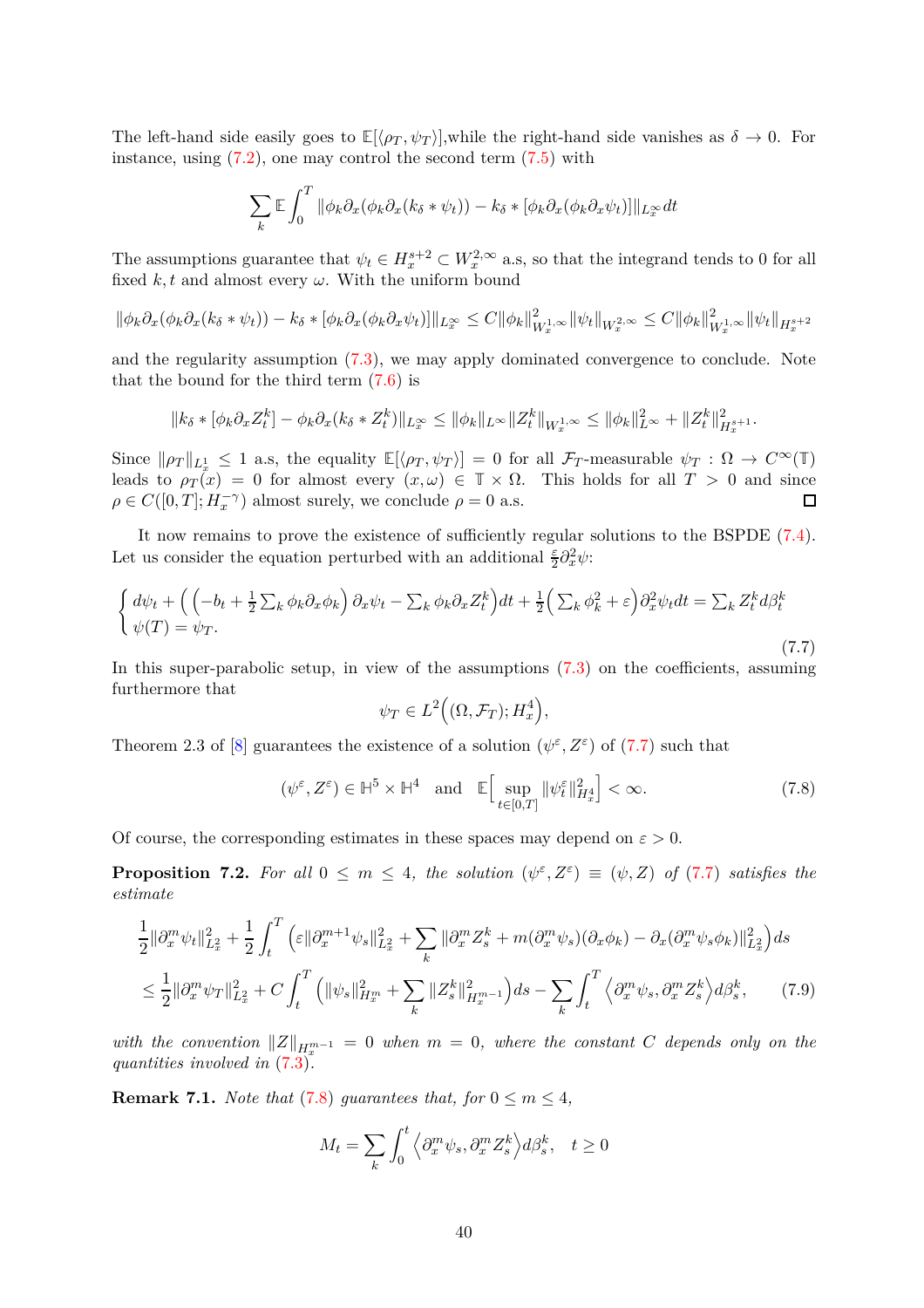*defines a real-valued L* <sup>1</sup> *martingale. Indeed,*

$$
V_T := \sum_{k} \int_0^T \left| \left\langle \partial_x^m \psi_t, \partial_x^m Z_t^k \right\rangle \right|^2 dt \le \sup_{t \in [0,T]} \|\psi_t\|_{H_x^m}^2 \sum_{k} \int_0^T \|Z_t^k\|_{H_x^m}^2 dt < \infty \ \ a.s
$$

*ensures that M<sup>t</sup> is a local martingale. Burkholder-Davis-Gundy's inequality [\[3\]](#page-49-11) then gives*

$$
\mathbb{E}\Big[\sup_{t\in[0,T]}|M_t|\Big]\lesssim \mathbb{E}\Big[V_T^{1/2}\Big]\lesssim \mathbb{E}\Big[\sup_{t\in[0,T]} \|\psi_t\|_{H_x^m}^2\Big]+\sum_k\mathbb{E}\int_0^T \|Z_t^k\|_{H_x^m}^2dt<\infty.
$$

Let us now give a proof of Proposition [7.2.](#page-39-2)

*Proof.* We apply Itô's formula to  $\|\partial_x^m \psi_t\|_{L_x^2}^2$ . To make it rigorous (so that the assumptions of [\[4\]](#page-49-5) Theorem 4.17 are again satisfied), one may start by regularizing the coefficients *b* and  $(\phi_k)_k$ involved in [\(7.7\)](#page-39-0), so that [\[8\]](#page-49-10) provides the regularity  $(\psi, Z) \in \mathbb{H}^6 \times \mathbb{H}^5$ . We obtain

$$
\frac{1}{2}d\|\partial_x^m\psi_t\|_{L_x^2}^2 = \left(A_t^1 + A_t^2 + A_t^3 + A_t^4 + A_t^5\right)dt + \left\langle \partial_x^m\psi_t, \partial_x^m Z_t dW_t \right\rangle,
$$

with

$$
A_t^1 := -\frac{\varepsilon}{2} \left\langle \partial_x^m \psi_t, \partial_x^{m+2} \psi_t \right\rangle, \quad A_t^2 := \left\langle \partial_x^m \psi_t, \partial_x^m (b_t \partial_x \psi_t) \right\rangle, \quad A_t^3 := \sum_k \left\langle \partial_x^m \psi_t, \partial_x^m (\phi_k \partial_x Z_t^k) \right\rangle,
$$
  

$$
A_t^4 := \frac{1}{2} \sum_k \|\partial_x^m Z_t^k\|_{L_x^2}^2, \quad A_t^5 := -\frac{1}{2} \sum_k \left\langle \partial_x^m \psi_t, \partial_x^m (\phi_k \partial_x (\phi_k \partial_x \psi_t)) \right\rangle dt.
$$

Let us review the different terms. The first term  $A_t^1$  appears untouched in  $(7.9)$ . We may expand the second term into

$$
A_t^2 = \left\langle \partial_x^m \psi_t, b_t \partial_x^{m+1} \psi_t \right\rangle + \sum_{l=0}^{m-1} {m \choose l} \left\langle \partial_x^m \psi_t, \partial_x^{m-l} b_t \partial_x^{l+1} \psi_s \right\rangle
$$
  
= 
$$
-\frac{1}{2} \left\langle |\partial_x^m \psi_t|^2, \partial_x b_t \right\rangle + \sum_{l=0}^{m-1} {m \choose l} \left\langle \partial_x^m \psi_t, \partial_x^{m-l} b_t \partial_x^{l+1} \psi_s \right\rangle,
$$

which can be bounded by  $C||b||_{L_t^{\infty}W_x^{m,\infty}}||\psi_t||_{H_x^m}^2$ . Similarly, the third term can be expanded into

$$
A_t^3 = \Big[ \sum_k \Big\langle \partial_x^m \psi_t, \phi_k \partial_x^{m+1} Z_t^k \Big\rangle + m \Big\langle \partial_x^m \psi_t, \partial_x \phi_k \partial_x^m Z_t^k \Big\rangle \Big] + \Big[ \sum_k \sum_{l=0}^{m-2} {m \choose l} \Big\langle \partial_x^m \psi_t \partial_x^{m-l} \phi_k, \partial_x^{l+1} Z_t^k \Big\rangle \Big] \quad := B_t^1 + B_t^2.
$$

The term  $B_t^2$  can be bounded by

$$
C\sum_{k} \|\psi_t\|_{H_x^m} \|\phi_k\|_{W_x^{m,\infty}} \|Z_t^k\|_{H_x^{m-1}} \lesssim \|\psi_t\|_{H_x^m}^2 \sum_{k} \|\phi_k\|_{W_x^{m,\infty}}^2 + \sum_{k} \|Z_t^k\|_{H_x^{m-1}}^2.
$$

Using a polarizing identity, the term  $B_t^1$  may be rewritten as

$$
B_t^1 = -\sum_k \left\langle \partial_x (\partial_x^m \psi_t \phi_k) - m \partial_x^m \psi_t \partial_x \phi_k, \partial_x^m Z_t^k \right\rangle
$$
  
= 
$$
-\frac{1}{2} \sum_k \|\partial_x^m Z_t^k\|_{L_x^2}^2 - \frac{1}{2} \sum_k \|\partial_x (\partial_x^m \psi_t \phi_k) - m \partial_x^m \psi_t \partial_x \phi_k\|_{L_x^2}^2
$$
  
+ 
$$
\frac{1}{2} \sum_k \|\partial_x^m Z_t^k + m \partial_x^m \psi_t \partial_x \phi_k - \partial_x (\partial_x^m \psi_t \phi_k)\|_{L_x^2}^2
$$
  
=: 
$$
C_t^1 + C_t^2 + C_t^3.
$$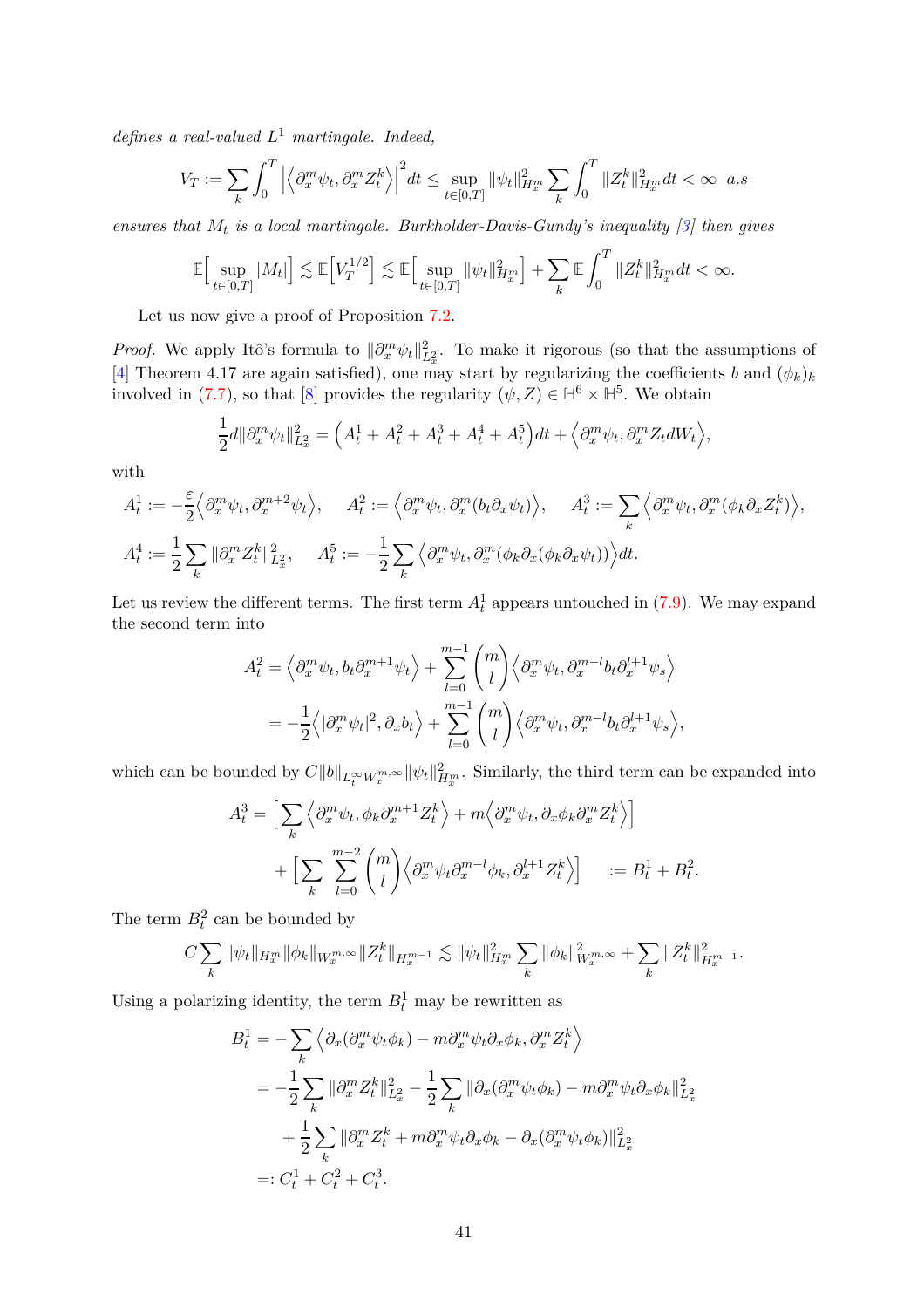The term  $C_t^1$  cancels out  $A_t^4$ . The term  $C_t^3$  appears untouched in [\(7.9\)](#page-39-3). We are hence left to study

$$
D_t := A_t^5 + C_t^2 = -\frac{1}{2} \sum_k \left( \partial_x^m \psi_t, \partial_x^m (\phi_k \partial_x (\phi_k \partial_x \psi_t)) \right) - \frac{1}{2} \sum_k \|\partial_x (\partial_x^m \psi_t \phi_k) - m \partial_x^m \psi_t \partial_x \phi_k\|_{L_x^2}^2.
$$

By expanding the derivatives and integrating by parts as done previously, we get the expression

$$
-\frac{1}{2}\sum_{k}\left[\left(|\partial_{x}^{m}\psi_{t}|^{2},\partial_{x}(\phi_{k}\partial_{x}\phi_{k})\right)-\left(|\partial_{x}^{m+1}\psi_{t}|^{2},|\phi_{k}|^{2}\right)+\sum_{l=0}^{m-2}\binom{m}{l}\left(\partial_{x}^{m}\psi_{t},\partial_{x}^{m-l}\phi_{k}\partial_{x}^{l+1}(\phi_{k}\partial_{x}\psi_{t})\right)\right]
$$

for the term  $A_t^5$ , and

$$
C_t^2 = -\frac{1}{2} \sum_k \left[ \left( |\partial_x^m \psi_t|^2, (m-1)^2 |\partial_x \phi_k|^2 + (m-1) \partial_x (\phi_k \partial_x \phi_k) \right) + \left( |\partial_x^{m+1} \psi_t|^2, |\phi_k|^2 \right) \right].
$$

We see that the unwanted terms involving  $\partial_x^{m+1} \psi_t$  therefore cancel out in  $D_t$ , and the remaining terms can once again be bounded by  $C||\psi_t||_{H_x^m}^2 \sum_k ||\phi_k||_{W_x^m,\infty}^2$ .  $\Box$ 

From Proposition [7.2,](#page-39-2) we derive the following uniform bound.

<span id="page-41-3"></span>**Corollary 7.1.** *The solution*  $(\psi^{\varepsilon}, Z^{\varepsilon})$  *of* [\(7.7\)](#page-39-0) *satisfies the bound* 

<span id="page-41-1"></span>
$$
\|\psi^{\varepsilon}\|_{\mathbb{H}^{4}}^{2}+\|Z^{\varepsilon}\|_{\mathbb{H}^{3}}^{2}\lesssim 1.
$$

*The constant involved in*  $\leq$  *depends only on T and the quantities of* [\(7.3\)](#page-38-3)*.* 

*Proof.* Let us simply denote  $(\psi, Z) = (\psi^{\varepsilon}, Z^{\varepsilon})$ . As mentioned in Remark [7.1,](#page-39-4) we may take the expectation in [\(7.9\)](#page-39-3), which gives, in particular, for  $0 \le m \le 4$ , the estimate

$$
\mathbb{E} \|\psi_t\|_{H_x^m}^2 \le \mathbb{E} \|\psi_T\|_{H_x^m}^2 + C \Big(\int_t^T \mathbb{E} \|\psi_s\|_{H_x^m}^2 ds + \sum_k \int_t^T \mathbb{E} \|Z_s^k\|_{H_x^{m-1}}^2 ds\Big). \tag{7.10}
$$

Writing

$$
\|\partial_x^m Z_s^k\|_{L_x^2} \le \|\partial_x^m Z_s^k + m(\partial_x^m \psi_s)(\partial_x \phi_k) - \partial_x(\partial_x^m \psi_s \phi_k)\|_{L_x^2} + \|m(\partial_x^m \psi_s)(\partial_x \phi_k) - \partial_x(\partial_x^m \psi_s \phi_k)\|_{L_x^2},
$$

and using [\(7.9\)](#page-39-3) again, we also obtain

$$
\sum_{k} \int_{t}^{T} \mathbb{E} \|Z_{s}^{k}\|_{H_{x}^{m}}^{2} ds \leq \mathbb{E} \|\psi_{T}\|_{H_{x}^{m}}^{2} + C \Big(\int_{t}^{T} \mathbb{E} \|\psi_{s}\|_{H_{x}^{m+1}}^{2} ds + \sum_{k} \int_{t}^{T} \mathbb{E} \|Z_{s}^{k}\|_{H_{x}^{m-1}}^{2} ds\Big). \tag{7.11}
$$

Recalling the convention  $||Z||_{H^{-1}_x} = 0$ , in Proposition [7.2,](#page-39-2) inequality [\(7.11\)](#page-41-0) yields, for  $0 \le m \le 3$ ,

$$
\sum_{k} \int_{t}^{T} \mathbb{E} \|Z_{s}^{k}\|_{H_{x}^{m}}^{2} ds \lesssim \mathbb{E} \|\psi_{T}\|_{H_{x}^{3}}^{2} + \int_{t}^{T} \mathbb{E} \|\psi_{s}\|_{H_{x}^{4}}^{2}.
$$
\n(7.12)

Coming back to [\(7.10\)](#page-41-1), we get, for  $0 \le m \le 4$ ,

<span id="page-41-2"></span><span id="page-41-0"></span>
$$
\mathbb{E}\|\psi_t\|_{H^4_x}^2\lesssim \mathbb{E}\|\psi_T\|_{H^4_x}^2+\int_t^T\mathbb{E}\|\psi_s\|_{H^4_x}^2ds
$$

and Grönwall's Lemma provides the desired estimate for  $\psi$ . The estimate for *Z* is obtained by taking  $t = 0$  in  $(7.12)$ .  $\Box$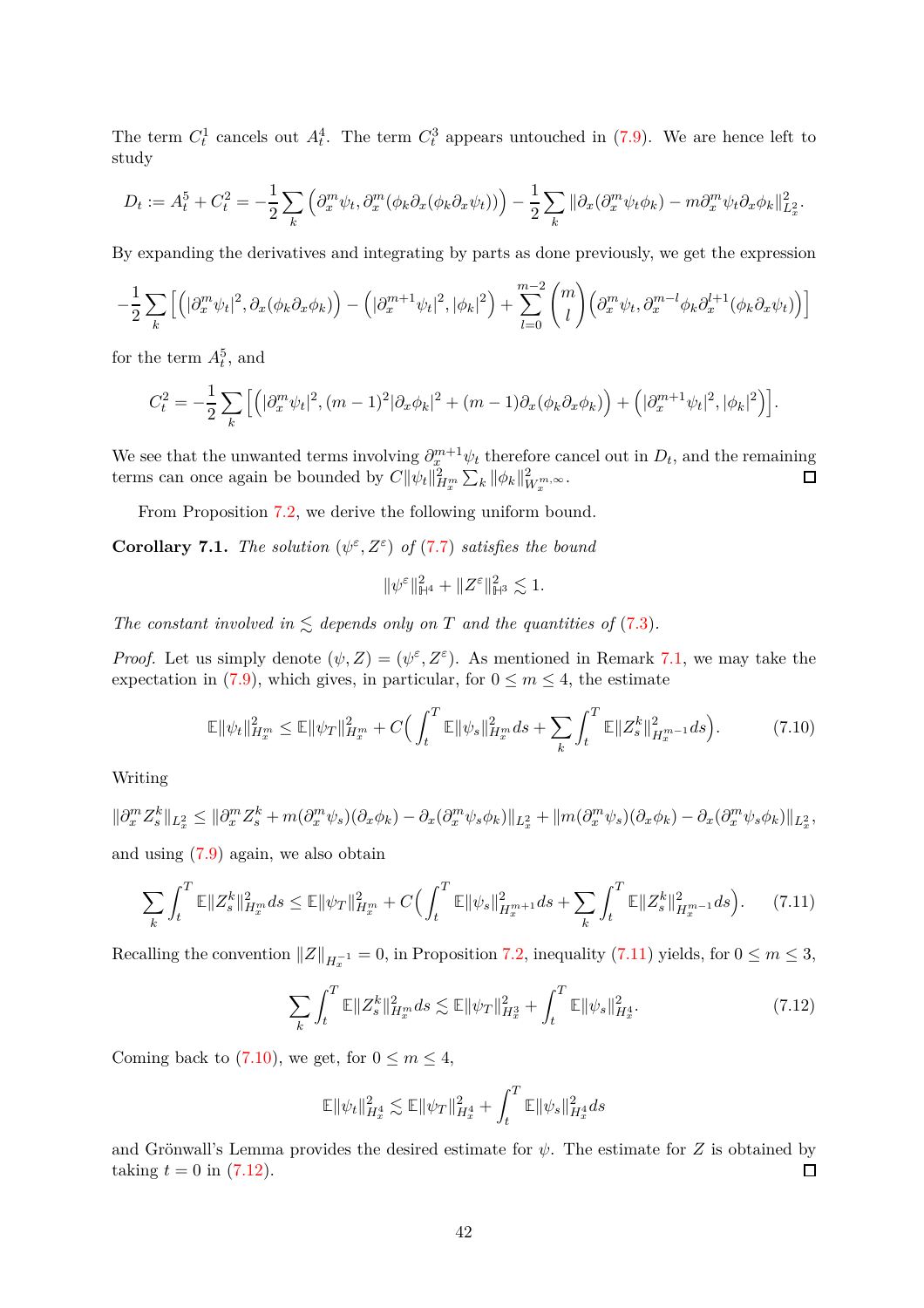Now, let us consider  $\varepsilon_1, \varepsilon_2 > 0$  and denote  $(\psi, Z) = (\psi^{\varepsilon_1} - \psi^{\varepsilon_2}, Z^{\varepsilon_1} - Z^{\varepsilon_2})$ . In the same fashion as Proposition [7.2,](#page-39-2) one can prove the following estimate, for  $0 \le m \le 3$ :

$$
\begin{split}\n&\frac{1}{2} \|\partial_x^m \psi_t\|_{L_x^2}^2 + \frac{1}{2} \int_t^T \sum_k \|\partial_x^m Z_s^k + m(\partial_x^m \psi_s)(\partial_x \phi_k) - \partial_x(\partial_x^m \psi_s \phi_k)\|_{L_x^2}^2 ds \\
&\leq C |\varepsilon_2 - \varepsilon_1| \int_0^T \left( \|\psi_s^{\varepsilon_1}\|_{H_x^{m+1}}^2 + \|\psi_s^{\varepsilon_2}\|_{H_x^{m+1}}^2 \right) ds + C \int_t^T \left( \|\psi_s\|_{H_x^m}^2 + \sum_k \|Z_s^k\|_{H_x^{m-1}}^2 \right) ds \\
&\quad - \sum_k \int_t^T \left( \partial_x^m \psi_s, \partial_x^m Z_s^k \right) d\beta_s^k.\n\end{split}
$$

Relying on the bound from Corollary [7.1](#page-41-3) and applying similar calculations as in its proof, we deduce

$$
\|\psi^{\varepsilon_1}-\psi^{\varepsilon_2}\|^2_{\mathbb{H}^3}+\|Z^{\varepsilon_1}-Z^{\varepsilon_2}\|^2_{\mathbb{H}^2}\lesssim |\varepsilon_1-\varepsilon_2|.
$$

As a consequence,  $(\psi^{\varepsilon}, Z^{\varepsilon})$  converges to some  $(\psi, Z)$  in the Banach space  $\mathbb{H}^3 \times \mathbb{H}^2$  as  $\varepsilon$  goes to zero. It is now easy to send  $\varepsilon$  to zero in [\(7.7\)](#page-39-0) and verify that  $(\psi, Z) \in \mathbb{H}^3 \times \mathbb{H}^3$  is indeed a solution of [\(7.4\)](#page-38-0). Lemma [7.1](#page-38-5) may be applied, which concludes the proof of Proposition [7.1,](#page-38-1) and therefore that of Theorem [2.](#page-3-3)

## <span id="page-42-0"></span>**8 Appendix: Well-posedness of the path-wise kinetic system**

For the sake of completeness, we wish to prove the well-posedness of the deterministic PDE system

<span id="page-42-3"></span>
$$
\begin{cases} \partial_t f + v \partial_x f + \partial_v [(m+u-v)f] = 0, \\ \partial_t u - \partial_x^2 u = J(f) - \rho u. \end{cases}
$$
\n(8.1)

Here, we consider a fixed  $\omega \in \Omega$ , so that  $m \equiv m(\omega)$  belongs to  $D([0,T]; E)$ , space of càdlàg functions taking values in the separable complete space *E*.

#### <span id="page-42-1"></span>**8.1** *L*  $^{-1}$  and  $L^2$  estimates for a conservation equation with Lipschitz coefficients

Recall that, whenever  $w \in D([0,T];E)$  is given, the solution  $f[w]$  to the linear conservation equation

$$
\begin{cases} \partial_t f + v \partial_x f + \partial_v [(w - v) f] = 0, \\ f_0 \in L^1_{x,v}, \end{cases}
$$

is naturally expressed as

$$
f_t[w](x,v) = e^t f_0 \circ \Phi_0^t(x,v),
$$

where  $\Phi_s^t(x, v) = (X_s^t(x, v), V_s^t(x, v))$  is the flow associated to the characteristics:

<span id="page-42-4"></span>
$$
\begin{cases}\n\frac{d}{ds}X_s^t = V_s^t, & X_t^t(x, v) = x \\
\frac{d}{ds}V_s^t = w_s(X_s^t) - V_s^t, & V_t^t(x, v) = v\n\end{cases}
$$
\n(8.2)

Grönwall's lemma immediately gives the following result.

<span id="page-42-2"></span>**Lemma 8.1.** *Let*  $w, \tilde{w} \in D([0,T]; E)$  *and let*  $\Phi[w], \Phi[\tilde{w}]$  *denote the respective flows. Then,* 

$$
\forall s, t \in [0, T], \ \left\| \Phi_s^t[w] - \Phi_s^t[\tilde{w}] \right\|_{L^{\infty}_{x,v}} \lesssim \|w - \tilde{w}\|_{L^{\infty}_t L^{\infty}_x}.
$$

*The constant involved in*  $\lesssim$  *depends on*  $T$ ,  $\|\partial_x w\|_{L^{\infty}_{t,x}}, \|\partial_x \tilde{w}\|_{L^{\infty}_{t,x}}$  *only.*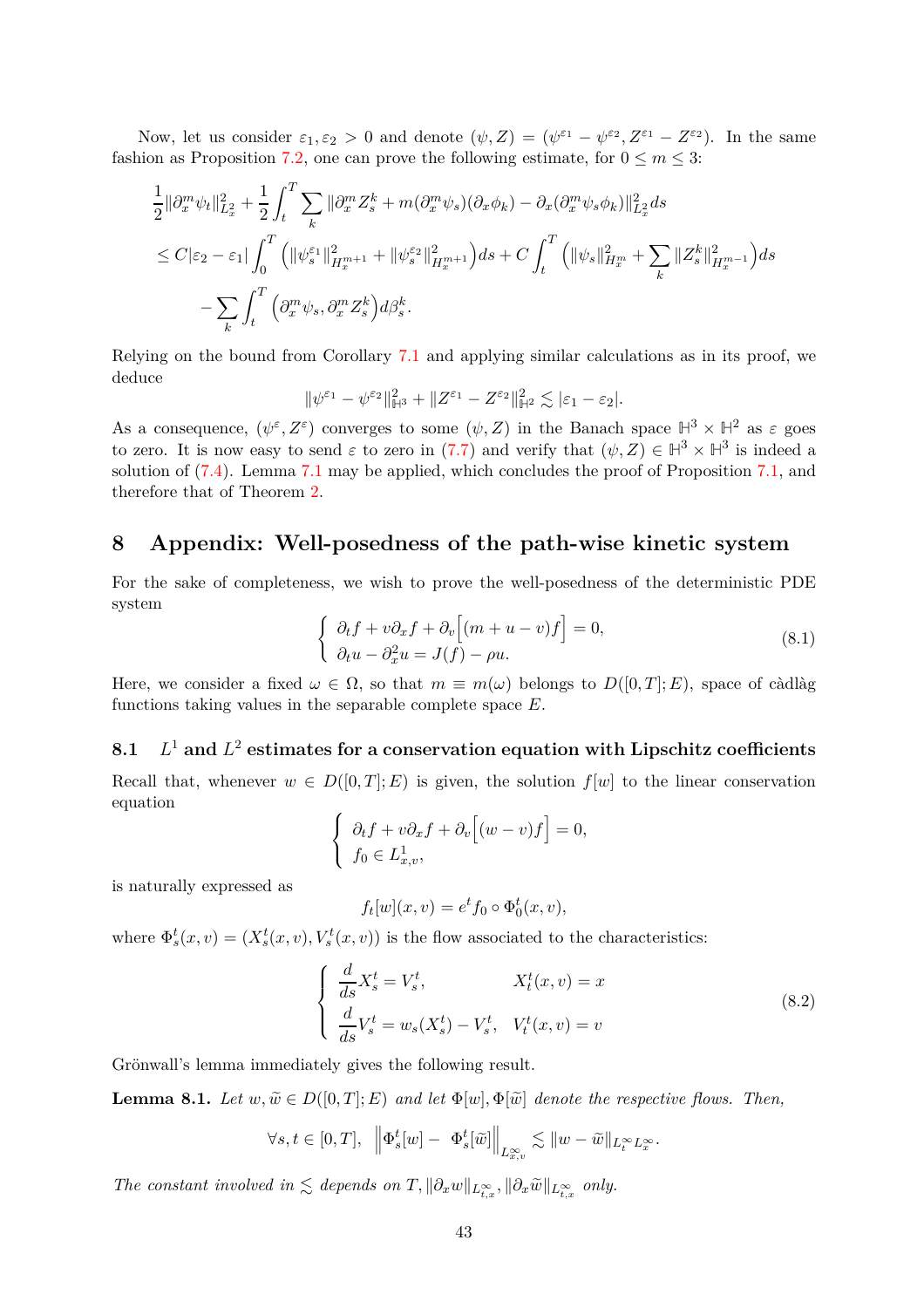Let us now fix some  $w \in D([0,T]; E)$  and give some estimates regarding the *v*-moments of  $f_t[w]$ . Recall the notation, for  $f \in G^1$ ,

$$
\rho(f)(x) = \int f(x, v) dv, \quad J(f)(x) = \int v f(x, v) dv.
$$

<span id="page-43-0"></span>**Lemma 8.2** ( $L^1$  moments estimates). Let  $f_0 \in L^1_{x,v}$ . Then for all  $t \in [0,T]$ ,

$$
||f_t[w]||_{L^1_{x,v}} = ||f_0||_{L^1_{x,v}}.
$$

*Assume furthermore that*  $f_0 \in G^k$ ,  $k \geq 1$ *. Then for all*  $t \in [0, T]$ *,* 

$$
||f_t[w]||_{G^k} \lesssim ||f_0||_{G^k}.
$$

*The constant involved in*  $\lesssim$  *depends on T*, *k and*  $||w||_{L^{\infty}_{t,x}}$  *only. The estimate for the first moment is precisely:*

$$
||J(f_t[w])||_{L^1_{x,v}} \leq (||J(f_0)||_{L^1_x} + t \sup_{s \in [0,t]} ||w_s||_{L^\infty_x} ||f_0||_{L^1_{x,v}})e^{-t}
$$

*Proof.* Without loss of generality, we may assume  $f_0 \geq 0$ . When  $w \in D([0,1]; E)$  is smooth, it is clear that the flow  $\Phi[\tilde{w}]$  is a globally-defined  $C^{\infty}$ -diffeomorphism, whose Jacobian determinant is given by  $J\Phi_0^t[\tilde{w}] = \det(D\Phi_0^t[\tilde{w}]) = e^t$ . The conservation of the  $L^1$ -norm is then obtained by a change of variable using the form [\(3.4\)](#page-11-3). The result is generalized to  $w \in D([0,1]; E)$  by density using Lemma [8.1.](#page-42-2)

For simplicity, we only prove the estimate in  $G<sup>1</sup>$ : the estimates on higher moments can be obtained by induction using the same process. Assuming  $f_0 \in C_c^{\infty}(\mathbb{T} \times \mathbb{R})$ , the following calculations are justified:

$$
\frac{d}{dt} ||J(f_t)||_{L^1_x} = \frac{d}{dt} \int_x \int_v |v| f_t(x, v) dx dv = - \int_x \int_v |v| \Big( v \partial_x f + \partial_v [(w_t(x) - v) f_t(x, v)] \Big) dx dv
$$
  
= 
$$
- \int_v \text{sign}(v) w_t(x) f_t(x, v) dv + \int_v |v| f_t(x, v) dv,
$$

so that

$$
\frac{d}{dt}||J(f_t)||_{L^1_x} \leq ||w_t||_{L^\infty_x}||f_0||_{L^1_x} - ||J(f_t)||_{L^1_x} \leq \sup_{s \in [0,t]} ||w_s||_{L^\infty_x}||f_0||_{L^1_x} - ||J(f_t)||_{L^1_x},
$$

that is, integrating over  $[0, t]$ ,

$$
||J(f_t)||_{L^1_x} \leq \left( ||J(f_0)||_{L^1_x} + t \sup_{s \in [0,t]} ||w_s||_{L^\infty_x} ||f_0||_{L^1_x} \right) - \int_0^t ||J(f_s)||_{L^1_x} ds.
$$

Grönwall's lemma gives the expected result. Again, the inequality holds for a general initial data  $f_0 \geq 0$  by a density argument, using Fatou's Lemma.  $\Box$ 

<span id="page-43-1"></span>**Corollary 8.1.** *Let*  $f_0 \in L^2_{x,v}$ *. Then for all*  $t \in [0, T]$ *,* 

$$
||f_t[w]||_{L^2_{x,v}} = e^{t/2} ||f_0||_{L^2_{x,v}}.
$$

*Assume furthermore that*  $|f_0|^2 \in G^k$ ,  $k \ge 1$ *. Then for all*  $t \in [0, T]$ *,* 

$$
||f_t[w]^2||_{G^k} \lesssim ||f_0^2||_{G^k}.
$$

*The constant involved in*  $\lesssim$  *depends on T*, *k and*  $||w||_{L^{\infty}_{t,x}}$  *only.*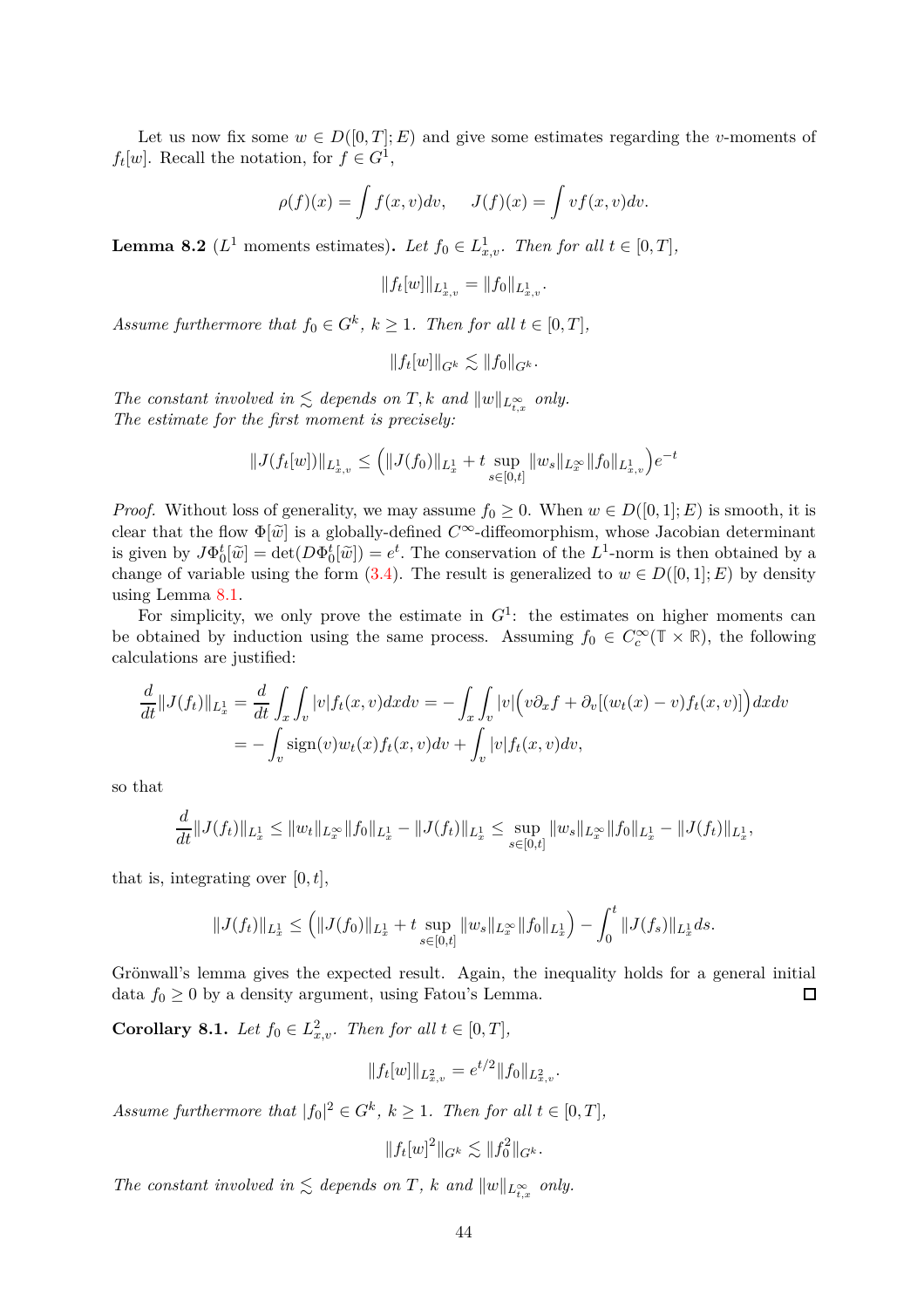*Proof.* Simply note that  $h_t := e^{-t} (f_t[w])^2 = e^t f_0^2 \circ \Phi_0^t$  and apply Lemma [8.2](#page-43-0) to *h*.

<span id="page-44-3"></span>**Corollary 8.2** ( $L^2$  moments estimates). Let  $f_0 \in L^2_{x,v}$  and  $f_0^2 \in G_4$ . Then, for all  $t \in [0,T]$ ,

$$
\|\rho(f_t[w])\|_{L_x^2} \lesssim \|f_0^2\|_{G_2}^{1/2},
$$
  

$$
\|J(f_t[w])\|_{L_x^2} \lesssim \|f_0^2\|_{G_4}^{1/2}.
$$

*The constants involved in*  $\lesssim$  *depends on T and*  $||w||_{L^{\infty}_{t,x}}$  *only.* 

*Proof.* For instance, for the second estimate, Hölder's inequality gives

$$
\left(\int_{v} |v| f dv\right)^{2} = \left(\int_{v} (1 + |v|) |v| f \times \frac{1}{1 + |v|} dv\right)^{2} \le \left(\int_{v} (1 + |v|)^{2} |v|^{2} f^{2} dv\right) \left(\int_{v} \frac{1}{(1 + |v|)^{2}} dv\right)
$$

from which we deduce  $\int_x J(f)^2 dx \leq C ||f^2||_{G_4}$ , and we use the estimate from Corollary [8.1.](#page-43-1)

We will now establish some kind of stability estimate for *f* as a function of *w*. Let us start with a lemma regarding the gradient.

<span id="page-44-2"></span>**Lemma 8.3** ( $L^1$  gradient estimates). *Assume that*  $\|\nabla_{x,v} f_0\|_{L^1_{x,v}} < \infty$ . Then,

$$
\|\nabla_{x,v} f_t[w]\|_{L^1_{x,v}} \le C(T, \|\partial_x w\|_{L^\infty_{t,x}}) \|\nabla_{x,v} f_0\|_{L^1_{x,v}}.
$$

*Assume furthermore that*  $||v\nabla_{x,v} f_0||_{L^1_{x,v}} < \infty$ . Then,

$$
||v\nabla_{x,v}f_t[w]||_{L^1_{x,v}} \leq C(T, ||w||_{L^\infty_{t,x}}, ||\partial_x w||_{L^\infty_{t,x}}, ||\nabla_{x,v}f_0||_{L^1_{x,v}}, ||v\nabla_{x,v}f_0||_{L^1_{x,v}}).
$$

*Proof.* Let us assume that  $f_0 \in C_c^{\infty}$ , so that we are dealing with smooth, compact-supported, strong solutions. The general case is once again deduced by density arguments. From

<span id="page-44-1"></span><span id="page-44-0"></span>
$$
\partial_t f + v \partial_x f + (w - v) \partial_v f - f = 0
$$

we derive that  $g_1 = \partial_x f, g_2 = \partial_v f$  satisfy

$$
\partial_t g_1 + v \partial_x g_1 + \partial_x w g_2 + (w - v) \partial_v g_1 - g_1 = 0, \tag{8.3}
$$

$$
\partial_t g_2 + g_1 + v \partial_x g_2 + (w - v) \partial_v g_2 - 2g_2 = 0 \tag{8.4}
$$

Multiplying  $(8.3)$  by  $sign(g_1)$  and integrating over time (to be rigorous, one should replace sign(*x*) by  $s_n(x) = x/(|x| + \eta)$  and carefully let  $\eta$  go to zero), we are easily led to

$$
\frac{d}{dt} \int_x \int_v |g_1| dx dv \le ||\partial_x w||_{L^\infty_{t,x}} \int_x \int_v |g_2| dx dv.
$$

Similarly, multiplying  $(8.4)$  by  $sign(g_2)$  we get

$$
\frac{d}{dt} \int_x \int_v |g_2| dx dv \le \int_x \int_v |g_1| dx dv + \int_x \int_v |g_s| dx dv.
$$

Summing these and applying Grönwall's inequality gives the expected estimate. Let us now establish the estimate on  $\|v\nabla_{x,v}f\|_{L^1_{x,v}}$ . From [\(8.3\)](#page-44-0), [\(8.4\)](#page-44-1), we derive that  $h_1 := v\partial_x f$  and  $h_2 := v \partial_v f$  satisfy

$$
\partial_t h_1 + v \partial_x h_1 + (\partial_x w) h_2 + v(w - v) \partial_v g_1 - h_1 = 0,
$$
  

$$
\partial_t h_2 + h_1 + v \partial_x h_2 + v(w - v) \partial_v g_2 - 2h_2 = 0
$$

 $\Box$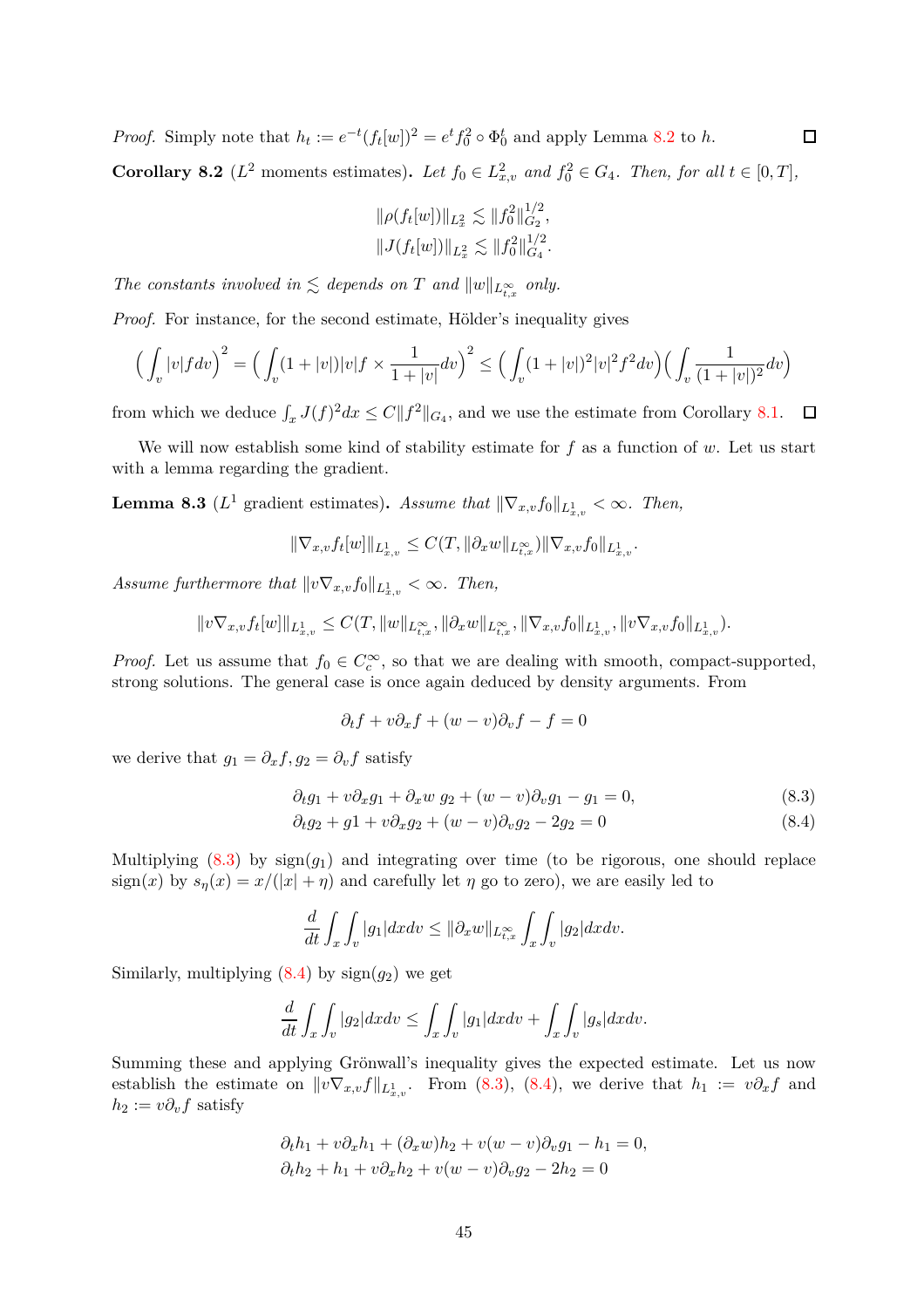Now since  $(w - v)\partial_v h_i = (w - v)g_i + v(w - v)\partial_v g_i$ , we can rewrite

$$
v(w - v)\partial_v g_i = (w - v)\partial_v h_i + h_i - w g_i
$$

and get

$$
\partial_t h_1 + v \partial_x h_1 + (\partial_x w) h_2 + (w - v) \partial_v h_1 - w g_1 = 0,
$$
  

$$
\partial_t h_2 + h_1 + v \partial_x h_2 + (w - v) \partial_v h_2 - h_2 - w g_2 = 0.
$$

We then use the same approach to obtain

*d*

$$
\frac{d}{dt}||h_1(t)||_{L^1_{x,v}} \le ||\partial_x w||_{L^{\infty}_{t,x}}||h_2(t)||_{L^1_{x,v}} - ||h_1(t)||_{L^1_{x,v}} + ||w||_{L^{\infty}_{t,x}}||g_1(t)||_{L^1_{x,v}} \n\frac{d}{dt}||h_2(t)||_{L^1_{x,v}} \le ||h_1(t)||_{L^1_{x,v}} + ||w||_{L^{\infty}_{t,x}}||g_2(t)||_{L^1_{x,v}}
$$

 $\Box$ 

and conclude by applying the previous estimates and Grönwall's inequality.

<span id="page-45-0"></span>**Corollary 8.3** ( $L^1$  stability). *Let*  $w, \tilde{w} \in D([0, T]; E)$ *. Assume* 

$$
||(1+|v|)\nabla_{x,v}f_0||_{L^1_{x,v}}<+\infty.
$$

*Then the following estimates hold:*

$$
\|\rho_t[w] - \rho_t[\widetilde{w}]\|_{L_x^1} \le \|f_t[w] - f_t[\widetilde{w}]\|_{L_{x,v}^1} \lesssim \|w - \widetilde{w}\|_{L_{t,x}^\infty},
$$
  

$$
\|J(f_t[w]) - J(f_t[\widetilde{w}])\|_{L_x^1} \lesssim \|w - \widetilde{w}\|_{L_{t,x}^\infty}.
$$

The constants involved in  $\lesssim$  depend on T,  $||(1+|v|)\nabla_{x,v}f_0||_{L^1_{x,v}}, ||w||_{L^\infty_{t,x}}, ||\widetilde{w}||_{L^\infty_{t,x}}, ||\partial_x w||_{L^\infty_{t,x}},$  $and \|\partial_x \tilde{w}\|_{L^{\infty}_{t,x}} \text{ only.}$ 

*Proof.* Let us once again assume that  $f_0 \in C_c^{\infty}$ . Let us denote  $f_t = f_t[w]$ ,  $\tilde{f}_t = f_t[\tilde{w}]$ ,  $F = f - \tilde{f}$ and  $W = w - \tilde{w}$ . These quantities satisfy

$$
\partial_t F + v \partial_x F + \partial_v [(w - v)F + W\tilde{f}] = 0
$$

which can be rewritten as

$$
\partial_t F + v \partial_x F + (w - v) \partial_v F - F + W \partial_v \tilde{f} = 0.
$$

Multiplying by  $sign(F)$ , we get

$$
\partial_t |F| + v \partial_x |F| + (w - v) \partial_v |F| - |F| + \text{sign}(F) W \partial_v \tilde{f} = 0
$$

and we deduce

$$
\frac{d}{dt} ||F(t)||_{L^1_{x,v}} \leq ||W||_{L^\infty_{t,x}} ||\nabla_{x,v} \tilde{f}||_{L^1_{x,v}}.
$$

Using the  $L^1$  gradient estimates on  $\tilde{f}$  from Lemma [8.3,](#page-44-2) we get the first inequality. Now let  $G = vF$ . Multiplying  $(8.1)$  by *v*, we get

$$
\partial_t G + v \partial_x G + v(w - v) \partial_v F - G + v W \partial_v \tilde{f} = 0.
$$

Since  $(w - v)\partial_v G = (w - v)F + v(w - v)\partial_v F$  this can be rewritten as

$$
\partial_t G + v \partial_x G + (w - v) \partial_v G - w F + v W \partial_v f = 0.
$$

Multiplying by  $sign(G)$ , we get

$$
\partial_t |G| + v \partial_x |G| + (w - v) \partial_v |G| - \text{sign}(G) w F + \text{sign}(G) W v \partial_v \tilde{f} = 0
$$

and we deduce

$$
\frac{d}{dt}||G(t)||_{L^1_{x,v}} \leq -||G(t)||_{L^1_{x,v}} + ||w||_{L^\infty_{t,x}}||F(t)||_{L^1_{x,v}} + ||W||_{L^\infty_{t,x}}||v\nabla_{x,v}\widetilde{f}(t)||_{L^1_{x,v}}.
$$

Using the  $L^1$  gradient estimates on  $\tilde{f}$  and the inequality we just showed, Grönwall's lemma gives the expected estimate.  $\Box$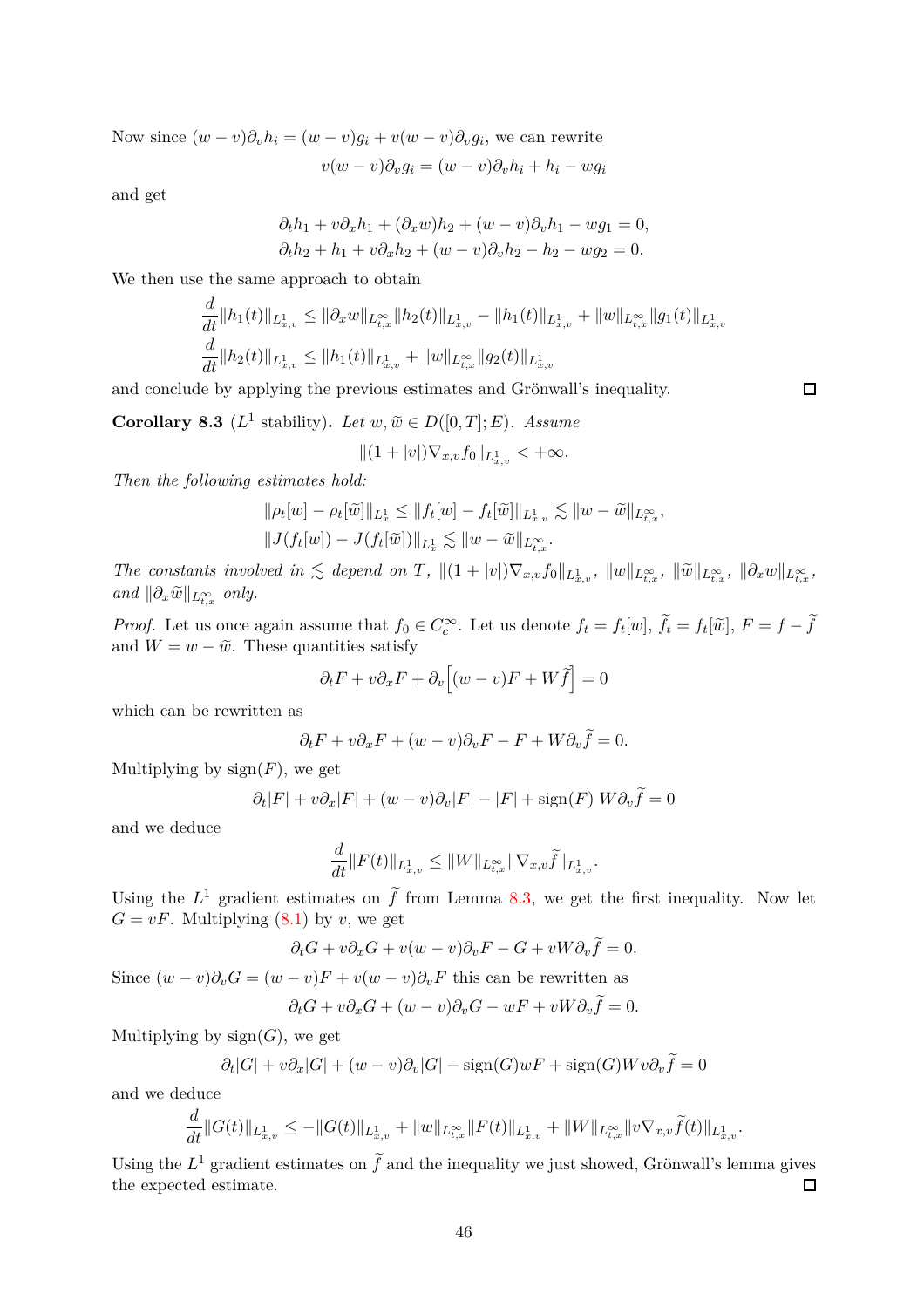### <span id="page-46-0"></span>**8.2 Existence and uniqueness**

We are now ready to prove the following result.

**Proposition 8.1.** *Assume that*

$$
\int_{x} \int_{v} (1+|v|^4)|f_0|^2 dx dv + \int_{x} \int_{v} (1+|v|)|\nabla_{x,v} f_0| dx dv < \infty, \quad u_0 \in H_x^{\eta} \text{ for } \eta \in (3/2, 2).
$$

*Then, for all*  $\beta \in (3/2, \eta)$ *, there exists a unique couple*  $(f, u)$  *with*  $u \in C([0, T]; H_x^{\beta})$  *solution of the system* [\(3.3\)](#page-11-2) *in the sense that*

$$
\begin{cases}\nf_t = f_t[m+u] \quad \text{as defined in (8.1)},\\ \nu_t = S(t)u_0 + \int_0^t S(t-s) \Big[ J(f_s) - \rho_s u_s \Big] ds,\n\end{cases}
$$

*where*  $S(t) = e^{t\partial_x^2}$  *denotes the semigroup associated to the heat equation. For any*  $k \geq 0$ *, assuming*  $f_0 \in G^k$ , we have additionally  $f \in C([0, T]; G^k)$ .

**Remark 8.1.** *The "numerical constants" used in the following proof may all depend on the*  $q$ uantity  $\sup_{t\in[0,T]}\|m_t(\omega)\|_{W^{1,\infty}_x}$ , which is in any case assumed to be bounded in Assumption [1.](#page-7-1)

Let us define the recursive sequences

$$
f^{n} \in C([0, T]; L^{1}_{x,v}), \ \ n \ge 0
$$
  

$$
u^{n} \in C([0, T]; H^{\eta}_{x}), \ \ n \ge 0
$$

as follows:  $(f_t^0, u_t^0) = (f_0, u_0)$  and

$$
f_t^{n+1} = f_t[m + u^n] \text{ as defined in (8.1),}
$$
\n(8.5)

$$
u_t^{n+1} = S(t)u_0 + \int_0^t S(t-s) \Big[ J(f_s^{n+1}) - \rho_s^{n+1} u_s^n \Big] ds.
$$
 (8.6)

#### **Claim 1: these sequences are well-defined**

Since  $\eta > 3/2$ , and we work in dimension 1, the embedding  $H_x^{\eta} \subset W_x^{1,\infty}$  guarantees that  $f_t[m + u^n]$  can be properly defined as long as  $u^n$  takes values in  $H_x^n$ . We have

$$
||u_t^{n+1}||_{H_x^n} \le ||u_0||_{H_x^n} + \int_0^t ||S(t-s)[J(f_s^{n+1}) - \rho_s^{n+1}u_s^n]||_{H_x^n} ds
$$

with the classical estimate

<span id="page-46-2"></span>
$$
\forall w \in L^2, \quad ||S(t)w||_{H^{\eta}_x} \lesssim (1 + t^{-\eta/2}) ||w||_{L^2_x}.
$$

The  $L^2$  estimates for  $f_t^{n+1} = f_t[m + u^n]$  from Lemma [8.2](#page-44-3) give

$$
\|J(f^{n+1}_s) - \rho^{n+1}_s u^n_s\|_{L^2_x} \le C \Big(\sup_{t \in [0,T]} \|u^n_t\|_{L^\infty_x} \Big) \Big(1 + \sup_{t \in [0,T]} \|u^n_t\|_{L^\infty_x} ) \Big)
$$

from which we deduce

$$
||u_t^{n+1}||_{H_x^n} \le ||u_0||_{H_x^n} + C\Big(\sup_{t \in [0,T]} ||u_t^n||_{L_x^\infty}\Big) \Big) \int_0^t (1+s^{-\eta/2}) ds. \tag{8.7}
$$

Since  $\eta < 2$ , it follows that, for all  $n \geq 0$ ,  $u^n \in C([0, T]; H_x^n)$  and  $f^n$  is well defined.

<span id="page-46-1"></span>**Remark 8.2.** *This calculation explains why we have to restrict ourselves to the one-dimensional case*  $x \in \mathbb{T}$ *.*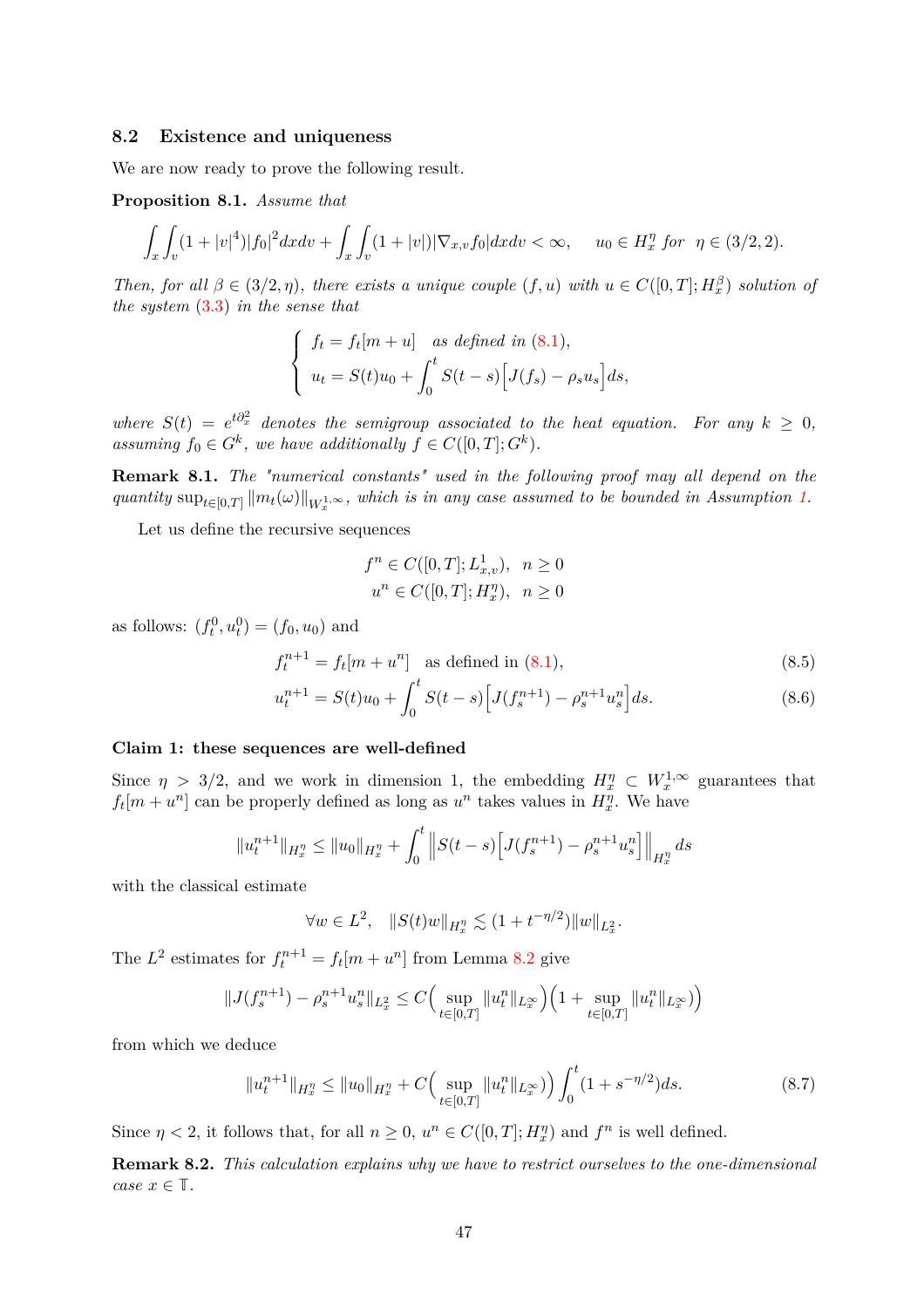Claim 2:  $(u^n)_n$  is bounded in  $C([0,T];L^\infty_x)$ 

We have

$$
||u_t^{n+1}||_{L_x^{\infty}} \le ||u_0||_{L_x^{\infty}} + \int_0^t ||S(t-s)[J(f_s^{n+1}) - \rho_s^{n+1} u_s^n]||_{L_x^{\infty}} ds
$$

and since  $H_x^{1/2+\delta} \subset L_x^{\infty}$  for  $\delta > 0$ , we get  $L_x^1 \subset H_x^{-1/2-\delta}$  and the estimate

$$
\forall w \in L_x^1, \quad \|S(t)w\|_{L_x^{\infty}} \le \|S(t)w\|_{H_x^{1/2+\delta}} \lesssim (1+t^{-1/2-\delta})\|w\|_{H_x^{-1/2-\delta}} \lesssim (1+t^{-1/2-\delta})\|w\|_{L_x^1}.
$$

The  $L^1$  estimates for  $f_t^{n+1} = f_t[m + u^n]$  from Lemma [8.2](#page-43-0) give

$$
||J(f_s^{n+1}) - \rho_s^{n+1} u_s^n||_{L_x^1} \lesssim 1 + \sup_{\sigma \in [0,s]} ||u_\sigma^n||_{L_x^\infty} + ||u_s^n||_{L_x^\infty} \lesssim 1 + \sup_{\sigma \in [0,s]} ||u_\sigma^n||_{L_x^\infty}.
$$

It follows that (forgetting the  $\delta > 0$  for simplicity)

$$
||u_t^{n+1}||_{L_x^{\infty}} \le ||u_0||_{L_x^{\infty}} + C \int_0^t \left(1 + (t-s)^{-1/2}\right) \left(1 + \sup_{\sigma \in [0,s]} ||u_{\sigma}^n||_{L_x^{\infty}}\right) ds.
$$

Introducing, for  $\mu > 0$ , the norm

<span id="page-47-0"></span>
$$
\forall w \in C([0, T], L_x^{\infty}), \ \|w\|_{\mu} = \sup_{t \in [0, T]} e^{-\mu t} \|w_t\|_{L_x^{\infty}}, \tag{8.8}
$$

is is easy to check that  $||u^{n+1}||_{\mu} \le a_{\mu}||u^{n}||_{\mu} + b$  with  $a_{\mu} \in [0,1)$  for  $\mu$  chosen large enough. It follows that  $\sup_n \|u^n\|_{\mu} < \infty$ , hence the result claimed.

Claim 3:  $(u^n)_n$  is bounded in  $C([0, T]; H_x^n)$ 

Since  $\sup_{t\in[0,T]}\|u^n\|_{L^\infty_x} \lesssim 1$ , this follows directly from [\(8.7\)](#page-46-2).

Claim 4:  $(u^n)_n$  is compact in  $C([0,T]; H_x^{\beta})$ 

Noting that, with  $g^n = J(f^n) - \rho^n u^{n-1}$ ,

$$
\forall \xi \in C_c^{\infty}(\mathbb{T}), \ \langle u_t^n, \xi \rangle - \langle u_0^n, \xi \rangle = \int_0^t \langle u_s^n, \partial_x^2 \xi \rangle + \langle g_s^n, \xi \rangle ds,
$$

we are led to

$$
\left| \langle u_{t_2}^n - u_{t_1}^n, \xi \rangle \right| \leq \int_{t_1}^{t_2} |\langle u_s^n, \partial_x^2 \xi \rangle| + |\langle g_s^n, \xi \rangle| ds
$$
  
\n
$$
\leq |t_2 - t_1| \Big( \|u^n\|_{C([0,T]; H^{\eta}_x)} \|\xi\|_{H^{2-\eta}_x} + \|g^n\|_{C([0,T]; L^2_{x,v})} \|\xi\|_{L^2_x} \Big)
$$
  
\n
$$
\lesssim |t_2 - t_1| \|\xi\|_{H^{2-\eta}_x},
$$

that is in fact  $u^n \in C^{0,1}([0,T]; H_x^{\eta-2})$  with a Lipschitz constant uniform in *n*. Ascoli's theorem therefore guarantees the compactness of  $(u^n)_n \in C([0,T]; H_x^{\eta-2})$ . Recalling the bound from Claim 3, we get the compactness of  $(u^n)_n \in C([0,T]; H_x^{\beta})$  by interpolation.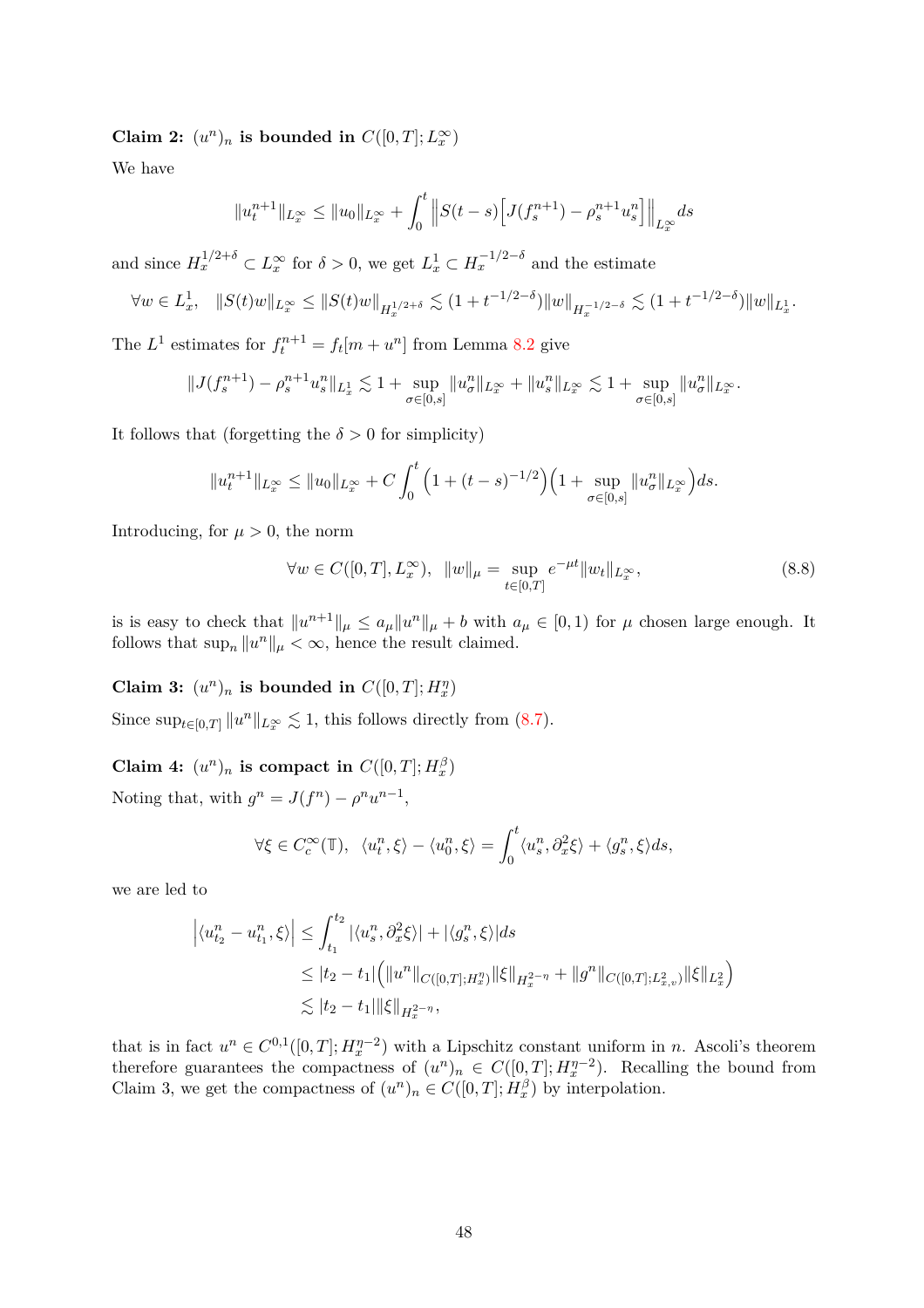### **Conclusion**

We simply note that the mapping  $u_n \mapsto u_{n+1}$  is a contraction on  $C([0,T]; L_x^{\infty})$ :

$$
\left\|u_t^{n+1} - u_t^n\right\|_{L_x^{\infty}} = \left\|\int_0^t S(t-s) \Big[J(f_s^{n+1}) - J(f_s^n) - (\rho_s^{n+1}u_s^n - \rho_s^n u_s^{n-1})\Big]ds\right\|_{L_x^{\infty}} \tag{8.9}
$$

$$
\lesssim \int_0^t \left(1 + (t-s)^{-1/2}\right) \left(\|J(f_s^{n+1}) - J(f_s^n)\|_{L_x^1} + \|\rho_s^{n+1}u_s^{n+1} - \rho_s^n u_s^{n-1}\|_{L_x^1}\right)ds.
$$

Since  $f^{n+1} = f[m + u^n]$  and  $f^n = f[m + u^{n-1}]$ , using Corollary [\(8.3\)](#page-45-0) and the fact that  $(u^n)_n$  is bounded in  $C([0, T]; W_x^{1, \infty})$ , we get for all  $s \in [0, T]$ 

<span id="page-48-0"></span>
$$
||J(f_s^{n+1}) - J(f_s^n)||_{L_x^1} \lesssim \sup_{\sigma \in [0,s]} ||u_{\sigma}^n - u_{\sigma}^{n-1}||_{L_x^{\infty}},
$$

and

$$
\|\rho_s^{n+1}u_s^n - \rho_s^n u_s^{n-1}\|_{L_x^1} \le \|\rho_s^{n+1}(u_s^n - u_s^{n-1})\|_{L_x^1} + \|(\rho_s^{n+1} - \rho_s^n)u_s^{n-1}\|_{L_x^1}
$$
  

$$
\lesssim \sup_{\sigma \in [0,s]} \|u_\sigma^n - u_\sigma^{n-1}\|_{L_x^\infty}.
$$

Therefore,

$$
||u_t^{n+1} - u_t^n||_{L_x^{\infty}} \lesssim \int_0^t \left(1 + (t-s)^{-1/2}\right) \sup_{\sigma \in [0,s]} ||u_{\sigma}^n - u_{\sigma}^{n-1}||_{L_x^{\infty}} ds.
$$

Using once again the norm  $\|.\|_{\mu}$  defined in [\(8.8\)](#page-47-0), we are easily led to

$$
||u^{n+1} - u^n||_{\mu} \le k_{\mu} ||u^n - u^{n-1}||_{\mu}
$$

with  $k_{\mu} \in [0,1)$  for  $\mu$  large enough. As a result,  $u^{n}$  converges to some *u* in the Banach space  $C([0,T]; L_x^{\infty})$ . Since  $(u^n)_n$  is also compact in  $C([0,T]; H_x^{\beta})$  we deduce that  $u^n \to u$  in  $C([0,T]; H_x^{\beta})$ . We may now introduce  $f = f[m + u]$ . Using the same estimates as before (only replacing  $u^{n+1}$  by  $u$  in  $(8.9)$ ), we easily derive, as  $n$  goes to infinity,

$$
u_t = S(t)u_0 + \int_0^t S(t-s) \Big[ J(f_s) - \rho_s u_s \Big] ds.
$$

Hence,  $(f, u)$  is indeed a solution to  $(8.1)$ . If  $(\tilde{f}, \tilde{u})$  is another solution with  $\tilde{u} \in C([0, T]; H_x^{\beta})$ and  $\tilde{f} = f[m + \tilde{u}]$ , the same estimates lead to

$$
||u - \widetilde{u}||_{\mu} \le k_{\mu} ||u - \widetilde{u}||_{\mu},
$$

so that  $\tilde{u} = u$  and  $\tilde{f} = f$ . This concludes the proof of the well-posedness of [\(8.1\)](#page-42-3).

Finally, let us assume that  $f_0 \in G^k$  and prove that  $f \in C([0,T]; G^k)$ . It is clearly enough to show that  $||f_t - f_0||_{G^k} \to 0$  as *t* goes to 0. Given the form [\(8.1\)](#page-42-1) and Lemma [8.1,](#page-42-2) this result is easily obtained by dominated convergence when  $f_0 \in C_c(\mathbb{R}^{2d})$ . It may then be generalized by density to any  $f_0 \in G^k$ , since, given  $\tilde{f}_0 \in C_c(\mathbb{R}^{2d})$ 

$$
\forall t \in [0,1], \quad \|f_t - \tilde{f}_t\|_{G^k} = \int (1 + |V_0^t(z)|^k) |f_0(z) - \tilde{f}_0(z)| dz \lesssim \|f_0 - \tilde{f}_0\|_{G^k}.
$$

We have used the estimate  $|V_0^t(x,v)|^k \lesssim 1 + |v|^k$  easily derived from the sub-linearity of [\(8.2\)](#page-42-4), with  $\|m + u\|_{L^{\infty}_{t,x}} < \infty$ .